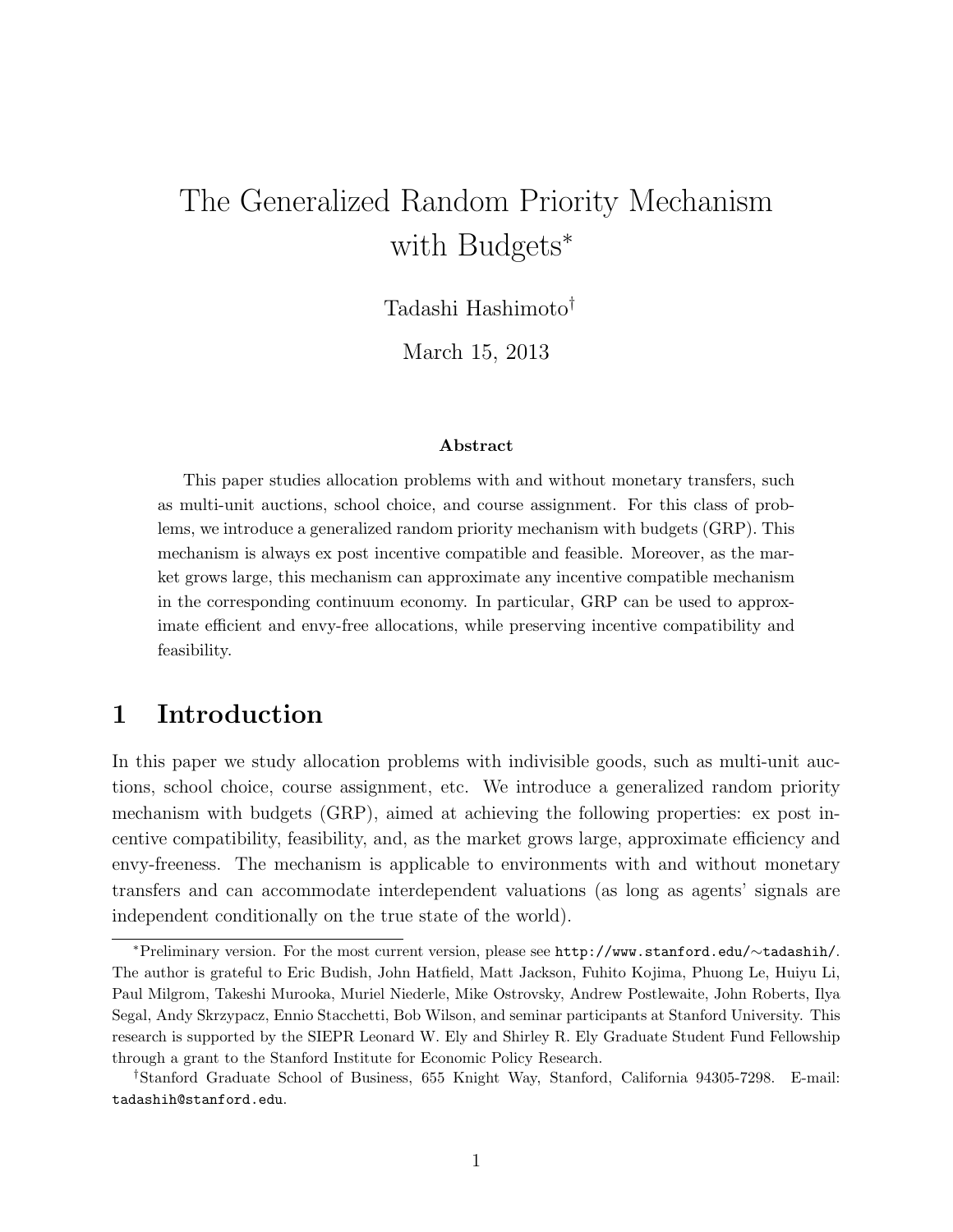The goal of finding a mechanism that achieves these properties is motivated by two observations. On one hand, several negative results are known for finite economies. For instance, full efficiency is generally impossible to achieve with incentive-compatible mechanisms when agents have interdependent values and receive multidimensional signals (Maskin, 1992; Jehiel and Moldovanu, 2001; Jehiel et al., 2006; Hashimoto, 2008; Che et al., 2012). Moreover, when monetary transfers cannot be used, efficiency and fairness cannot coexist with incentive compatibility even when values are private (Zhou, 1990; Bogomolnaia and Moulin, 2001).

On the other hand, in infinite (continuum) economies, where one agent's actions do not affect the allocations of others, the set of outcomes that are implementable by an incentive compatible and feasible mechanism is much larger. In particular, in such settings, efficiency is much easier to achieve. This contrast gives rise to a natural question: In markets that are large (but finite), is it possible to approximate the corresponding infinite-market mechanism (e.g., by slightly relaxing full efficiency) in such a way that incentive compatibility and feasibility are preserved? Our results provide a constructive positive answer to this question: GRP is a way to achieve it.

### 1.1 Main Results

Our main finding is as follows:

Under certain conditions, any feasible (ex post) incentive-compatible large-market mechanism can be asymptotically approximated by a finite-market mechanism that is feasible and ex post incentive compatible.

This approximation should be interpreted as a convergence in probability: With a probability almost equal to one, the payoffs and revenues in finite markets are (uniformly) very close to those in infinite markets.

We employ the GRP mechanism with budgets in the approximation. The random priority, as its name suggests, randomly assigns strict priorities to agents. From the top of the ordering, agents sequentially and dictatorially choose their optimal consumption bundles from the remaining objects. This mechanism is clearly feasible and strategy-proof (dominant strategy incentive compatible) in the case of private values (Abdulkadiroğlu and Sönmez, 1998). Importantly, these properties are inherited by GRP, which by construction satisfies the requirements of feasibility and ex post incentive compatibility.

Like the random priority, GRP randomly prioritizes agents based on which consumption bundles are sequentially assigned to them. Before the sequential assignment starts, the mechanism gathers reports from agents and then assigns to each agent a *budget set*. This set consists of the options potentially available to the agent, and it may depend on any report except for the agent's own report. The mechanism then begins assignment according to the following process. From the top of the priority, each agent lets the mechanism solve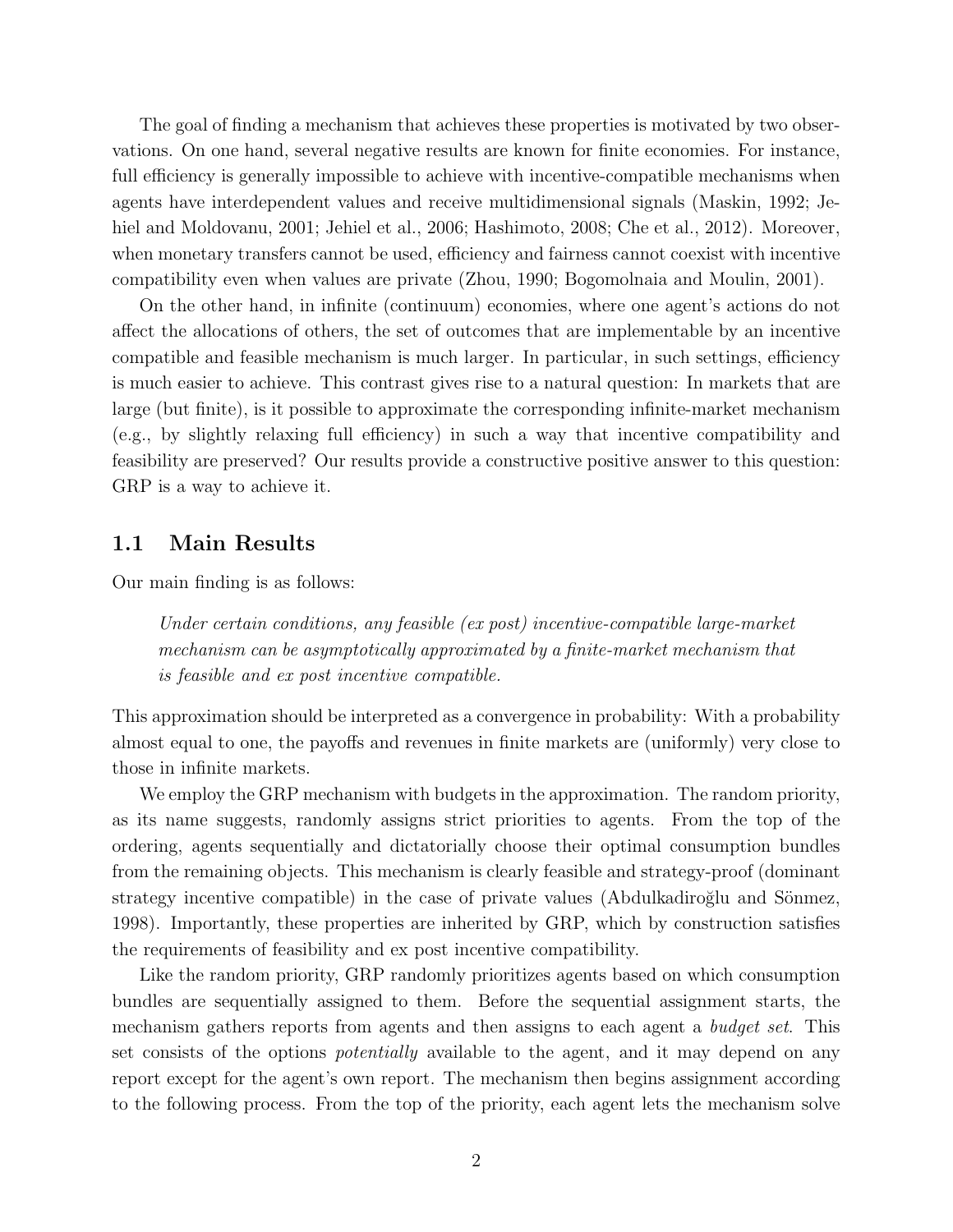her decision problem. The mechanism chooses an optimal option from the budget set, but an option is available only when it is always feasible regardless of the choice of the agent's report. This feasibility constraint keeps GRP always feasible. It is also ex post incentive compatible because both the budget set and feasibility constraint are independent of the corresponding agent's own report, as is further described in Section 4.

We emphasize the feasibility of the approximating mechanism. Feasibility is often considered to be obligatory—and this paper essentially sticks to this view—but sometimes desirable mechanisms are found in the class of infeasible ones (Cordoba and Hummond, 1998; Kovalenkov, 2002; Budish, 2011). In finite markets, we always use GRP to ensure that infeasibility never occurs.

### 1.2 Application 1: Combinatorial Auctions

We apply our approximation method to two interesting cases. Our first application is combinatorial auctions. We establish the following in Section 6.2:

A Walrasian equilibrium exists in continuous markets under a certain non-atomic condition. There exists a finite-market mechanism that approximates equilibrium outcomes in large finite markets. The approximating mechanism is feasible, ex post incentive compatible, asymptotically surplus maximizing, and asymptotically envy-free.

This result asserts that full efficiency is nearly achievable even with ex post incentive compatibility. This finding contrasts with the impossibility results of Maskin (1992), Jehiel and Moldovanu (2001), Jehiel et al. (2006), and Hashimoto (2008). All these studies assume that agents have interdependent values and multidimensional signals. The first two studies show that it is almost impossible for Bayesian incentive compatible mechanisms to achieve full efficiency, while the latter two even claim that any ex post incentive-compatible mechanism is almost always constant if goods cannot be wasted; in other words, such a mechanism simply follows a predetermined assignment plan (i.e., it ignores reports from agents) and thus is highly inefficient. Bikhchandani (2006) has already pointed out that this generic constancy result breaks down when goods are private. However, the degree to which ex post incentive-compatible mechanisms could approach the efficiency frontier in this case remained unanswered.

When valuations are private and satisfy gross substitutability, mechanisms with desirable properties do exist (Ausubel, 2006; Inal, 2011). However, without this restriction, they become harder to construct. For example, Vickery outcomes may generate very low revenues for the sellers and thus will fall outside of the core (Ausubel and Milgrom, 2002). Partly motivated by this problem, Day and Milgrom (2008) introduce a new scheme, which they term core-selecting package auctions. These auctions are similar to the asymptotically Walrasian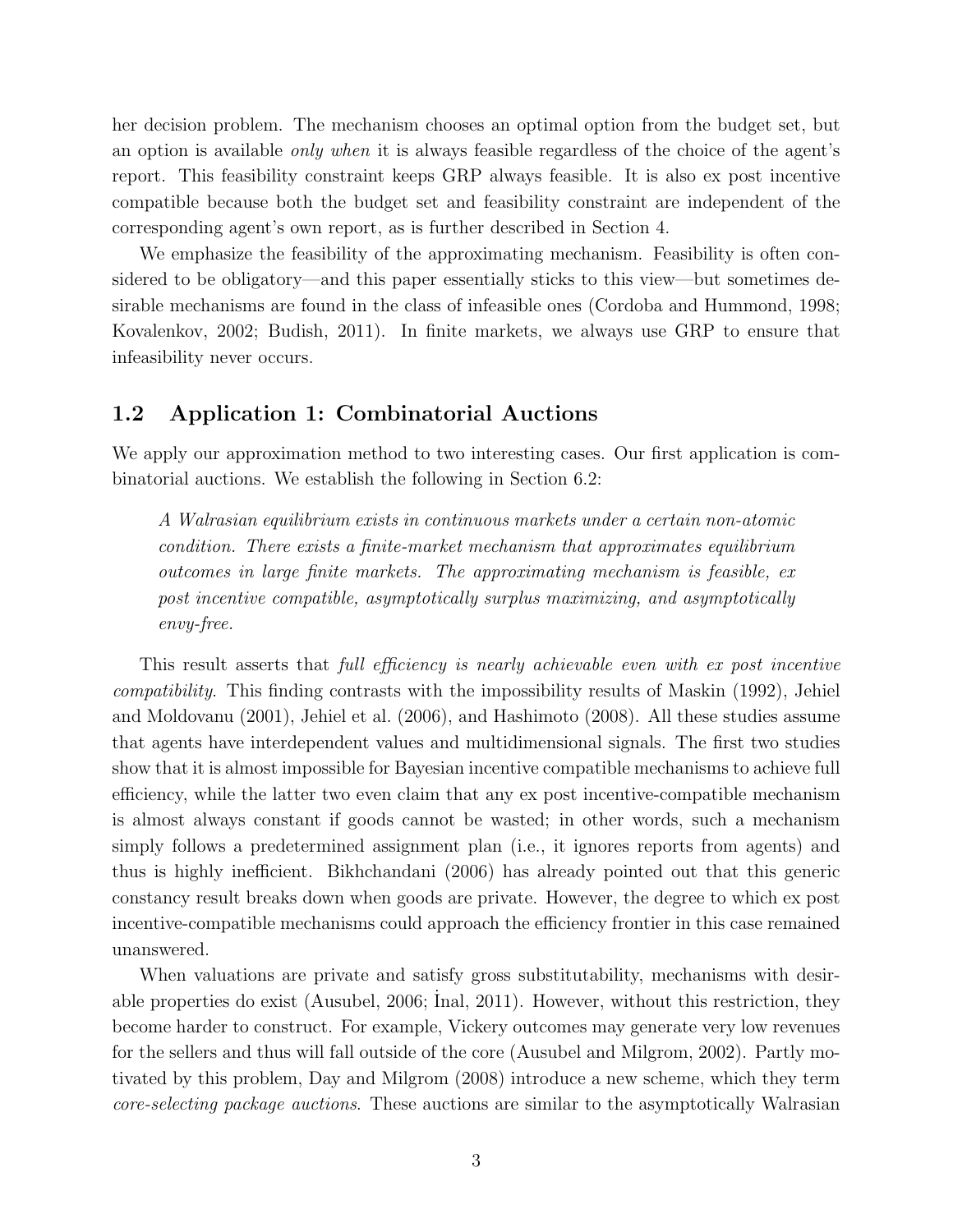mechanism in that both types of mechanisms always use, or at least aim to use, outcomes in the core. Like Day and Milgrom (2008), we do not impose the gross-substitute condition on preferences. Unlike Day and Milgrom (2008), however, we focus on incentive compatible mechanisms, whereas they focus on fully efficient mechanisms that may not be incentive compatible.

Notably, we do not impose such assumptions on individual preferences as concavity, gross substitution, or any other restriction of that nature. We instead need a certain distributional nonatomic condition, but we can allow any sort of complementarity in individual utility functions. In this sense, this paper studies a more general preference domain compared to the literature on finite-economy Walrasian equilibria, which rely on the gross substitute condition (Gul and Stacchetti, 1999; Ausubel, 2006; Inal, 2011).

A lattice-theoretical single-crossing condition, as appears in Bikhchandani (2006), is also unnessesary at the ex ante stage when utility functions depend on signals. However, we do need a weak nonconstancy condition with respect to signals, which is almost identical to that described by Jehiel et al. (2006) when agents have only two choices.

# 1.3 Application 2: Multi-Unit Assignment without Money

Our method also applies to allocation problems in which agents potentially have multiunit demands and monetary transfers are never used, such as in the examples of school choice and course assignment. In Section 6.3, we approximate an extension of the Hylland-Zeckhauser (HZ) equilibrium, the equilibrium concept proposed by Hylland and Zeckhauser (1979). Considering finitely many agents with single-unit demands, the authors define this equilibrium concept in hypothetical markets where agents purchase lotteries of goods using pseudomoney. We extend the HZ equilibrium to the case with a continuum of agents who may have multi-unit demands, establishing the following result:

A generalized Hylland-Zeckhauser equilibrium exists in continuous markets. There exists a mechanism that approximately achieves equilibrium outcomes in large finite markets. The approximating mechanism is feasible, ex post incentive compatible, asymptotically efficient, and asymptotically envy-free.

This result may come as a surprise, especially when agents have multi-unit demands. First of all, the Hylland-Zeckhauser equilibrum does not immediately extend to multi-unit demands. As explained above, agents purchase individual-level lotteries in the pseudomarket, but these lotteries must be consistently implemented by an economy-level lottery. For example, two identical lotteries that give each of two agents a 50% chance of winning a unique item cannot be independently implemented; instead, they must be perfectly negatively correlated. As long as agents demand at most one unit, the existence of such an economy-level lottery is ensured by the Birkhoff–von Neumann theorem (Hylland and Zeckhauser, 1979;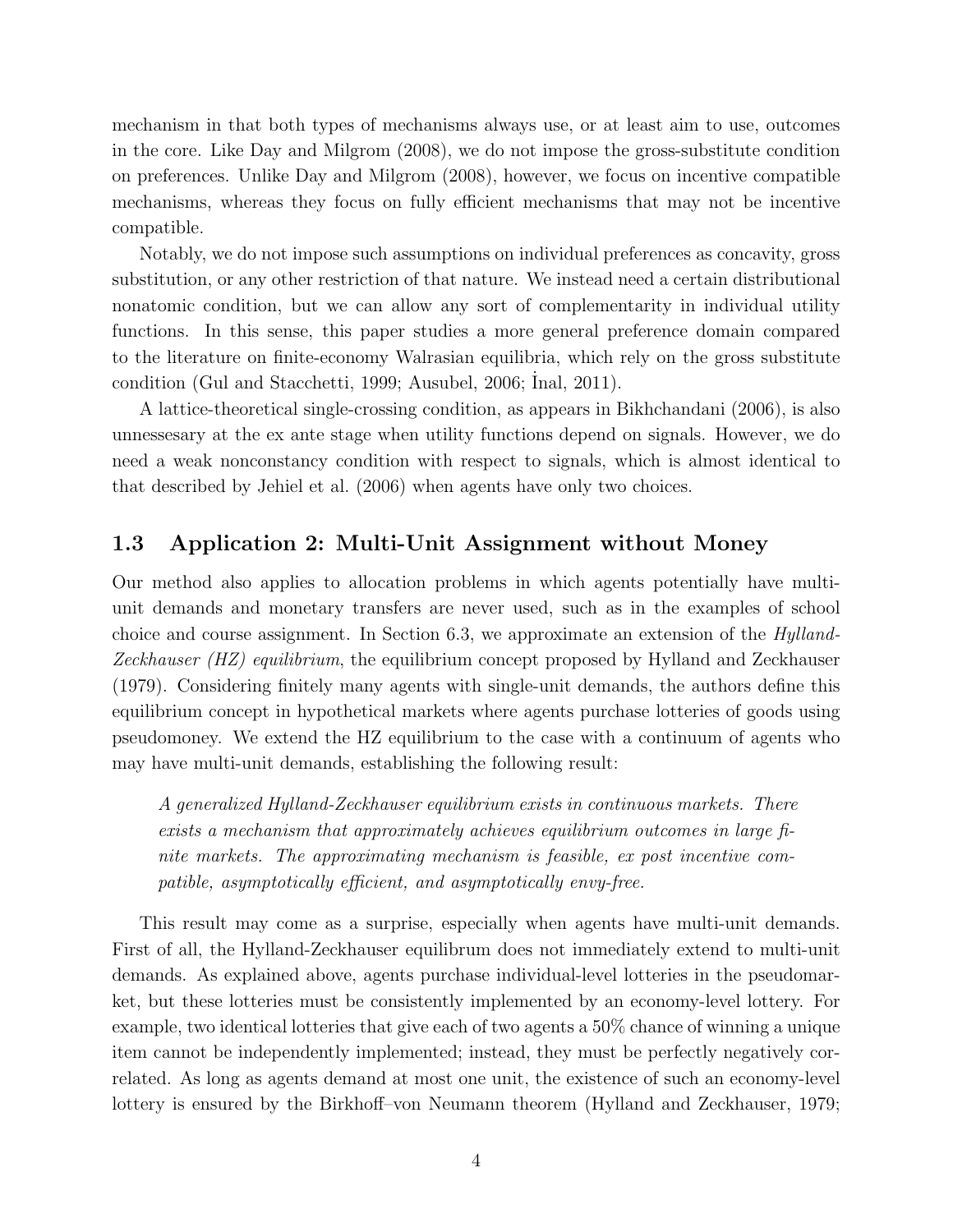Bogomolnaia and Moulin, 2001). Budish et al. (2012) successfully extend HZ equilibria to multi-unit demands by restricting the class of possible preferences. This class of preferences, however, does preclude certain complementarities; e.g.,  $v(1, 0) = v(0, 1) = 1$  and  $v(1, 1) = 3$ is not allowed. In this paper, we do not impose any such restrictions on preferences.

In finite markets, a number of papers have studied multi-unit assignment problems. Among strategy-proof mechanisms, the serial dictatorship emerges as the unique deterministic efficient mechanism with additional technical properties (Pápai, 2001; Ehlers and Klaus, 2003), but the mechanism is often considered to be unfair. Two studies propose auctionor market-like mechanisms with pseudomoney (Sönmez and Unver, 2010; Budish, 2011). Sönmez and Unver (2010) propose an auction-like mechanism based on the agent-proposing deferred acceptance mechanism but their mechanism may not be efficient. Meanwhile, Budish (2011) proposes a market mechanism that possesses desirable properties in efficiency and fairness, but generally induces infeasible allocations. Further, Kojima (2009) extends the probabilistic serial mechanism (Bogomolnaia and Moulin, 2001) to the case with multi-unit demands and additively separable utility functions, but both the extension and the original are efficient only in the ordinal sense rather than in the much stronger cardinal sense.

Even when agents have single-unit demands and private values, it is not immediately clear how closely "satisfactory" strategy-proof mechanisms can approach full efficiency. As shown by Zhou (1990), exact efficiency is never achieved by a symmetric strategy-proof mechanism. In contrast, ordinal efficiency is asymptotically achieved by strategy-proof mechanisms, as demonstrated by Che and Kojima (2010) and Liu and Pycia (2012). However, ordinal efficiency is weaker than our definition of efficiency (i.e., cardinal efficiency).

### 1.4 Related Literature

The recent study by Azevedo and Budish (2012) also considers incentives and approximation in finite and infinite markets, but their approach contrasts with that described in the present paper. These authors consider a finite-market mechanism with a sequence of Bayesian equilibria indexed by market size. Their main theorem asserts that a sequence of equilibrium outcomes can be approximated by using the truth-telling outcomes of another mechanism that is asymptotically strategy-proof. Our approach differs from theirs in two ways. First, we consider exact (ex post) incentive-compatibility rather than asymptotic incentive-compatibility, even in finite markets. Second, we start from the existence of an incentive compatible large-market mechanism, whereas Azevedo and Budish (2012) start from a sequence of Bayesian equilibria in finite markets.

Two studies propose (almost) strategy-proof mechanisms that approximate Walrasian equilibria in pure exchange economies with divisible goods (Córdoba and Hammond, 1998; Kovalenkov, 2002). However, Córdoba and Hammond's mechanism is only asymptotically strategy-proof, while Kovalenkov's is only asymptotically feasible. In contrast, our mecha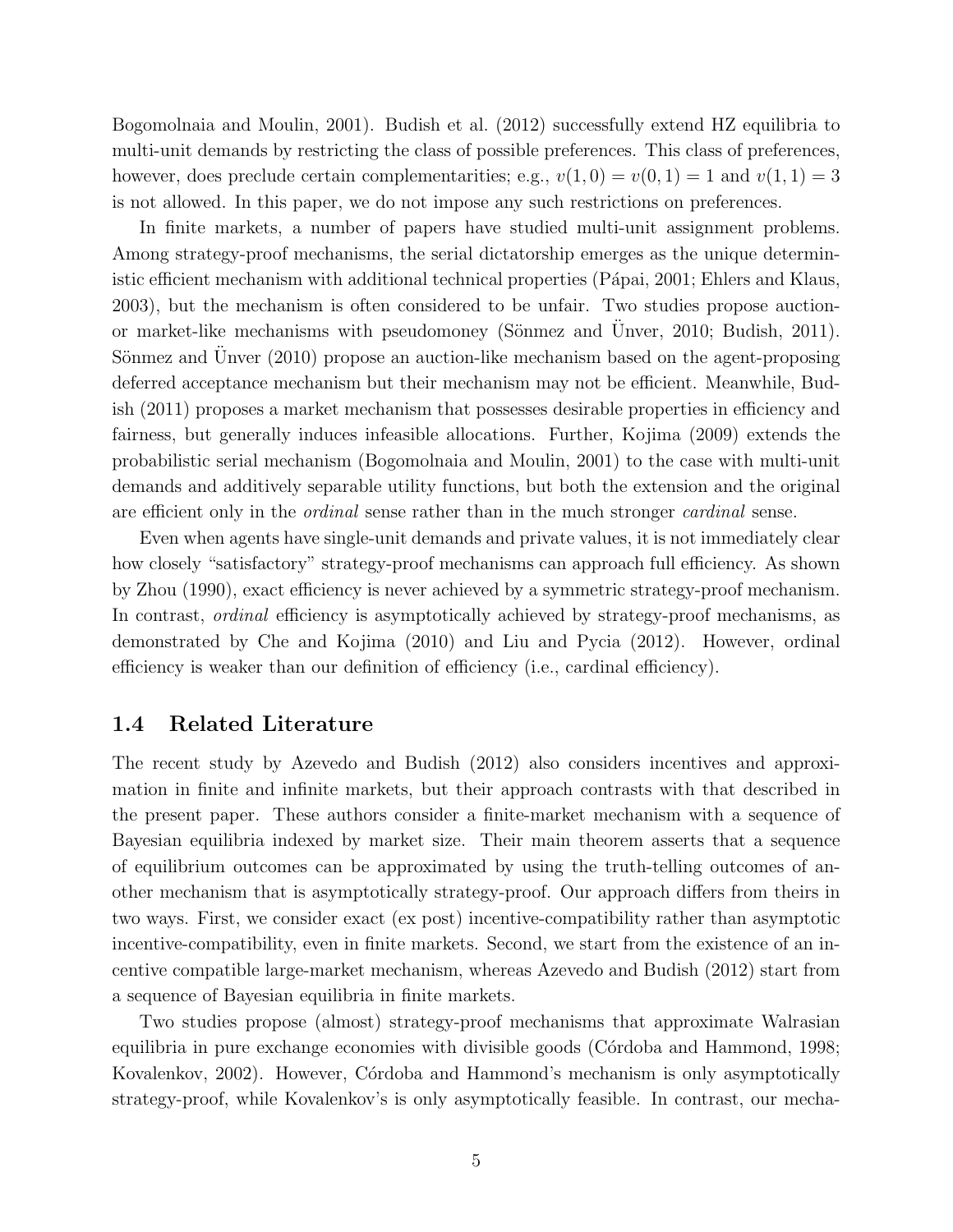nism is always both feasible and strategy-proof regardless of market size.

Segal (2003) also puts forward the idea of the asymptotic approximation in the context of optimal auctions. Assuming that the distribution of i.i.d. signals is unknown, he demonstrates that the revenues from the optimal auction asymptotically achieve the maximum revenues that are achievable when the distribution is known. He focuses on private values, whereas we allow interdependent values in this paper.

Approximation problems with Bayesian incentive compatibility have been considered by the series of papers by Gul and Postlewaite (1992) and McLean and Postlewaite (2002, 2003a,b, 2004, 2005). These papers study the approximation of full efficiency or incompleteinformation core when market size is large or agents are informationally small. They assume finitely many states and types, which preclude subtle difficulties in approximation, whereas the present paper considers continuously many types.

### 1.5 Organization of the Paper

The remainder of this paper is organized as follows. Section 2 provides a simple auction example that illustrates the idea of the approximation theorem. We present our model in Section 3. GRP and its properties are described in Section 4. Section 5 presents the approximation theorems. In Section 6, we apply these approximation theorems to combinatorial auctions (Section 6.2) and multi-unit assignment without monetary transfer (Section 6.3). Section 7 discusses related issues and concludes.

# 2 Example

We start with an example that illustrates the main idea of the paper. There are m identical indivisible objects and  $n (= 2m)$  agents. Agent i has a quasi-linear expected utility function so that she receives a payoff of

$$
u_i^n = x_i v_i^n - p \tag{1}
$$

when she obtains an object with probability  $x_i$  and pays p in expectation to the seller. The valuation  $v_i^n$  takes the following form:

$$
v_i^n(s^n) = \alpha_i + \frac{1}{n} \sum_{j=1}^n \beta_j,
$$
\n(2)

where  $s^n$  denotes vector  $(s_1, \ldots, s_n)$  and each  $s_j = (\alpha_j, \beta_j) \in \mathbb{R}^2$  is the signal that agent j observes as her private information. The second component  $\beta_i$  is decomposed as  $\beta_i = \theta + \delta_i$ , where  $\theta$  and  $\delta_i$  are random variables that no agent can directly observe. The random variables  $\alpha_i$ ,  $\delta_i$ , and  $\theta$  are all independently and uniformly distributed on [0, 1].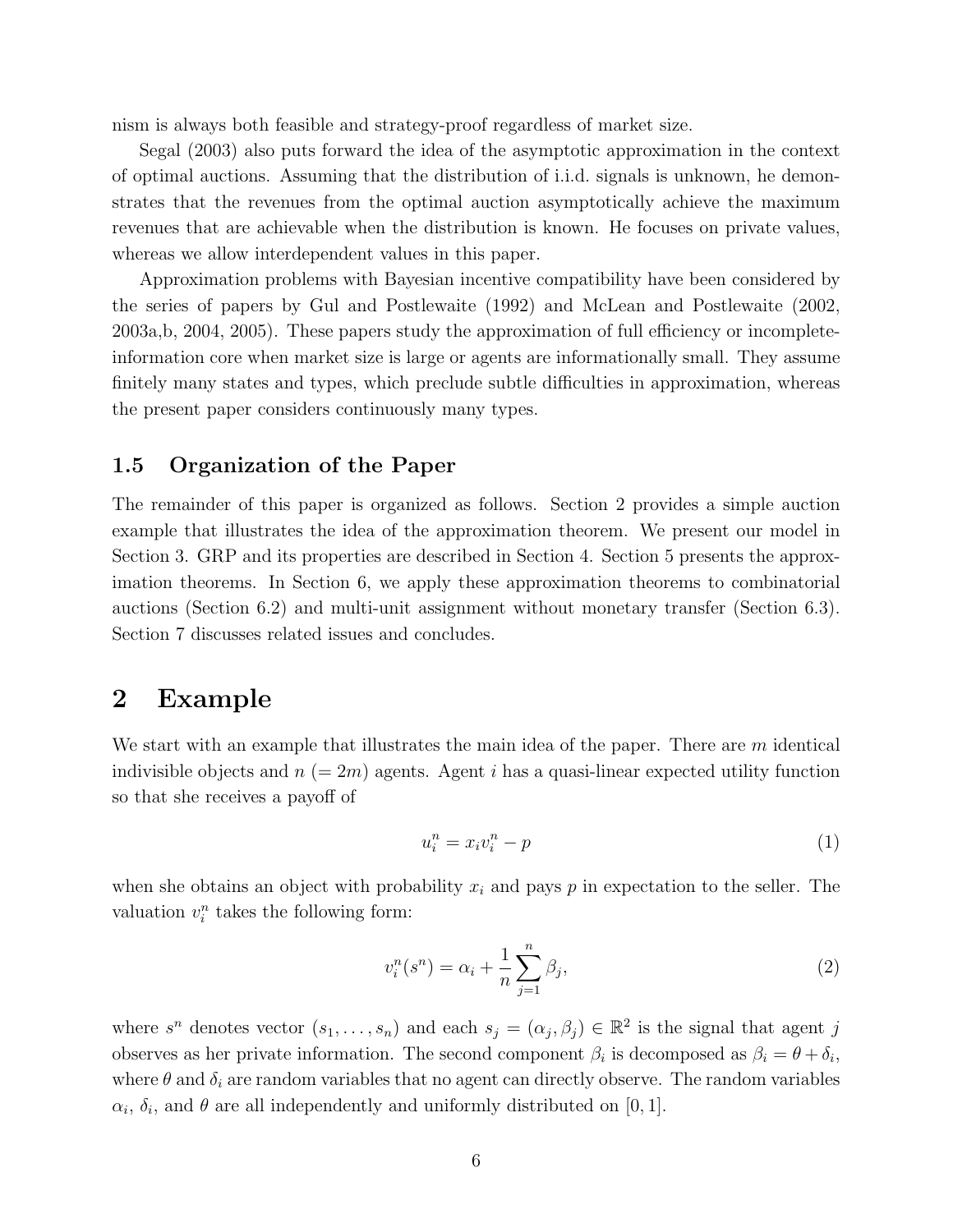In this environment, no ex post incentive-compatible mechanism achieves full efficiency. To see this, let  $\alpha_{-i}^M$  denote the median of  $\alpha_{-i} = (\alpha_j)_{j \neq i}$ . (Recall that  $n = 2m$  is even, so  $\alpha_{-i}$ consists of an odd number of elements and thus some element of  $\alpha_{-i}$  coincides with  $\alpha_{-i}^M$ .) If  $(x_1, \ldots, x_n) \in [0,1]^n$  is an efficient allocation, then

$$
x_i \begin{cases} = 0 & \text{if } \alpha_i < \alpha_{-i}^M \\ \in [0, 1] & \text{if } \alpha_i = \alpha_{-i}^M \\ = 1 & \text{if } \alpha_i > \alpha_{-i}^M. \end{cases}
$$
(3)

Fix agent i and signals  $s_{-i}^n$  such that  $\alpha_i^M \in (0,1)$ . Let  $p_{i,1}$  be agent i's payment when  $x_i = 1$ , and let  $p_{i,0}$  be her payment when  $x_i = 0$ . (Both  $p_{i,1}$  and  $p_{i,0}$  may depend on  $s_{-i}^n$  but must be independent of  $s_i^n$  as a consequence of ex post incentive compatibility.) Let

$$
p_i(s_{-i}) = p_{i,1}(s_{-i}^n) - p_{i,0}(s_{-i}^n)
$$
\n(4)

denote the difference between the two payments. Consider  $\alpha_i^1 = \alpha_{-i}^M + \varepsilon$  and  $\alpha_i^2 = \alpha_{-i}^M - \varepsilon$ , where  $\varepsilon$  is a small positive number. Ex post incentive compatibility requires  $\alpha_{-i}^1 + \frac{1}{n}$  $\frac{1}{n}\sum_j \beta_j \geq$  $p_i(s_{-i}^n)$  and  $\alpha_{-i}^2 + \frac{1}{n}$  $\frac{1}{n}\sum_{j}\beta_{j} \leq p_{i}(s_{-i})$ . By taking the limit  $\varepsilon \to 0$ ,

$$
p_i(s_{-i}^n) = \alpha_{-i}^M + \frac{1}{n} \sum_{j=1}^n \beta_j = \left[ \alpha_{-i}^M + \frac{1}{n} \sum_{j \neq i} \beta_j \right] + \frac{\beta_i}{n}.
$$
 (5)

This is a contradiction because  $p_i(s_{-i}^n)$  cannot depend on agent *i*'s signal  $s_i$ , in particular its second component  $\beta_i$ .

In contrast, full efficiency is achieved with a continuum of agents in Walrasian equilibria. In the limit as  $m \to \infty$ , the valuation function  $v_i^n(s^n)$  converges to

$$
v^{\infty}(\alpha_i|\theta) = \alpha_i + \theta + \frac{1}{2}.
$$
\n(6)

Because there are twice as many agents as objects and the aggregate distribution of  $\alpha$  is uniform on [0, 1], the market-clearing price is equal to the median value of  $v^{\infty}$ :

$$
p^{\infty}(\theta) = \theta + 1.^{1}
$$
\n<sup>(7)</sup>

In large but finite economies, the Walrasian equilibrium above can be approximated by the following mechanism, which generalizes the random priority mechanism (aka random serial dictatorship):

<sup>&</sup>lt;sup>1</sup>Indeed, a game with a continuum of agents with i.i.d. signals is ill-defined because a continuum of i.i.d. random variables easily fails to be measurable (Feldman and Gilles, 1985; Judd, 1985). To avoid this technical problem, without formally modeling such a game, we mechanically define a mechanism as a pair of functions  $\varphi^{\infty} = (x^{\infty}, t^{\infty})$  that map signal s and state  $\theta$  to the probability  $x^{\infty}(s, \theta)$  of winning and payment  $t^{\infty}(s, \theta)$ . This approach suffices for our purpose because we are interested in finite-economy approximation rather than the modeling of infinite economies themselves.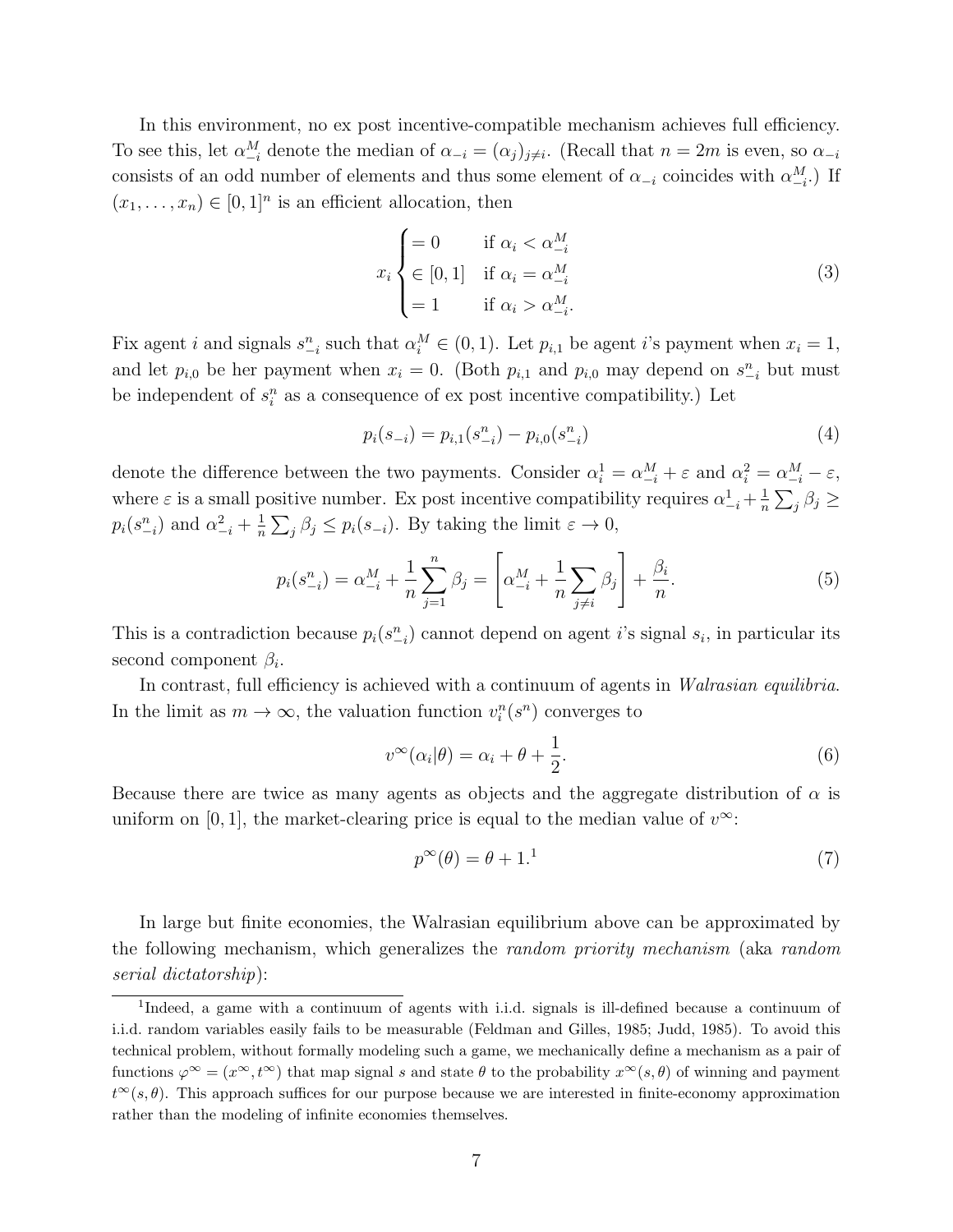- (i) Each agent *i* reports  $\hat{s}_i = (\hat{\alpha}_i, \hat{\beta}_i) \in S \equiv [0, 1] \times [0, 2]$  simultaneously.
- (ii) A priority  $\succ$  over the agents is randomly chosen.
- (iii) Agent i receives an object and pays

$$
p_i^n(\hat{s}_{-i}^n) = \frac{1}{n-1} \sum_{j \neq i} \hat{\beta}_j + \frac{1}{2}
$$
 (8)

whenever

- (a)  $v_i(\hat{s}^n) > p_i(\hat{s}_{-i}^n)$ , and
- (b)  $m > \max_{s'_i} \sum_{j \succ i} 1\{v_j^n(s'_i, \hat{s}_{-i}^n) > p_j^n(s'_i, \hat{s}_{-\{i,j\}}^n)\}.$

(Otherwise, agent i does not receive an object and pays nothing.)

Let us explain the idea behind step (iii) in more detail. The price  $p_i(\hat{s}_{-i})$  is an estimate of the full-information market clearing price that does not involve agent i's signal to preserve incentive compatibility.<sup>2</sup> Condition (a) simply ensures that it is individually rational for agent *i* to buy an object at the price  $p_i^n(\hat{s}_{-i}^n)$ . Finally, condition (b) ensures feasibility, while at the same time making sure that ex post incentive compatibility is preserved. A seemingly more straightforward feasibility condition would say that there are enough objects remaining to get one to agent i:

$$
m > \sum_{j>i} 1\{v_j^n(\hat{s}^n) > p_j^n(\hat{s}_{-j}^n)\}.
$$
\n(9)

This condition, however, may allow agents to profitably deviate from truth-telling: Agents may be able to prevent other agents from getting an object by manipulating their reports. To prevent such a manipulation, condition (b) must be independent of agent i's own message  $\hat{s}_i$ .

The following simple two-agent situation exemplifies that the alternative condition (9) induces a profitable deviation. Suppose  $s_1 = s_2 = (0.6, 0.4)$  so that  $v_1(s_1, s_2) = v_2(s_1, s_2) = 1$ and  $p_1(s_2) = p_2(s_1) = 0.9$ . With the truthful reports, the object is sold to the agent with the higher priority for price 0.9. Consider the deviation that agent 1 submits a false report  $\hat{s}_1 = (0, 2)$ . This report prevents agent 2 from winning because  $v_2(\hat{s}_1, s_2) = 1.3 < 2 = p_2(\hat{s}_1)$ . In contrast, it does not change agent 1's estimated valuation,  $v_1(\hat{s}_1, s_2) = 1$ , or personalized price for the object,  $p_1(s_2) = 0.9$ . The outcome with this report is such that agent 1 can buy the object for price 0.9 for sure and the agent prefers this outcome to the truth-telling one.

It is intuitive that the generalized random priority mechanism is asymptotically efficient because all the prices and valuations appearing in step (iii) uniformly converge to their

<sup>&</sup>lt;sup>2</sup>Note that  $\sum_{j\neq i} \beta_j$  converges to  $\theta + 1/2$  and hence  $p_i^n(s_{-i}^n)$  converges to  $p^{\infty}(\theta) = \theta + 1$ .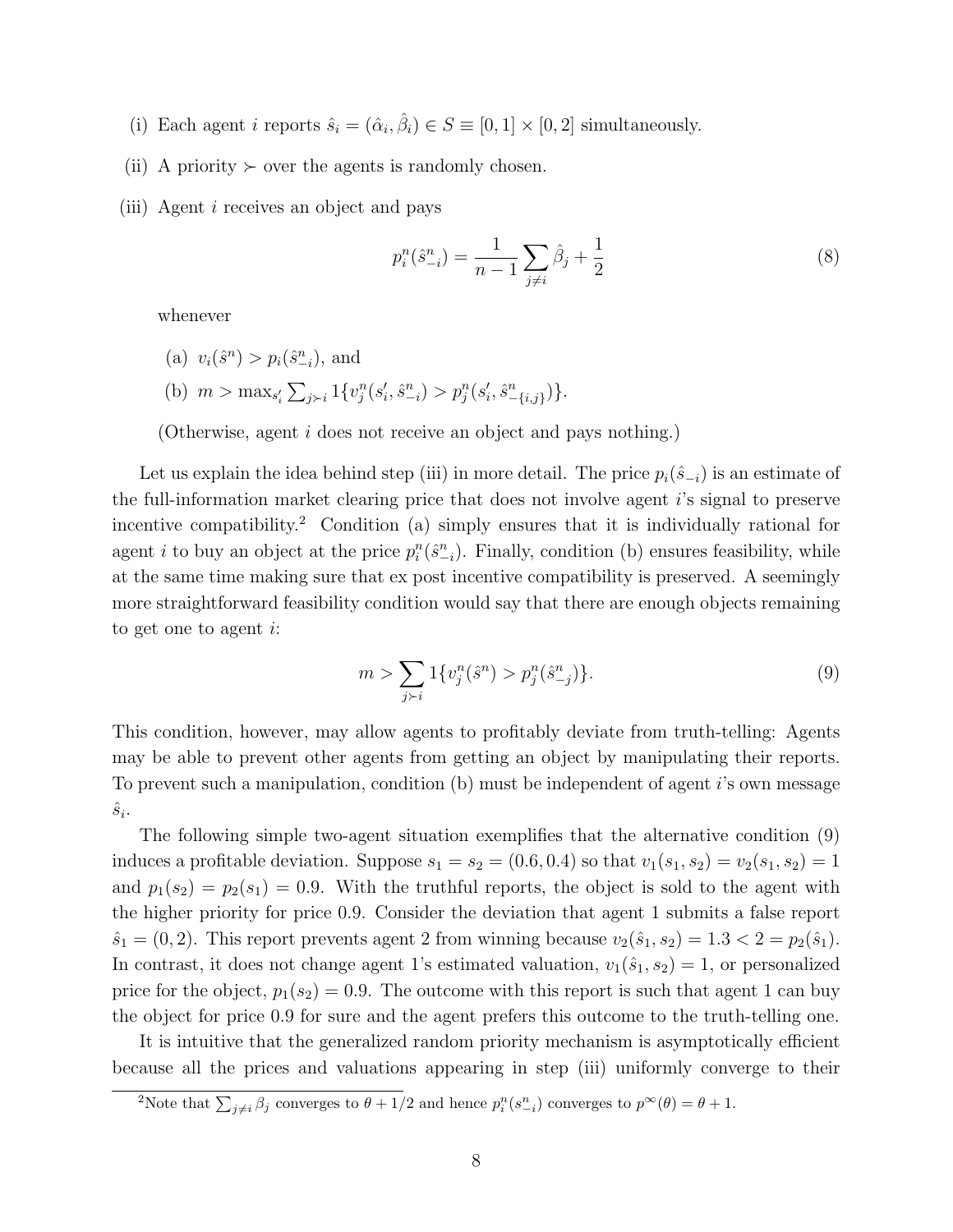infinite-economy counterparts. To see this, let  $\tilde{s}_i$  and  $\tilde{\theta}$  denote the random variables that represent the signal of agent i and the state. Consider  $p_i^n(\tilde{s}_{-i}^n)$  and  $p_j^n(s'_i, \tilde{s}_{-\{i,j\}}^n)$ , the prices appearing in conditions (a) and (b) with the reports  $\hat{s}^n$  replaced by the true signals  $\tilde{s}^n$ . We focus on the latter because it can represent the former as a special case by interchanging i and j. All of these prices are uniformly close enough to the best unbiased estimator of the true state  $\tilde{\theta}$ , namely  $p^n(\tilde{s}^n) = \frac{1}{n} \sum \hat{\beta}_j + \frac{1}{2}$  $\frac{1}{2}$ , which consistently estimates  $p^{\infty}(\tilde{\theta})$ , that is,

$$
\max_{i,j,s_i'} \left| p_j^n(s_i',\tilde{s}_{-\{i,j\}}^n) - p^\infty(\tilde{\theta}) \right| \le \max_{i,j,s_i'} \left| p_j^n(s_i',\tilde{s}_{-\{i,j\}}^n) - p^n(\tilde{s}^n) \right| + \left| p^n(\tilde{s}^n) - p^\infty(\tilde{\theta}) \right| \tag{10}
$$

$$
\leq \max_{i,j,s'_i} \left[ \frac{1}{n} \cdot \tilde{\beta}_j + \frac{1}{n(n-1)} \sum_{k \neq j} \tilde{\beta}_k \right] + \left| p^n(\tilde{s}^n) - p^\infty(\tilde{\theta}) \right| \tag{11}
$$

$$
\to_p 0,\tag{12}
$$

where the arrow  $\rightarrow_p$  signifies the convergence in probability. Similarly, the valuation  $v_j(s'_i, \tilde{s}_{-i})$ also uniformly converges to  $v^{\infty}(\tilde{\alpha}_j|\tilde{\theta})$  in probability. These two facts suggest that condition (a) also "uniformly converges" to the infinite-economy assignment rule:

$$
v^{\infty}(\tilde{\alpha}_i|\theta) > p^{\infty}(\theta). \tag{13}
$$

They also imply that the rationing rule, condition (b), virtually disappears as m goes to  $\infty$ , because its right-hand side is asymptotically bounded by  $m$ .

$$
\frac{1}{m} \cdot \max_{s_i' \in S} \sum_{j \succ i} 1\{v_j^n(s_i', \hat{s}_{-i}^n) > p_j^n(s_i', \hat{s}_{-i,j})\} \\
\leq \frac{2}{n} \cdot \max_{s_i' \in S} \sum_{j=1}^n 1\{v_j^n(s_i', \hat{s}_{-i}^n) > p_j^n(s_i', \hat{s}_{-i,j}^n)\}\n\tag{14}
$$

$$
\to_p 2 \cdot \int 1\{v^\infty(\alpha|\tilde{\theta}) > p^\infty(\tilde{\theta})\} d\alpha = \frac{1}{2} \cdot 2 = 1. \tag{15}
$$

More formal arguments are presented in subsequent sections with the general model presented in the next section.

# 3 The Model

### 3.1 Environment

We consider a sequence of finite economies indexed by the number of agents,  $n \in \mathbb{N} \equiv$  $\{1, 2, 3, \ldots\}$ . In finite economies, each agent  $i \in N_n = \{1, \ldots, n\}$  receives a signal  $s_i \in \{1, 2, 3, \ldots\}$ .  $S \equiv [0,1]^{d_S}$ , independently and identically distributed with density  $f(s_i|\theta)$  conditional on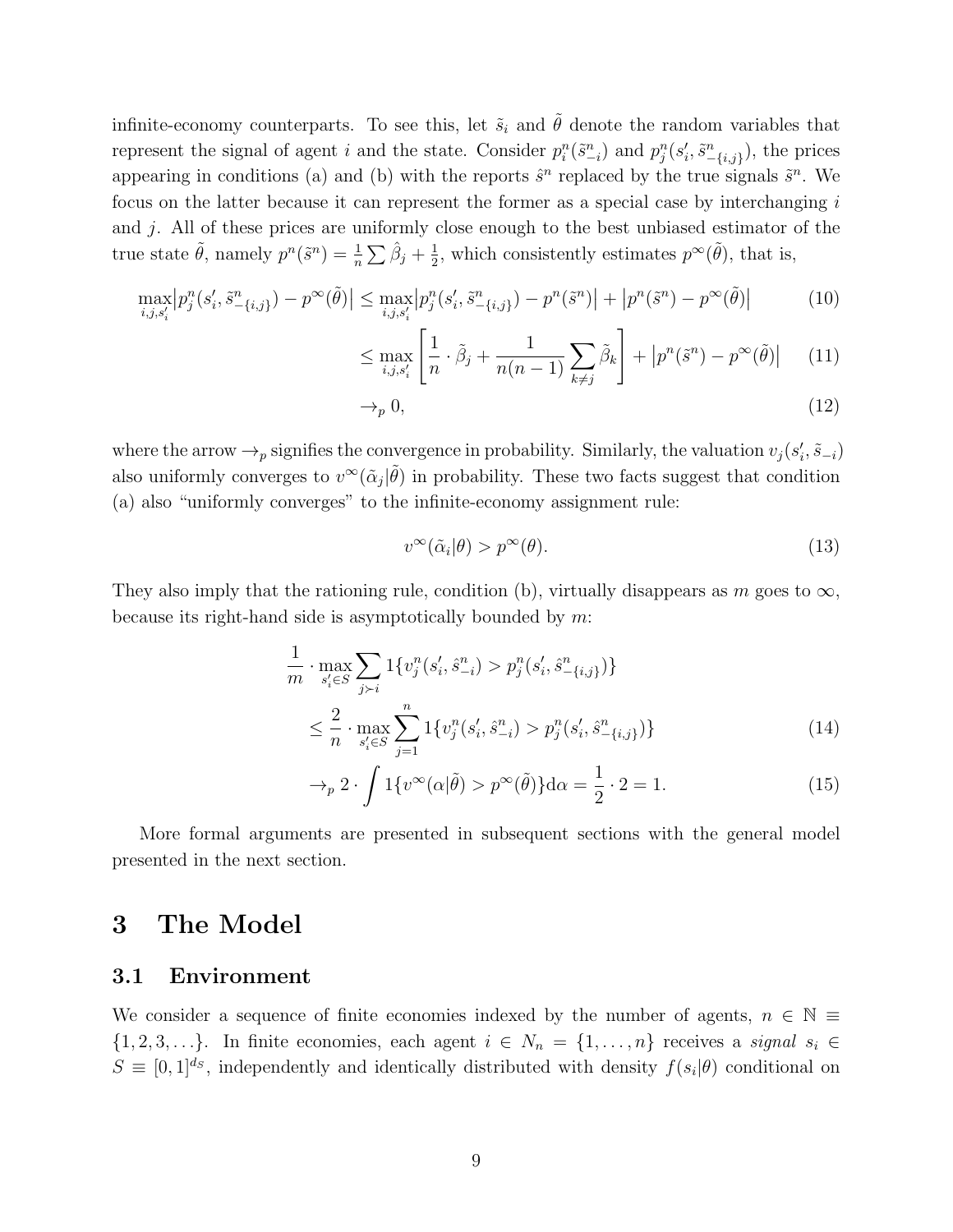state  $\theta \in \Theta \equiv [0,1]^{d_{\Theta}}$ .<sup>3</sup> The density  $f(s|\theta)$  is positive and continuous on  $S \times \Theta$ , and any two different states  $\theta, \theta' \in \Theta$  are statistically distinguishable, i.e.,  $f(s|\theta) \neq f(s|\theta')$  for some  $s \in S$ . The prior on  $\theta$  is given by a positive continuous density  $f(\theta)$ . The conditional density function of  $\theta$  given  $s^n = (s_1, \ldots, s_n)$  is denoted by  $f(\theta | s^n)$ . Explicitly,

$$
f(\theta|s^n) = \frac{\prod_{i=1}^n f(s_i|\theta) f(\theta)}{\int_{\Theta} \prod_{i=1}^n f(s_i|\theta') f(\theta') d\theta}.
$$
\n(16)

Throughout the paper, we use symbols  $s_i$  and  $\theta$  to denote the (deterministic) elements of S and  $\Theta$ , respectively, whereas the corresponding random variables are denoted by  $\tilde{s}_i$  and  $\theta$ .

There are L goods. The per-capita supply of each good  $\ell$  is  $q_{\ell} \in (0,\infty]$ , meaning that the total supply of commodity  $\ell$  is  $|n \cdot q_\ell|$ . The set of all possible consumption bundles is  $X \subseteq \{0, 1, 2, \ldots, \bar{x}\}^L$ , where a positive integer  $\bar{x}$  signifies the maximum consumption level. The set  $X$  contains the zero vector, 0.

Each agent i has a common quasi-linear expected utility function

$$
u^{\infty}(x_i, t_i|s_i, \theta) = v^{\infty}(x_i|s_i, \theta) - t_i.
$$
\n(17)

Here,  $x_i \in X$  is a consumption bundle,  $t_i \in \mathbb{R}$  is the amount of payment,  $s_i \in S$  is the signal observed by agent i, and  $\theta \in \Theta$  is a state, which serves as a common-value component.<sup>4</sup> The function  $v^{\infty}(x|s, \theta)$  is continuous with respect to s and  $\theta$ . Without loss of generality, we normalize  $v^{\infty}$  so that  $v^{\infty}(0|s, \theta) = 0$  and  $v^{\infty}(x|s, \theta) \leq 1$  for all  $(x, s, \theta)$ .<sup>5</sup>

We impose the following assumption on  $v^{\infty}$ .

Assumption 1. For each  $x_i, x'_i \in X$  and  $\theta \in \Theta$ , mapping

$$
w_{x_i, x'_i, \theta}(s_i) = v(x_i|s_i, \theta) - v(x'_i|s_i, \theta)
$$
\n
$$
(18)
$$

is continuously differentiable, and its first-order derivative is nonzero for all  $s_i \in S$ .

We evaluate the welfare of agents conditional on signals  $s^n$  rather than on state  $\theta$  because the vector  $s^n$  contains all the available information in the economy although  $\theta$  is the

<sup>5</sup>Such  $v^{\infty}$  can be constructed from the original function  $v_o^{\infty}$  by

$$
v^{\infty}(x_i|s_i,\theta) = \frac{v_o^{\infty}(x_i|s_i,\theta) - v_o^{\infty}(0|s_i,\theta)}{\max\{1,\max_{x_i,s_i,\theta}[v_o^{\infty}(x_i|s_i,\theta) - v_o^{\infty}(0|s_i,\theta)]\}}.
$$

<sup>&</sup>lt;sup>3</sup>More generally, S and  $\Theta$  can be compact subsets of Euclidean spaces such that (i) S has a nonempty interior whose closure coincides with S and (ii) either  $\Theta$  has a positive Lebesgue measure or  $\Theta$  is a countable set. The function  $f(\theta)$  is a continuous density when  $\Theta$  has a positive measure. When  $\Theta$  is countable,  $f(\theta)$ is the probability of  $\theta$ . In either case,  $f(\theta) > 0$  for all  $\theta \in \Theta$ . The results and proofs extend to the general case without modification.

<sup>&</sup>lt;sup>4</sup>The signal  $s_i$  may contain the characteristics of the agent so that agent i's utility function  $u^{\infty}(x_i, t_i | s_i, \theta)$ may depend on  $s_i$ .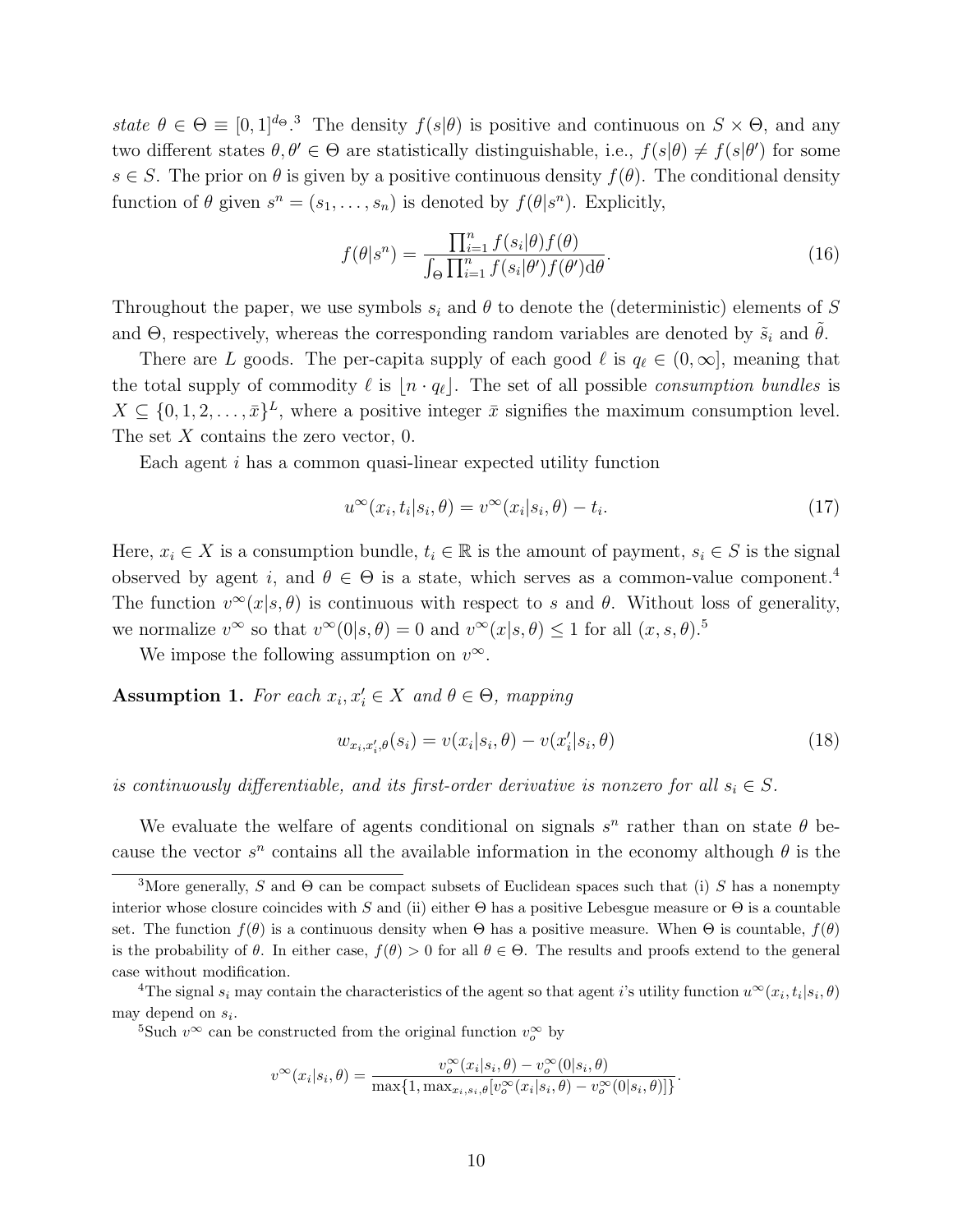fundamental parameter that nobody ever observes. Define  $u_i^n(x_i, t_i|s^n)$  and  $v_i^n(x_i|s^n)$  as the expected values of  $u^{\infty}(x_i,t_i|s_i)$  and  $v^{\infty}(x_i|s_i)$ , respectively, conditional on  $s^n$ . That is,

$$
v_i^n(x_i|s^n) = \int_{\Theta} v^{\infty}(x_i|s_i, \theta) f(\theta|s^n) d\theta \tag{19}
$$

and  $u_i^n(x, t | s^n) = v_i^n(x | s^n) - t$ .

We can naturally extend the domains of  $u^{\infty}(\cdot|s,\theta)$ ,  $v^{\infty}(\cdot|s,\theta)$ ,  $u_i^n(\cdot|s^n)$ , and  $v_i^n(\cdot|s^n)$  to lottery spaces. For example,  $u_i^n(\lambda | s^n)$  is defined by

$$
u_i^n(\lambda|s^n) = \int_{(X \times \mathbb{R})^n} u_i^n(x_i, t_i|s^n) d\lambda(x_1, t_1, \dots, x_n, t_n)
$$
 (20)

for  $\lambda \in \Delta((X \times \mathbb{R})^n)$ , where  $\Delta(A)$  denotes the set of lotteries on A.

### 3.2 Mechanisms

#### 3.2.1 Mechanisms for Finite Economies

We first define mechanisms for finite economies and their properties. A mechanism is a sequence  $\varphi = {\varphi^n}$  of mappings  $\varphi^n : S^n \to \Delta((X \times \mathbb{R})^n)$ . We say  $\varphi$  is money-free if

$$
\varphi^n(s^n) \{(x_1, 0; \dots; x_n, 0) : x_1, \dots, x_n \in X\} = 1
$$
\n(21)

for all n and  $s^n \in S^n$ ; i.e., the outcomes of the mechanism never involve monetary transfers.

Mechanism  $\{\varphi^n\}$  is expost incentive compatible if

$$
u_i^n(\varphi^n(s^n);s^n) \ge u_i^n(\varphi^n(\hat{s}_i,s_{-i}^n);s^n)
$$
\n
$$
(22)
$$

for all  $n, i \in N_n$ ,  $s^n \in S^n$ , and  $\hat{s}_i \in S$ .

We define the (approximate) feasibility of allocations and then mechanisms. Allocation  $x^n \in X^n$  is  $\varepsilon$ -feasible if  $x_1 + \cdots + x_n \leq (1+\varepsilon)nq$ . Mechanism  $\{\varphi^n\}$  is  $\varepsilon$ -feasible if  $\varphi^n(s^n)$ assigns probability 1 on  $\varepsilon$ -feasible  $x^n \in X^n$  for all  $n \in \mathbb{N}$  and  $s^n \in S^n$ . When an allocation or a mechanism is 0-feasible, we simply say that it is feasible.

#### 3.2.2 Mechanisms for the Infinite Economy

We now define mechanisms for the infinite economy, which can be viewed as the limit of finite economies. The infinite economy has a continuum of agents whose signals are distributed according to the density  $f(s|\theta)$ . Conditional on state  $\theta$ , the economy has no aggregate uncertainty. This naturally motivates us to focus on the class of mechanisms that use only state  $\theta$  and agent i's report  $s_i$  to determine agent i's assignment.

Formally, an  $\infty$ -mechanism is a mapping  $\varphi^{\infty} = (z^{\infty}, t^{\infty}) : S \times \Theta \to \Delta(X) \times \mathbb{R}^{6}$  An  $\infty$ -mechanism  $\varphi^{\infty} = (z^{\infty}, t^{\infty})$  is money-free if  $t^{\infty}(s|\theta) = 0$  for all  $s \in S$  and  $\theta \in \Theta$ .

<sup>&</sup>lt;sup>6</sup>An alternative definition is  $\varphi^{\infty}$  :  $S \times \Theta \to \Delta(X \times R)$ , but this definition is functionally equivalent to our first definition by taking the expectation of the monetary part.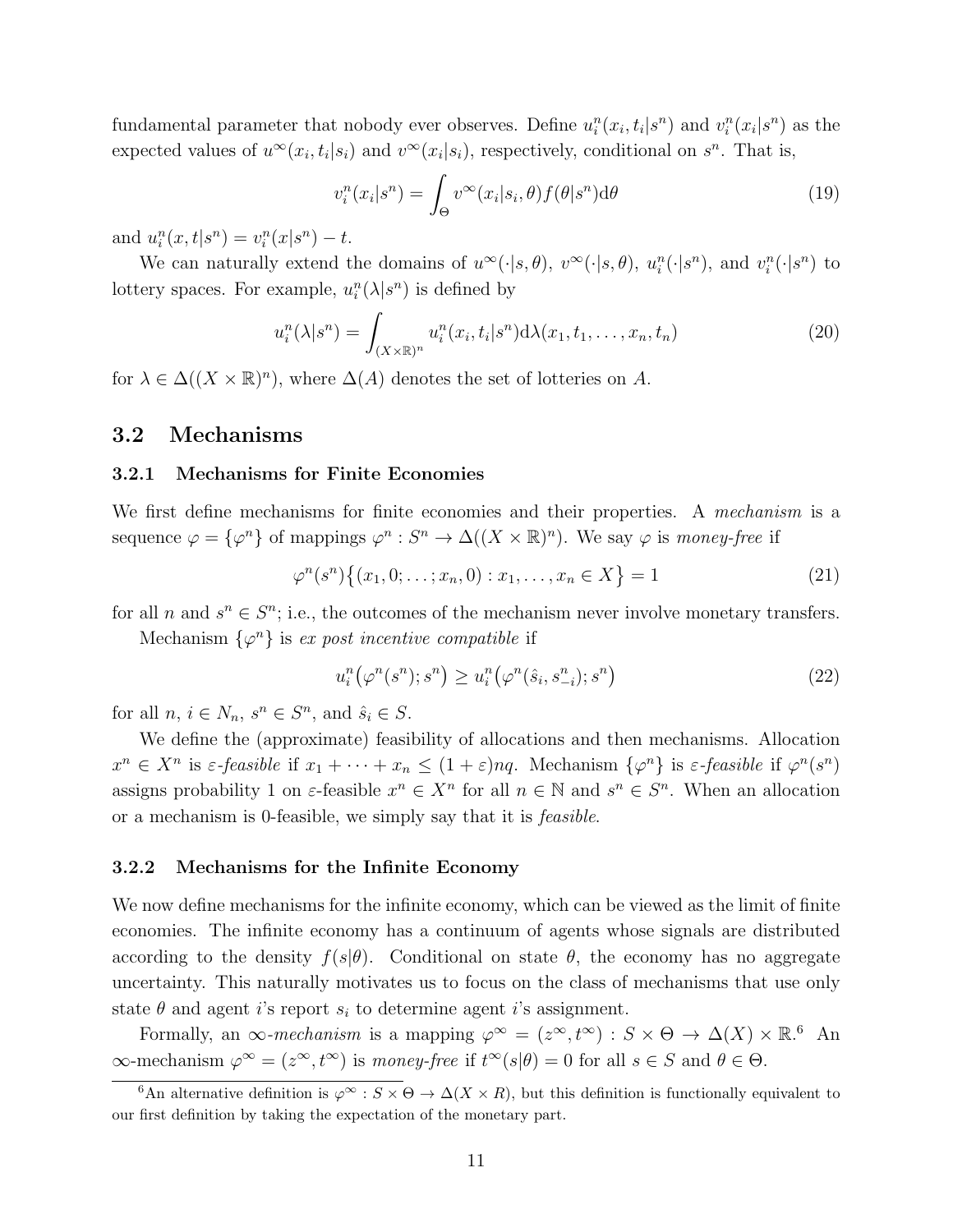An  $\infty$ -mechanism  $\varphi^{\infty}$  is *incentive compatible* if

$$
u^{\infty}(\varphi^{\infty}(s|\theta)|s,\theta) \ge u^{\infty}(\varphi^{\infty}(\hat{s}|\theta)|s,\theta)
$$
\n(23)

for all  $s, \hat{s} \in S$ , and  $\theta \in \Theta$ .

Allocation (measurable mapping)  $z : S \to \Delta(X)$  is  $\varepsilon$ -feasible at  $\theta \in \Theta$  if

$$
\int \mathbb{E}_X[z(s)]f(s|\theta)ds \le (1+\varepsilon)q,\tag{24}
$$

where  $\mathbb{E}_X[z'] = \sum_{x \in X} x \cdot z'(x)$  for each  $z' \in \Delta(X)$ . An  $\infty$ -mechanism  $\varphi^{\infty} = (z^{\infty}, t^{\infty})$  is  $\varepsilon$ -feasible if  $z^{\infty}(\cdot|\theta)$  is  $\varepsilon$ -feasible at  $\theta$  for all  $\theta \in \Theta$ . Again, we define a *feasible*  $\infty$ -mechanism as a 0-feasible one.

Next, we introduce the notion of a budget set, a generalization of Walrasian budget sets, together with related concepts. Budget sets are closely related to incentive compatibility, as we will see in the next paragraph. A budget set B is a set of pairs  $(z, t)$  of a lottery  $z \in \Delta(X)$  on X and payment  $t \in \mathbb{R}$  such that  $0 \in B$ . Budget set B is money-free if  $t = 0$ for all  $(z, t) \in B$ ; i.e., no option in B involves a monetary transfer. Let B be the space of budget sets and  $\mathcal{B}_f$  the set of finite budget sets. A *budget rule* is a mapping  $B^{\infty} : \Theta \to \mathcal{B}$ , and it is finite if  $B^{\infty}(\theta) \in \mathcal{B}_f$  for all  $\theta \in \Theta$ . A budget rule  $B^{\infty}$  is money-free if  $B^{\infty}(\theta)$  is money-free for all  $\theta \in \Theta$ .

Budget sets naturally represent incentive-compatible  $\infty$ -mechanisms. A budget rule  $B^{\infty}$ *implements* an  $\infty$ -mechanism  $\varphi^{\infty}$  if

$$
\varphi^{\infty}(s|\theta) \in \underset{z \in B^{\infty}(\theta)}{\arg \max} u^{\infty}(z|s,\theta). \tag{25}
$$

We simply say that  $(\varphi^{\infty}, B^{\infty})$  is an  $\infty$ -mechanism when  $B^{\infty}$  implements  $\varphi^{\infty}$ , slightly abusing notations. Note that a mechanism  $\varphi^{\infty}$  can be implemented only by some  $B^{\infty}$  when  $\varphi^{\infty}$  is incentive compatible. Conversely, an incentive-compatible  $\infty$ -mechanism  $\varphi^{\infty}$  always has a budget set rule  $B^{\infty}(\theta) = {\varphi^{\infty}(s|\theta) : s \in S}$  that implements  $\varphi^{\infty}$ . (However, the induced budget set as above may not satisfy some desirable properties. We thus also consider other implementations of incentive compatible mechanisms later in this paper.)

**Example 1.** Consider a limit economy with a single good and unit demands so that  $X =$  $\{0, 1\}$ . When  $q = 1$ , selling the good at a fixed price p is a feasible, incentive-compatible  $\infty$ mechanism with a finite budget set rule. That is, a finite budget set rule  $B^{\infty} = \{(0,0), (1, p)\}\$ implements a feasible ∞-mechanism

$$
\varphi^{\infty}(s|\theta) = \begin{cases} (1,p) & \text{if } v^{\infty}(1|s,\theta) \ge p \\ (0,0) & \text{otherwise.} \end{cases}
$$
 (26)

**Example 2.** Consider a limit economy with two goods and unit demands so that  $X =$  $\{(0,0), (1,0), (0,1)\}.$  Let  $(z_1, z_2)$  denote the lottery in which an agent obtains good  $\ell$  with probability  $z_{\ell}$ . Consider a money-free budget set  $B^{\infty} = \{(0,0), (1/2, 0), (0, 1/2)\}$ .<sup>7</sup> That is,

<sup>&</sup>lt;sup>7</sup>More precisely, this budget set should be written as  $\{((0,0),0),((1/2,0),0),((0,1/2),0)\}.$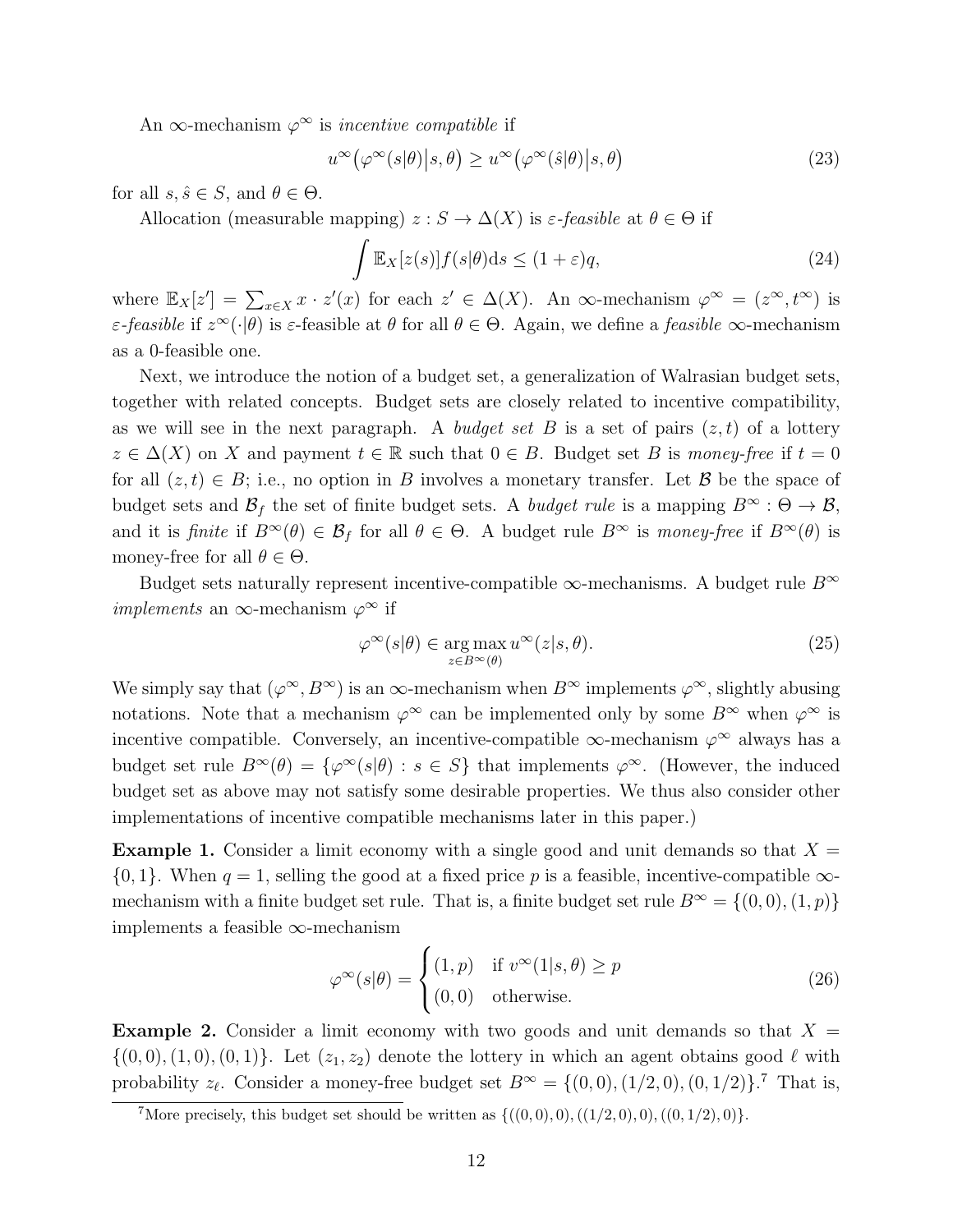agents may choose a 50% chance of winning good 1, a 50% chance of winning good 2, or opting out. This budget set (rule)  $B^{\infty}$  implements a nonmonetary  $\infty$ -mechanism

$$
\varphi^{\infty}(s|\theta) = \begin{cases}\n(1/2,0) & \text{if } v^{\infty}((1/2,0)|s,\theta) > \max\{0, v^{\infty}((0,1/2)|s,\theta)\} \\
(0,1/2) & \text{if } v^{\infty}((0,1/2)|s,\theta) > \max\{0, v^{\infty}((1/2,0)|s,\theta)\} \\
(0,0) & \text{otherwise,} \n\end{cases}
$$
\n(27)

which is feasible when  $q_1, q_2 \geq 1/2$ .

# 4 Generalized Random Priority Mechanism with Budgets

We introduce a new class of mechanisms, the *generalized random priority mechanism with* budgets (GRP), which generalizes the random priority mechanism (aka random serial dictatorship). Any mechanism in this class is feasible and ex post incentive compatible. GRP may have other desirable properties, such as asymptotic efficiency, depending on the specification of the rule.

GRP is based on budget sets; the rule of GRP depends on a sequence  $B^n = \{B_i^n\}_{i=1}^n$  of mappings that determines assignment of budget sets. Each  $B_i^n$  is a mapping from a vector of signals  $s_{-i}^n \in S^{n-1}$  to a finite budget set  $B_i^n(s_{-i}^n) \in \mathcal{B}_f$ . Given such  $B^n$ , GRP, denoted by  $\text{GRP}[B^n]$ , runs as follows:

- (i) The mechanism randomly chooses a *priority*  $\succ$  over agents with an equal probability. Independently of  $\succ$ , the mechanism assigns a number  $r_i$  to each agent  $i \in N_n$  so that  $r_i$ is independently and uniformly distributed on  $[0, 1]$ . This  $r_i$  is a randomization device used to determine the outcome of a lottery.
- (ii) Each agent  $i \in N_n$  simultaneously submits a *report*  $\hat{s}_i \in S$ . From  $\hat{s}^n$ , the mechanism assigns agent *i* a finite budget set  $B_i^n(\hat{s}_{-i}^n)$ , independent of *i*'s own message,  $\hat{s}_i$ .
- (iii) The mechanism sequentially constructs allocations and transfers,  $(x_i(\succ; r_{\succeq i}; \hat{s}^n), t_i(\succ; r_{\succeq i}; \hat{s}^n)),$ from the top of the priority ordering  $\succ$  as follows:<sup>8</sup>
	- (a) As a proxy of agent i, the mechanism chooses  $(z_i(\succ; r_{\succ i}; \hat{s}^n), t_i(\succ; r_{\succ i}; \hat{s}^n))$  from

<sup>8</sup>Here,  $r_{\geq i} = (r_j)_{j\geq i}$  and  $r_{\succ i} = (r_j)_{j\geq i}$ .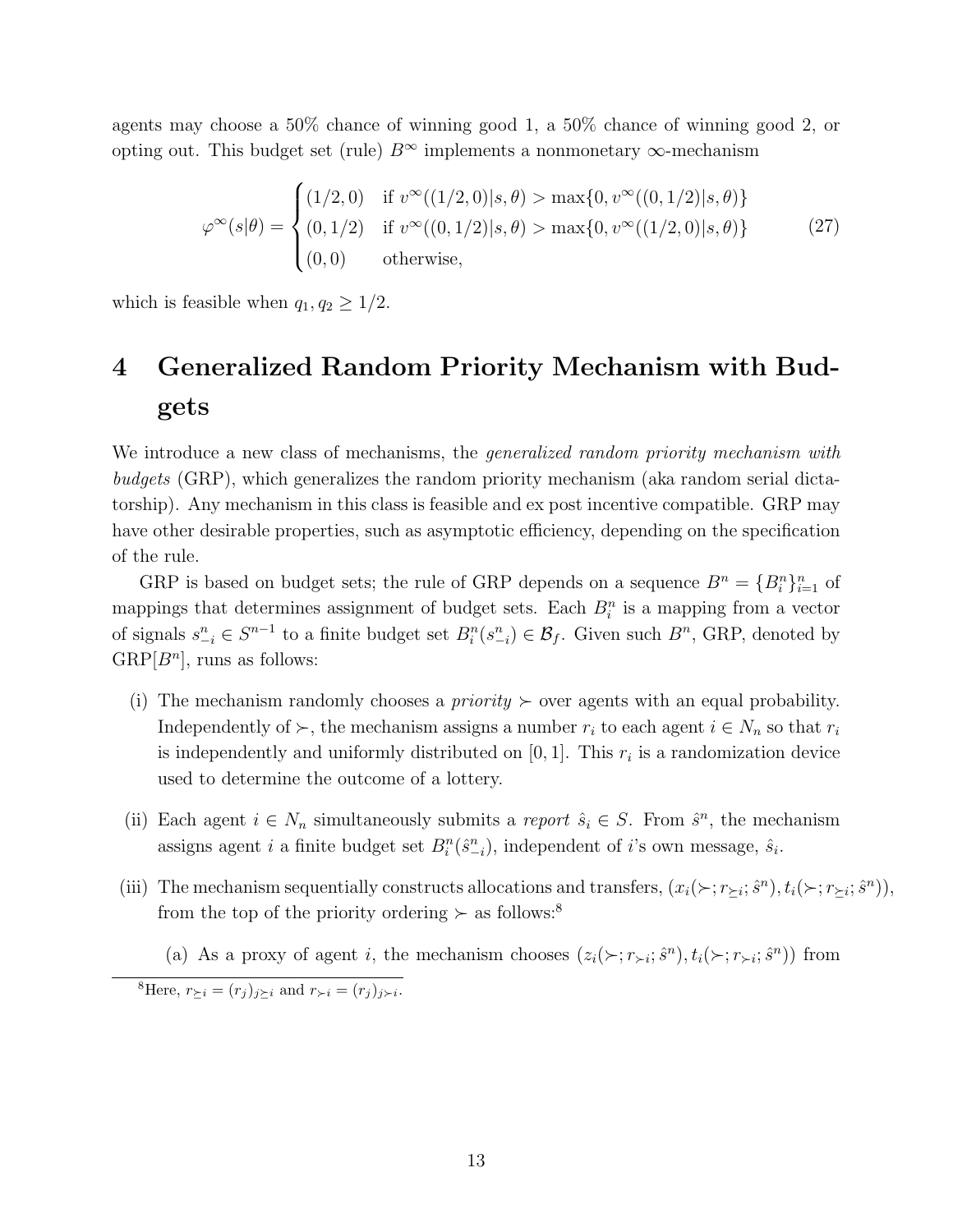the solutions of the following problem:

$$
\max_{z,t} u_i^n(z,t|\hat{s}^n)
$$
\nsubject to (i)  $(z,t) \in B_i^n(\hat{s}_{-i}^n)$  and\n
$$
(28)
$$

(ii) 
$$
x \leq \lfloor nq \rfloor - \max_{s_i' \in S} \sum_{j \succ i} x_j(\succ, r_{\succeq j}; s_i', \hat{s}_{-i}^n)
$$
  
for all  $x \in X$  s.t.  $z(x) > 0$ . (29)

That is, condition (ii) ensures the feasibility of lottery  $z$ , no matter which signal agent i reports and which outcome x is realized from the lottery  $z$ . If this problem has multiple solutions, the mechanism uses a deterministic predetermined rule to select  $(z_i, t_i)$  from them.<sup>9</sup>

(b) An outcome  $x_i(\succ, r_{\succeq i}; \hat{s}^n)$  is realized from the lottery  $z_i(\succ, r_{\succ i}; \hat{s}^n)$  by using *i*'s randomization device  $r_i$  in the following manner:

$$
x_i(\succ, r_{\succeq i}; \hat{s}^n) = x^{(k)} \quad \text{if } r \in (R_{k-1}, R_k], \tag{30}
$$

where  $R_k = \sum_{k' \leq k} z_i(x^{(k')} | \rangle, r_{\succ i}; \hat{s}^n)$ . Here,  $(x^{(1)}, \ldots, x^{(|X|)})$  is the lexicograhical order of  $X$ <sup>10</sup>

Given the name of this mechanism, we wish to make sure that GRP does in fact generalize the random priority mechanism. The example below shows that it is indeed the case.

**Example 3** (Random Priority). Suppose that values are private:  $v(x|s_i, \theta) = v(x|s_i)$ . Let the budget set be constant:  $B_i^n = X \times \{0\}$ . Then, the GRP mechanism works as follows:

(i) A priority  $\succ$  is randomly chosen.

<sup>10</sup>For example, suppose  $z_i(\succ, r_{\succ i}; \hat{s}^n)$  is the lottery such that

$$
(z(0,0), z(0,1), z(1,0), z(1,1)) = (0.1, 0.4, 0.3, 0.2).
$$

Then, as a function of  $r_i$ , the outcome  $x_i(\succ, r_{\succeq i}; \hat{s}^n)$  is given by

$$
x_i(\succ, r_{\succeq i}; \hat{s}^n) = \begin{cases} (0,0) & \text{if } r_i \in (0,0.1] \\ (0,1) & \text{if } r_i \in (0.1,0.5] \\ (1,0) & \text{if } r_i \in (0.5,0.8] \\ (1,1) & \text{if } r_i \in (0.8,1] \end{cases}
$$

<sup>&</sup>lt;sup>9</sup>Although such a rule is arbitrary, for concreteness, we specify the rule we use. The mechanism selects the smallest element as  $(z_i, t_i)$  from the solution set with respect to a linear order  $\geq$  on  $\Delta(X) \times \mathbb{R}$ . Here,  $\geq$  is the lexicographical order on  $\Delta(A) \times \mathbb{R}$  by identifying  $(z, t) \in \Delta(A) \times \mathbb{R}$  with a vector  $(z(x^{(1)}), \ldots, z(x^{(|X|)}), t)$ .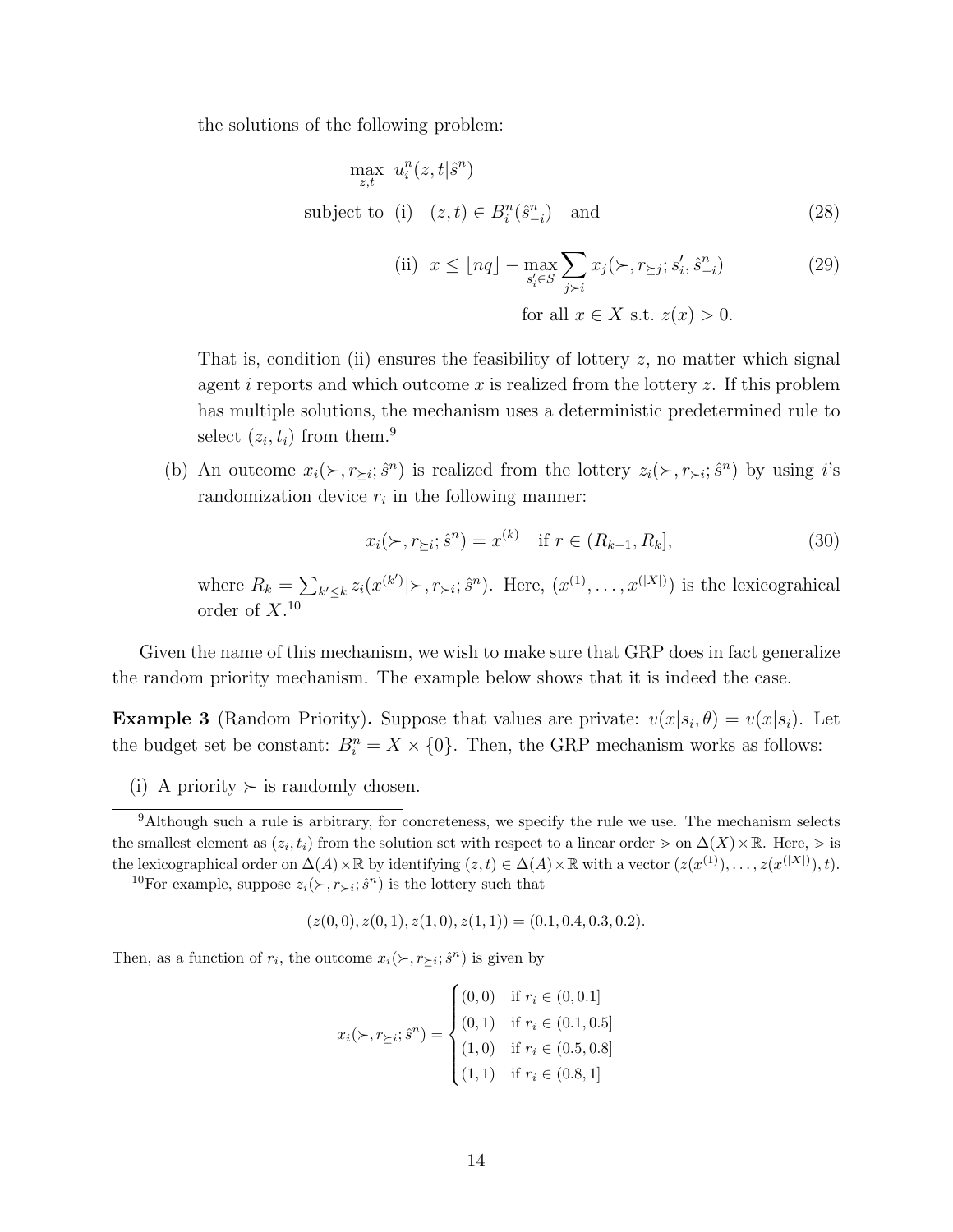- (ii) Agents simultaneously report their signals  $s_i$  (or equivalently, their utility functions  $v_i(x) = v(x|s_i)).$
- (iii) Agent *i* obtains  $x_i(\succ; v_j)$ , which is a solution of the problem: max  $v_i(x)$  subject to the feasibility constraint  $x \leq \lfloor nq \rfloor - \sum_{j>i} x_j(\succ; v_j)$ .

The GRP mechanism is feasible by construction. Thanks to the feasibility constraint (30), the lottery  $z_i(\succ, r_{\succ i}; \hat{s}^n)$  never assigns a positive probability to an assignemt x that may violate the inequality  $x + \sum_{j>i} x_j(\succ, r_{\succeq j}; \hat{s}^n) \leq \lfloor nq \rfloor$ , and hence  $\sum_{j\succeq i} x_j(\succ, r_{\succeq j}; \hat{s}^n) \leq \lfloor nq \rfloor$ . In particular,  $i$  can be chosen as the last agent. Therefore, the feasibility inequality

$$
\sum_{j \in N_n} x_j(\succ, r_{\succeq j}; \hat{s}^n) \le \lfloor nq \rfloor \tag{31}
$$

is satisfied for all  $\succ$  and  $r^n$ .

It is also straightforward that this mechanism is ex post incentive compatible. The key idea is, just like in the example in Section 2, that both constraint (30) and the budget set  $B_i^n(\hat{s}_{-i}^n)$  are independent of  $\hat{s}_i$ . Therefore, agent i cannot manipulate the set of choices. For any realization of  $(\succ, r_{\succ i})$ , agent i who misreported would still have the same set of choices, but the mechanism might then choose a suboptimal choice from this set. By integrating out  $(\succ, r_{\succ i}),$ 

$$
u_i^n\big(\text{GRP}[B^n](s^n)\big|s^n\big) = \frac{1}{n!} \sum_{\succ} \int u_i^n\big(z_i(\succ, r_{\succ i}; s^n)\big|s^n\big) \mathrm{d}r_{\succ i} \tag{32}
$$

$$
\geq \frac{1}{n!} \sum_{\succ} \int u_i^n \big( z_i(\succ, r_{\succ i}; s_i', s_{-i}^n) \big| s^n \big) \mathrm{d}r_{\succ i} \tag{33}
$$

$$
=u_i^n\big(\text{GRP}[B^n](s_i', s_{-i}^n)\big|s^n\big).
$$
\n(34)

This is the definition of ex post incentive compatibility.

Theorem 1 summarizes the above arguments.

**Theorem 1.** For any choice of  $B = {B<sub>i</sub><sup>n</sup>}$ , the generalized random priority mechanism  $GRP[B]$  is feasible and ex post incentive compatible.

# 5 Main Results: Approximation Theorems

This section presents the main results of the paper. These results show how any  $\infty$ mechanism  $(\varphi^{\infty}, B^{\infty})$  for the infinite market can be approximated by an appropriately constructed GRP mechanism for large finite markets. The first result, Theorem 2, follows a "point-wise" approach in the sense that the constructed mechanism approximates  $\varphi^{\infty}$  in each  $\theta$ . This theorem has a limitation that the approximation is guaranteed only in states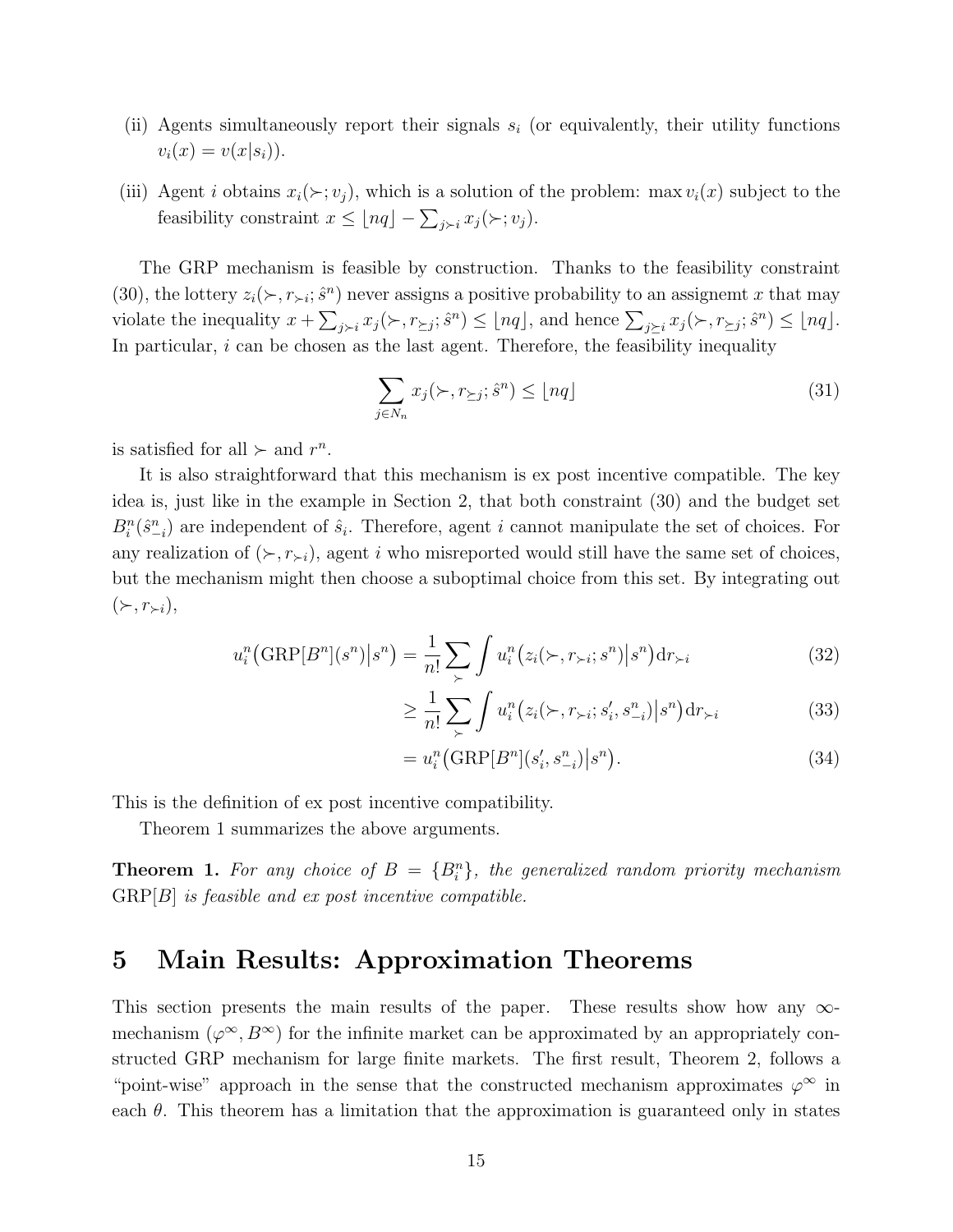$\theta$  at which  $B^{\infty}$  is continuous.<sup>11</sup> The second result, Theorem 3, overcomes this limitation by using an additional step (discretization of the state space Θ) in the construction of the approximating mechanism.

**Theorem 2.** Let  $(\varphi^{\infty}, B^{\infty})$  be an  $\alpha$ -feasible incentive-compatible  $\infty$ -mechanism such that the budget rule  $B^{\infty}$  is finite. Suppose for a subset  $\Theta_{\text{C}} \subseteq \Theta$  with a positive Lebesgue measure that for all states  $\theta \in \Theta_{\mathbb{C}}$ ,  $B^{\infty}(\cdot)$  is continuous at  $\theta$ . Then there exists budget rule  $\{B^n\}_{n=2}^{\infty}$ for finite economies such that for all  $\varepsilon > 0$ , there exists  $N > 0$  such that for all  $n \ge N$ , the following hold with a probability more that  $1 - \varepsilon$  conditional on  $\tilde{\theta} \in \Theta_{\mathbb{C}}$ :

$$
\max_{i \in N_n} \left| u_i^n(\text{GRP}[B^n](\tilde{s}^n)|\tilde{s}^n) - u^\infty(\varphi^\infty(\tilde{s}_i|\tilde{\theta})|\tilde{s}_i, \tilde{\theta}) \right| < \alpha + \varepsilon,\tag{35}
$$

$$
\left| \text{Rev}^{\text{GRP}}(\tilde{s}^n) - \text{Rev}^{\infty}(\tilde{\theta}) \right| < 2t_*(\alpha + \varepsilon) + \varepsilon. \tag{36}
$$

 $\Box$ 

Here,

$$
Rev^{GRP}(s^n) = \frac{1}{n} \int (t_1 + \dots + t_n) dGRP[B^n](s^n)(x_1, t_1, \dots, x_n, t_n),
$$
 (37)

$$
\text{Rev}^{\infty}(\theta) = \int t^{\infty}(s|\theta) f(s|\theta) \text{d}s,\tag{38}
$$

and  $t_* = \sup(\{-t : (\lambda, t) \in B^{\infty}(\Theta)\} \cup \{1\})$  is an upperbound on the payments any agent can receive from  $\varphi^{\infty}$ . If  $\varphi^{\infty}$  is money-free,  $\{\text{GRP}[B^n]\}_{n=2}^{\infty}$  is also money-free.

Proof. See Appendix A.3.

Conditioning on  $\tilde{\theta} \in \Theta_{\mathcal{C}}$ , Theorem 2 asserts that two approximation conditions, (35) and (36), hold with a probability almost equal to  $1^{12}$ . The first condition, (35), gives approximation of payoffs: The payoff that GRP yields to agent i is close to the payoff that  $\varphi^{\infty}$ would yield to her if she were a part of the infinite economy with the signal  $\tilde{s}_i$ . The second condition, (36), states that the revenue from GRP is almost equal to the revenue from  $\varphi^{\infty}$ , provided  $t_*,$  the largest payment that an agent can receive, is finite. This requirement on  $t_*$ is innocuous in applications in which the mechanism never pays money to agents (and thus  $t_* = 1$ ).

Theorem 2 allows  $\alpha$ -feasibility so that the theorem can be used in the proof of the second result, Theorem 3, where slightly infeasible  $\infty$ -mechanisms are potentially considered. The

 $11$ A correspondence is continuous at a point if it is both upper and lower hemi-continuous. This notion of continuity is metricized by the Hausdorff metric, which is indeed used in our proofs.

<sup>&</sup>lt;sup>12</sup>Formally, we consider a probability space  $(\Omega, \mathcal{F}, \mathbb{P})$  on which the random variables  $\tilde{s}_1, \tilde{s}_2, \ldots$ , and  $\hat{\theta}$  are defined. These random variables are infinitely many, but in an n-agent economy only  $\tilde{s}_1, \ldots, \tilde{s}_n$ , and  $\tilde{\theta}$  are considered. When we claim that a statement Y occurs with probability more than  $p$ , it means that there exists  $A \in \mathcal{F}$  such that  $\mathbb{P}(A) > p$  and Y holds whenever  $\omega \in A$ . By doing so, we avoid the measure-theoretical cumbrance that the set  $\{\omega \in \Omega : Y \text{ holds}\}\$  may not be measurable.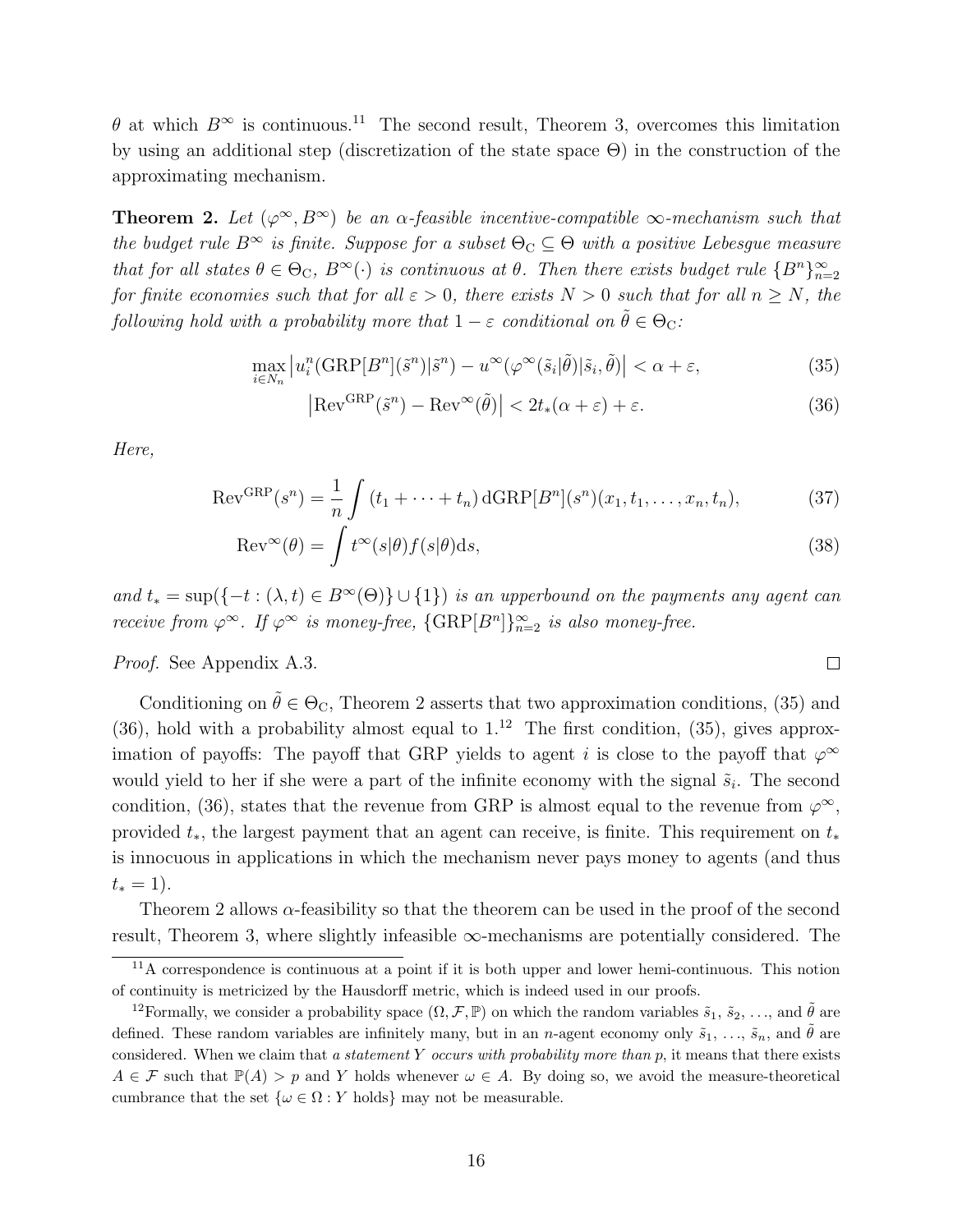α-feasibility prevents the approximation errors,  $\alpha + \varepsilon$  and  $2t_*(\alpha + \varepsilon) + \varepsilon$ , from converging to 0, but these errors disappear as  $\alpha$  decreases to 0 (as seen in Theorem 3).

The proof of Theorem 2 is constructive. First, from reports  $\hat{s}^n$ , the GRP mechanism constructs a maximum likelihood estimator of the true state  $\tilde{\theta}$  for each agent i, based only on the reports of the other agents:

$$
\theta_i^{\text{MLE}}(\hat{s}_{-i}^n) \in \underset{\theta \in \Theta}{\text{arg max}} \left( \prod_{j \in N_n \setminus \{i\}} f(s_j | \theta) \right). \tag{39}
$$

Next, the mechanism assigns to agent  $i$  a budget set

$$
B_i^n(\hat{s}_{-i}^n) = B^\infty(\theta_i^{\text{MLE}}(\hat{s}_{-i}^n)),\tag{40}
$$

i.e., the budget set that agent i would have if she were in the infinite economy in state  $\theta_i^{\text{MLE}}$ . In the rest of the proof, we show that this GRP mechanism has the properties stated in the theorem.

The proof would be simple if we could ignore the feasibility constraint (30) appearing in the definition of GRP. A rough sketch of the proof is as follows. By the consistency of maximum likelihood estimators,  $\{\theta_i^{\text{MLE}}\}_{i=1}^n$  uniformly converge to the true state  $\tilde{\theta}$  as  $n \to \infty$ . The budget sets  ${B_i^n(\tilde{s}_{-i}^n)}_{i=1}^n$  also uniformly converge to the limit budget  $B^{\infty}(\tilde{\theta})$  because  $B^{\infty}$  is continuous at  $\tilde{\theta}$ . Since  $B_i^n$  is close to  $B^{\infty}(\tilde{\theta})$ , agent i may choose  $(z_i^n, t_i^n) \in B_i^n$  that is almost the same as  $\varphi^{\infty}(\tilde{s}_i|\tilde{\theta});$  the latter is what agent i would choose if she were present in the limit economy with budget set  $B^{\infty}(\tilde{\theta})$ . Some agents may find a better choice than  $(z_i^n, t_i^n)$ . However, their fraction must be small, and they cannot significantly increase their utility levels because all the agents have almost the same preferences as the limit ones,  $u^{\infty}(\cdot | s, \theta)$ .

The feasibility constraint (30) adds three difficulties. The first is the rationing effect: It is unclear how many agents can choose  $(z_i^n, t_i^n) \in B_i^n$ , an option very close to the limit choice,  $\varphi^{\infty}(\tilde{s}_i|\tilde{\theta})$ , even when  $B^{\infty}$  has no lotteries. The second is due to the supremum:  $x_j$ used in the constraint may significantly differ from the actual assignment. The third is the independent realization of lotteries. For instance, suppose that each of  $2m$  agents has a  $50\%$ chance of winning one unit of a good whose supply is  $m$ . If all the lotteries are independent, infeasibility is unavoidable; e.g., when  $m = 1$ , there is a 25% chance that both agents will win. However, this infeasibility turns out not to play an important role when  $m$  is large: The probability that the number of winners is less than  $(1 + \varepsilon)m$  converges to 1 as  $m \to \infty$ .

#### Flexible Approximation Theorem: Proxy Approach

A limitation of Theorem 2 is that the approximation is guaranteed only in states  $\theta$  at which  $B^{\infty}$  is continuous. Thus, to be sure that the approximation holds without conditioning, it is in principle sufficient to show that the budget rule  $B^{\infty}$  is continuous almost everywhere. Proving the latter, however, would require development of a theory of "regular economies" for  $\varphi^{\infty}$ , which might enable us to find a "price path"  $B^{\infty}$  that is locally continuous except for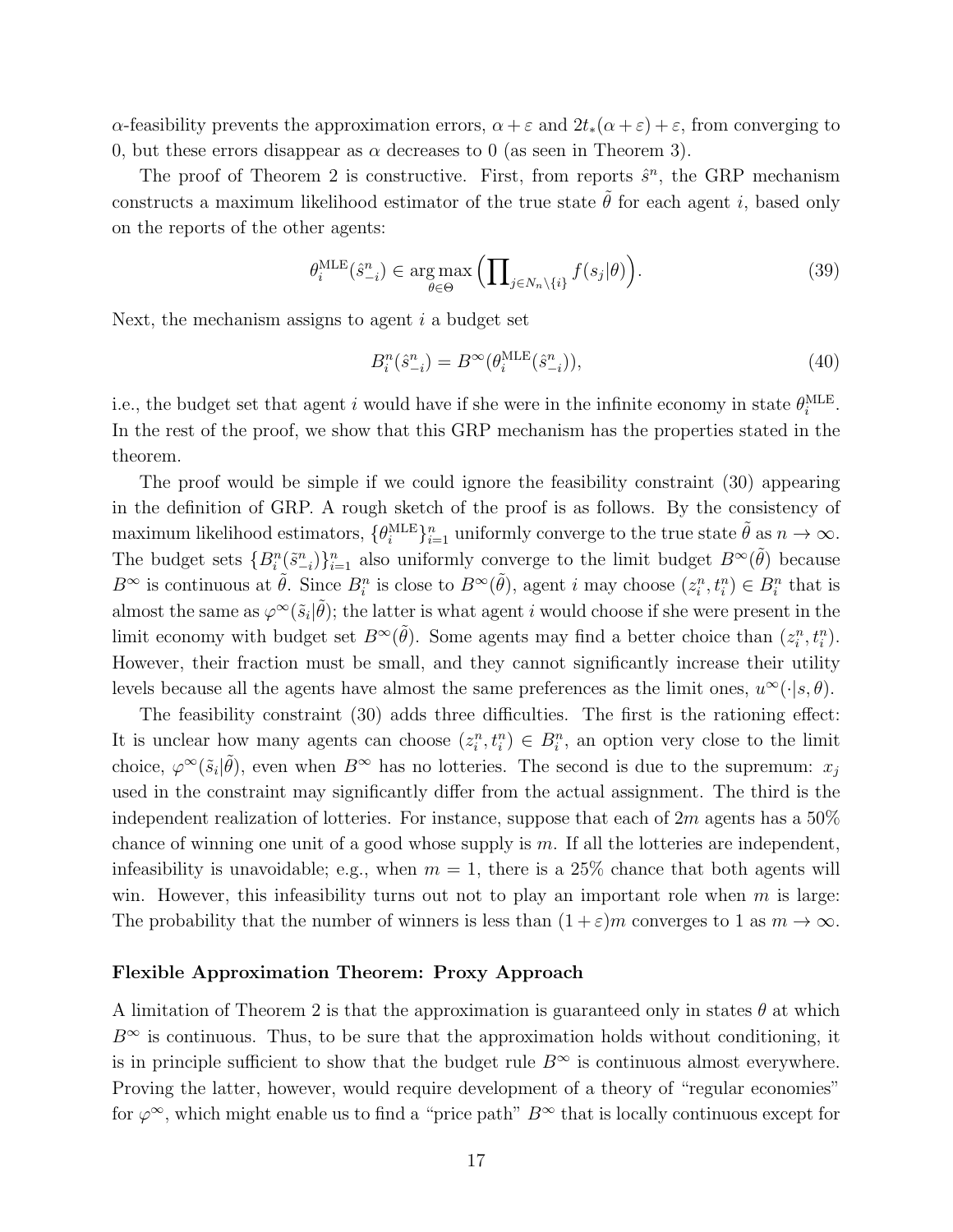measure-0 "irregular" states  $\theta$ , similar to the corresponding construction in the Walrasian equilibrium theory. Moreover, even in the context of Walrasian equilibria, the theory of regular economies needs certain regularity on the mapping from the parameters to excess demand functions (Mas-Colell, 1990, 5.8.12 and 5.8.18). It is unclear that such a regularity condition would always hold for the class of models considered in the current paper.

We take an alternative approach. The second approximation result, Theorem 3, only needs finiteness of the budget rule  $B^{\infty}$ . The key idea is discretization: The state space  $\Theta$  is partitioned into finite sets  $\{\Theta_k\}$ , each of which has a representative state  $\theta_k^P$  that serves as a proxy of all the states  $\theta_k \in \Theta_k$ . We use  $B^{\infty}(\theta_k^P)$  instead of  $B^{\infty}(\theta_k)$ , ensuring that the budget set rule  $\theta_k \mapsto B^{\infty}(\theta_k^P)$  is continuous almost everywhere. As we explain below, the finer the discretization, the smaller are the approximation errors arising from it. Thus, in the proof, we shrink the diameter of each  $\Theta_k$  shrinks to 0 as  $n \to \infty$ . Formally, we define a *proxy rule* as a sequence  ${P^n}_{n=1}^{\infty}$  of measurable mappings  $P^n : \Theta \to \Theta$  such that

$$
\mathfrak{m}\{\theta \in \Theta : P^n \text{ is not continuous at } \theta\} = 0 \tag{41}
$$

$$
\lim_{n \to \infty} \sup_{\theta \in \Theta} ||P^n(\theta) - \theta|| = 0,
$$
\n(42)

where **m** is the Lebesgue measure.

**Theorem 3.** Let  $(\varphi^{\infty}, B^{\infty})$  be a feasible incentive-compatible  $\infty$ -mechanism such that  $B^{\infty}$ is finite. There exist  ${B^n}_{n=1}^{\infty}$  and a proxy rule  ${P^n}_{n=1}^{\infty}$  such that for all  $\varepsilon > 0$ , there exists  $N > 0$  such that for all integers  $n \geq N$ , the inner probability of the following is more than  $1 - \varepsilon$ :

$$
\max_{i \in N_n} \left| u_i^n \left( \text{GRP}[B^n](\tilde{s}^n) | \tilde{s}^n \right) - u^\infty(\varphi^\infty(\tilde{s}_i | \tilde{\theta}) | \tilde{s}_i, \theta^P) \right| < \varepsilon,\tag{43}
$$

$$
\left| \text{Rev}^{\text{GRP}}(\tilde{s}^n) - \text{Rev}^{\infty}(\theta^P) \right| < t_* \varepsilon,\tag{44}
$$

where  $\theta^P = P^n(\tilde{\theta})$  and Rev<sup>GRP</sup>, Rev<sup>∞</sup>, and  $t_*$  are as defined in Theorem 2. If  $\varphi^{\infty}$  is moneyfree,  $\{ \text{GRP}[B^n] \}$  is also money-free.

Unlike Theorem 2, Theorem 3 uses the proxy  $\theta^P = P^{\eta}(\tilde{\theta})$  instead of the true state  $\tilde{\theta}$ . Although the proxy utility function  $u^{\infty}(x|\tilde{s}_i, \theta^P)$  can differ from the true one  $u^{\infty}(x|\tilde{s}_i, \tilde{\theta})$ , the difference ultimately disappears as n goes to  $\infty$ .

In the proof, we apply Theorem 2 to descretized versions of the  $\infty$ -mechanism  $\varphi^{\infty}$  instead of attempting to directly approximate  $\varphi^{\infty}$  itself. As above, let  $\mathcal{P} = \{\Theta_k\}$  be a partition of the state space  $\Theta$  accompanied with representative elements  $\theta_k^P \in \Theta_k$ . From this partition, we construct a budget rule  $B_P^{\infty}$  that is constant on each  $\Theta_k$ :

$$
B_{\mathcal{P}}^{\infty}(\theta) = B^{\infty}(\theta_k^P) \quad \text{if } \theta \in \Theta_k. \tag{45}
$$

We consider an  $\infty$ -mechanism  $\varphi_{\mathcal{P}}^{\infty}$  that  $B_{\mathcal{P}}^{\infty}$  implements. Indeed, such  $\varphi_{\mathcal{P}}^{\infty}$  is unique up to measure-0 set signals; Lemma 1 below shows that indifference may occur only in a measure-0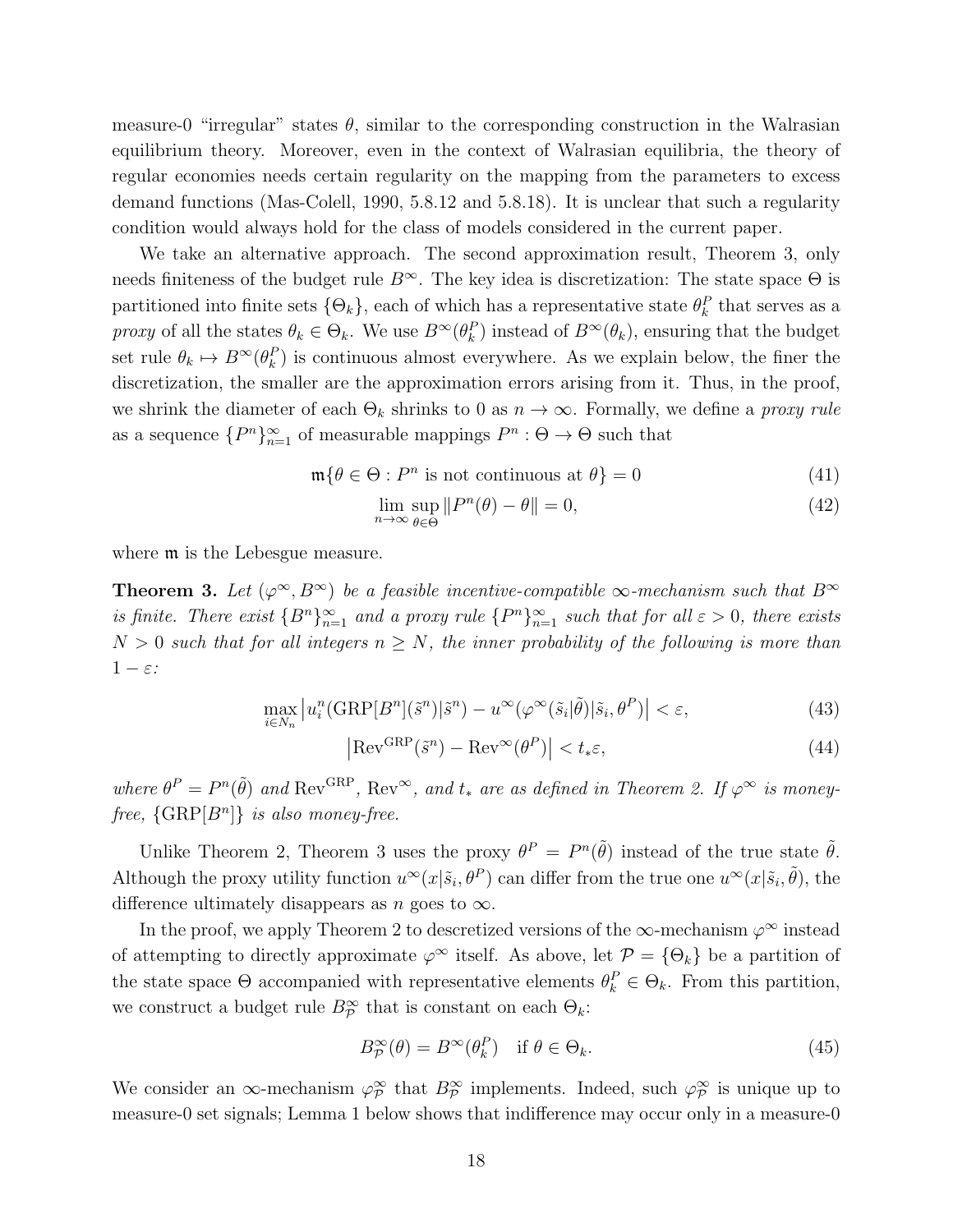set. The mechanism  $\varphi_{\mathcal{P}}^{\infty}$  may not be feasible; its feasibility is guaranteed only at  $\theta_1^P, \ldots, \theta_K^P$ . However, by appropriately specifying the partition  $\{\Theta_k\}$ , the size of its infeasibility can be arbitrarily small. Recall that Theorem 2 translated the size  $\alpha$  of infeasibility into proportional approximation errors for large *n*. Therefore, by carefully designing the partition  $\{\Theta_k\}$ , we can also make the errors in Theorem 2 arbitrarily small.

The above argument is formalized in the proof as follows. We construct a sequence of partitions  $\mathcal{P}_1, \mathcal{P}_2, \ldots$  so that the size of infeasibility in  $\varphi_{\mathcal{P}_k}^{\infty}$  disappears as  $k \to \infty$ . We apply Theorem 2 to each  $(\varphi_{\mathcal{P}_k}^{\infty}, B_{\mathcal{P}_k}^{\infty})$  and carefully let k depend on n to ensure that approximation errors in finite economies appropriately disappear in the limit  $n \to \infty$ .

# 6 Applications

This section presents two applications of Theorem 3: combinatorial auctions (Section 6.2) and (potentially) multi-unit assignment without monetary transfers (Section 6.3). To evaluate mechanisms presented in these sections, we first introduce concepts regarding fairness and efficiency.

### 6.1 Fairness and Efficiency

In both applications, we consider the concept of envy-freeness. In finite markets, a feasible random assignment  $\lambda \in \Delta((X \times \mathbb{R})^n)$  is  $\varepsilon$ -envy-free at  $s^n \in S^n$  if

$$
u_i^n(z_i, \tau_i | s^n) \ge u_i^n(z_j, \tau_j | s^n) - \varepsilon \tag{46}
$$

for all  $i, j \in N_n$ , where  $(z_1, \tau_1, \ldots, z_n, \tau_n)$  are the marginal distribution of  $\lambda$ ; i.e.,  $z_i$  and  $\tau_i$ are the distributions of agent i's assignment  $x_i$  and payment  $t_i$ , respectively, in the random assignment  $\lambda$ . A mechanism  $\{\varphi^n\}$  is asymptotically envy-free if for all  $\varepsilon > 0$ , there exists N such that  $n \geq N$  implies that  $\varphi^n(\tilde{s}^n)$  is  $\varepsilon$ -envy-free with a probability more than  $1 - \varepsilon$ .

In Section 6.2, we consider an environment with monetary transfers, and thus Pareto efficiency coincides with utilitarian surplus maximization. In finite markets, a feasible random assignment  $\lambda \in \Delta((X \times \mathbb{R})^n)$  is  $\varepsilon$ -surplus maximizing at  $s^n \in S^n$  if for all feasible random assignments  $\hat{\lambda} \in \Delta((X \times \mathbb{R})^n)$ ,

$$
\frac{1}{n}\sum_{i=1}^{n}v_i^n(z_i|s^n) \ge \frac{1}{n}\sum_{i=1}^{n}v_i^n(\hat{z}_i|s^n) - \varepsilon,\tag{47}
$$

where  $z_i$  is the marginal distribution of  $\lambda$  regarding agent i's consumption bundle  $x_i$  and  $\hat{z}_i$ is that of  $\hat{\lambda}$ . A mechanism  $\{\varphi^n\}$  is asymptotically surplus maximizing if for all  $\varepsilon > 0$ , there exists N such that  $n \geq N$  implies that  $\varphi^{n}(\tilde{s}^{n})$  is  $\varepsilon$ -surplus maximizing with a probability more than  $1 - \varepsilon$ .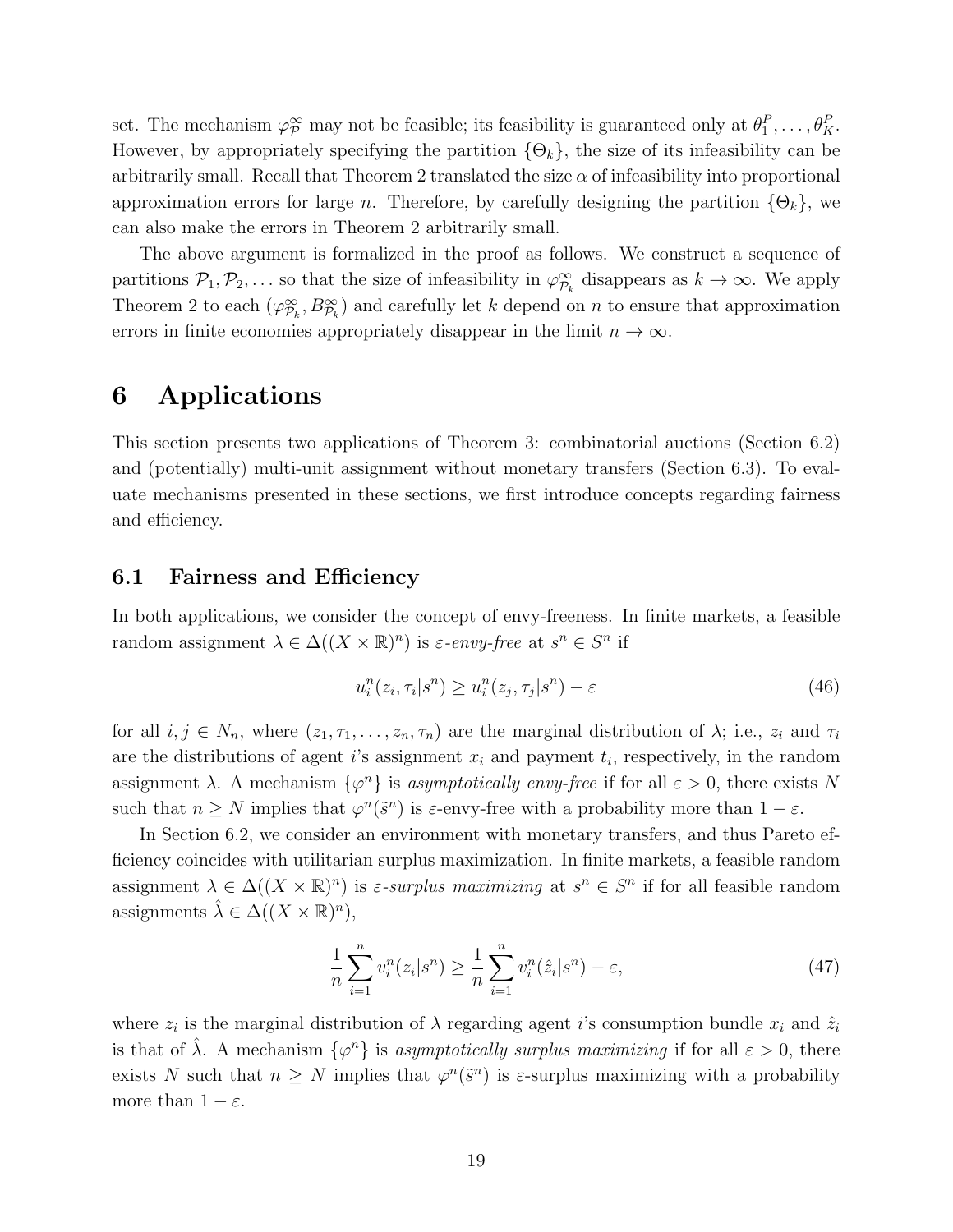In Section 6.2, in contrast, we consider the situation in which monetary transfers cannot be used. In this case, it is natural to consider the non-utilitarian Pareto efficiency as below. A profile of lotteries  $z^{1,n} \in \Delta(X)^n$  dominates another profile of lotteries  $z^{2,n} \in \Delta(X)^n$  at  $s^n \in S^n$  if

$$
v_i^n(z_i^1|s^n) \ge v_i^n(z_i^2|s^n) \quad \text{for all } i \in N_n \text{, and} \tag{48}
$$

$$
v_i^n(z_i^1|s^n) > v_i^n(z_i^2|s^n) \quad \text{for some } i \in N_n \tag{49}
$$

A feasible random assignment  $\lambda \in \Delta(X^n)$  is  $\varepsilon$ -efficient at  $s^n \in S^n$  if either

- (i)  $\max_{x \in X} v_i^n(x|s^n) v_i^n(z_i|s^n) < \varepsilon$  for all  $i \in N_i$ , or
- (ii) there is no random assignment  $\hat{\lambda} \in \Delta(X^n)$  such that  $\sum_{i=1}^n \mathbb{E}_X[\hat{z}_i] \leq (1-\varepsilon)nq$  and  $\hat{z}^n$ dominates  $z^n$  at  $s^n$ ,

where  $z_i$  and  $\hat{z}_i$  are the *i*-th marginal distributions of  $\lambda$  and  $\hat{\lambda}$ , respectively. A mechanism  $\{\varphi^n\}$  is asymptotically efficient if for all  $\varepsilon > 0$ , there exists N such that  $n \geq N$  implies that  $\varphi^{n}(\tilde{s}^{n})$  is  $\varepsilon$ -efficient with a probability more than  $1 - \varepsilon$ .

### 6.2 Combinatorial Auctions

In this section, we consider a solution concept, Walrasian equilibrium, in the context of auctions that allocate (potentially) multi-unit objects. We first show the existence of the equilibrium, together with its desirable properties, efficiency, and envy-freeness. We then apply Theorem 3 to the equilibrium and show that the mechanism that approximates Walrasian equilibrium is asymptotically efficient and envy-free.

A *Walrasian equilibrium*  $(x^W, p^W)$  for economy  $\lambda_V \in \Delta(V)$  consists of a measurable mapping  $x^W : V \to X$  and a vector  $p^W = (p_1^W, \dots, p_L^W) \in [0, \infty)^L$  such that

(i)  $\int x_{\ell}^{W}(v) d\lambda(v) \leq q_{\ell}$  for all  $\ell \in \{1, ..., L\}$ , and  $p_{\ell}^{W} = 0$  if the inequality is strict;

(ii)  $x^W(v) \in D(p^W; v)$ , where  $D(p; v)$  is the demand correspondence defined by

$$
D(p; v) = \underset{x \in X}{\arg \max} \{v(x) - p \cdot x\}.
$$

Our definition of Walrasian equilibria is an extension of Gul and Stacchetti's (1999) definition and a special case of Azevedo et al.'s (2012). Gul and Stacchetti define Walrasian equilibria in finite economies where goods are gross substitutes for all agents. On the other hand, Azevedo et al. study economies with a continuum of agents and define Walrasian equilibria in lottery markets as in Hylland and Zeckhauser (1979).

The results of Azevedo et al. (2012) apply to our definition of Walrasian equilibria except for its existence, but an equilibrium does exist when indifference does not occur almost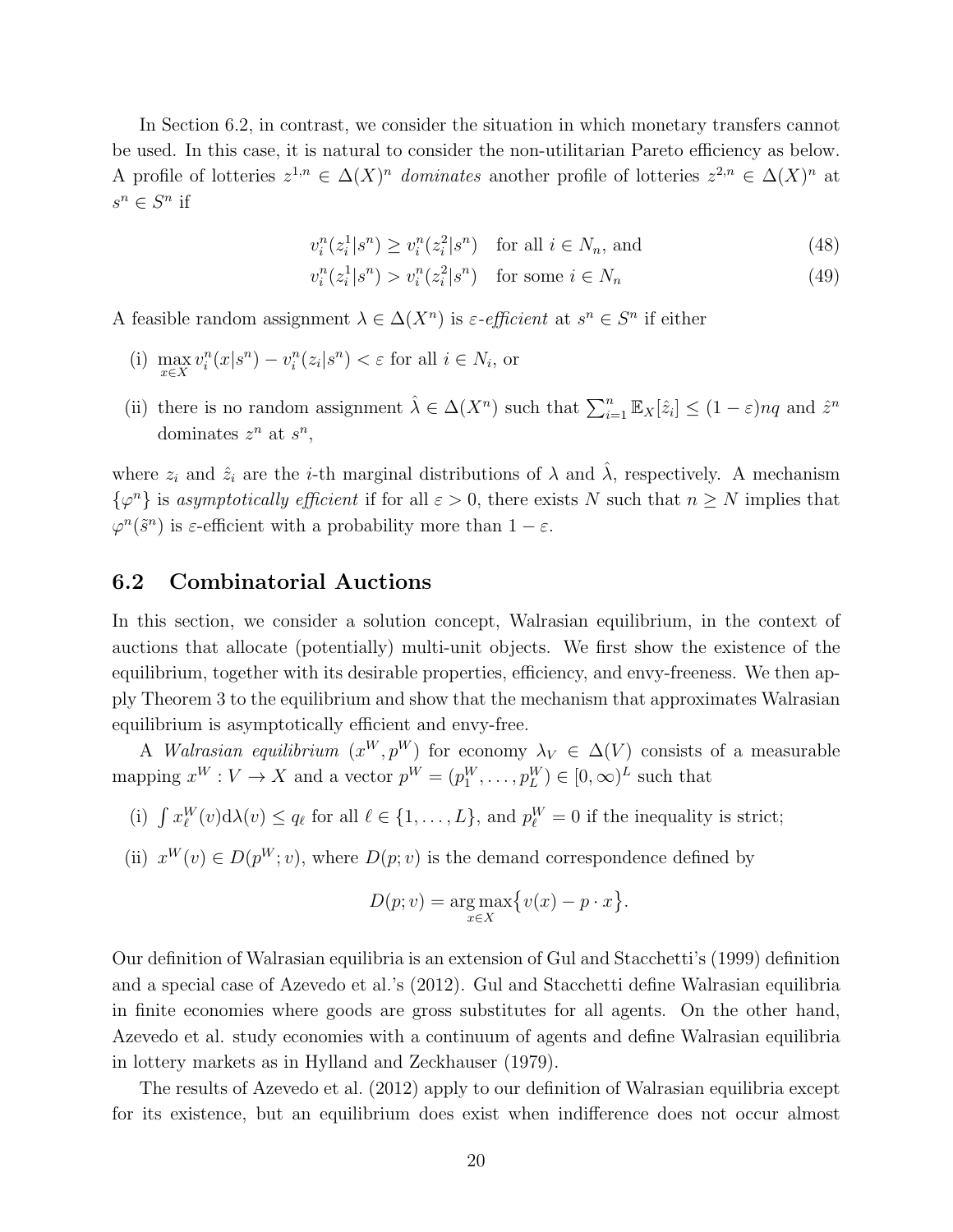everywhere in the space of preferences V. Let  $\Delta^{NI}(V)$  be the set of  $\lambda_V \in \Delta(V)$  such that no indifference occurs almost everywhere, i.e.,  $\lambda_V \{ v \in V : v(x) - v(x') = c \} = 0$  for all  $x, x' \in X$ and  $c \in \mathbb{R}$ .

**Proposition 1.** A Walrasian equilibrium exists for any economy  $\lambda_V \in \Delta^{NI}(V)$ . Any such Walrasian equilibrium is feasible, incentive compatible, surplus-maximizing, and envy-free.

Proof. The existence is shown in Appendix. The surplus-maximization is shown by Azevedo et al. (2012). The rest of this proposition immediately follows from the definition of Walrasian equilibria.  $\Box$ 

Proposition 1 enables us to apply Theorem 3 to Walrasian equilibria: There exist a proxy rule  $P = \{P^n\}$  and a feasible, ex post incentive compatible-mechanism  $AW = \{AW^n\}$  such that AW together with P approximates Walrasian equilibria in the sense of Theorem 3.

Theorem 4. There exists a mechanism that is feasible, ex post incentive-compatible, asymptotically surplus maximizing, and asymptotically envy-free.

# 6.3 Multi-Unit Assignment without Money

We then apply Theorem 3 to (potentially) multi-unit assignment problems without monetary transfers. In some environments, such as school choice and course allocation, the use of monetary transfers is considered undesirable (and sometimes illegal). Without such transfers, it is usually impossible to achieve a surplus-maximizing outcome, even approximately. What can be achieved in principle is non-utilitarian Pareto efficiency: Hylland and Zeckhauser  $(1979)$  define a mechanism, which we call the HZ mechanism, that achieves efficiency and envy-freeness.

As shown in Hylland and Zeckhauser (1979), the HZ mechanism is not incentive compatible in finite economies but is incentive compatible in the continuous limit. By Theorem 3, we can construct a mechanism that is feasible and ex post incentive compatible and whose outcomes are close to those in the HZ mechanism. Furthermore, we show that the HZ mechanism can be extended to multi-unit demands and apply Theorem 3 to the extended mechanism.<sup>13</sup>

We first generalize the HZ mechanism for an economy with a continuum of agents. Define the *demand correspondence*  $Z(p; v)$  as the set of solutions of the following utility maximization problem:

$$
Z(p; v) = \underset{z \in \Delta(X)}{\arg \max} v(z) \quad \text{subject to} \quad \sum_{x \in X} p_x z(x) \le 1,
$$
 (50)

<sup>&</sup>lt;sup>13</sup>More precisely, we can define the extended HZ mechanism only in the limit economy, not in finite economies, but Theorem 3 guarantees the existence of a finite-economy mechanism that approximates the extended mechanism.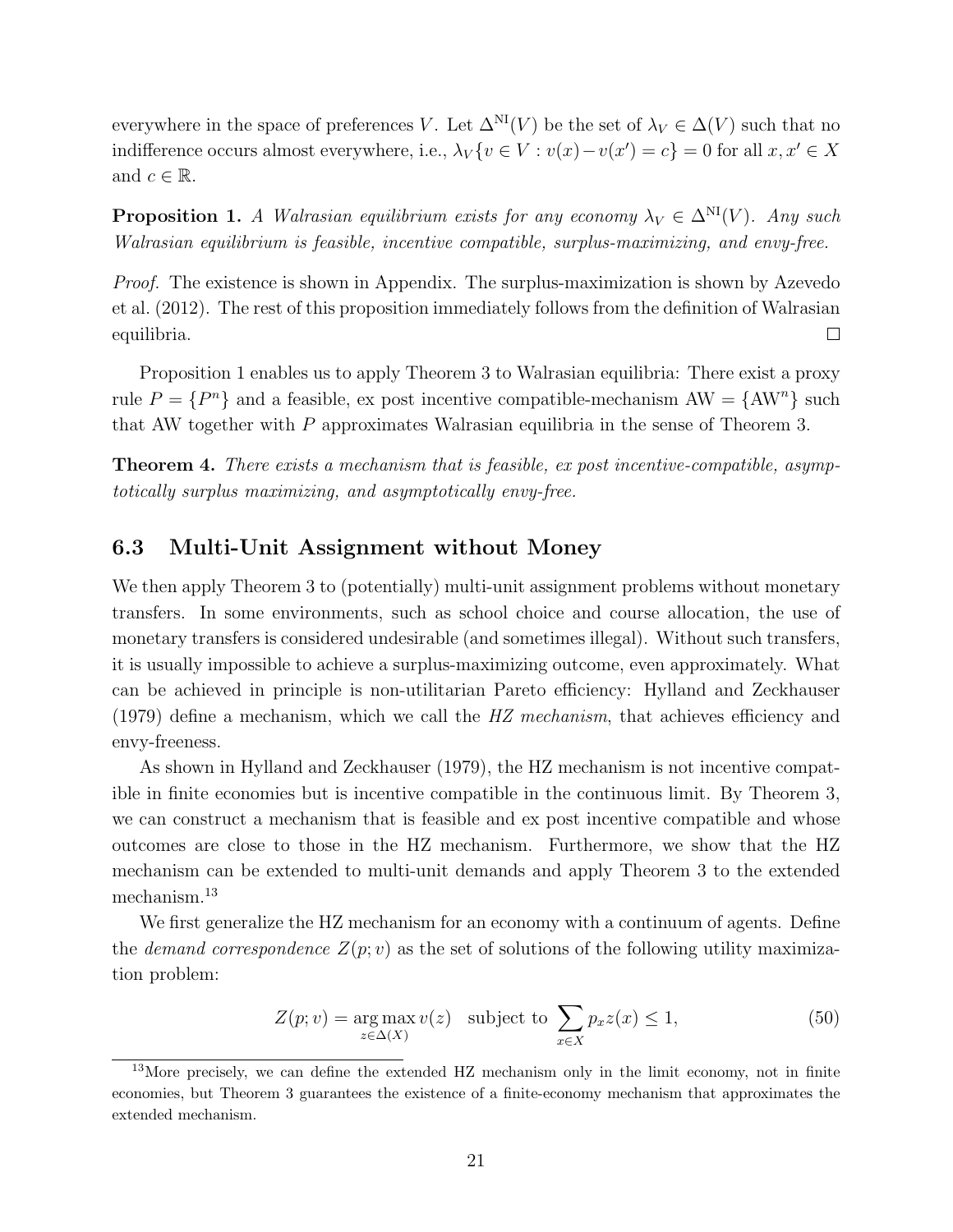where  $p_x = p \cdot x$ . In this problem, an agent maximizes her utility function  $v(z)$  subject to the constraint that her payment must not exceed the budget, i.e., 1. The agent can purchase probability shares of bundle x at price  $\sum_{\ell} x_{\ell} p_{\ell}$ , the price identical to the total price when the agent separately buys each good  $\ell$  at price  $p_{\ell}$ . For each  $z \in \Delta(X)$ , let  $\mathbb{E}[z]$  denote  $\sum_{x \in X} x \cdot z(x)$ , the expected value of a random variable whose distribution is z. We define a feasible plan as a measurable mapping  $z: V \to \Delta(X)$  such that  $\int \mathbb{E}_X[z(v)] d\lambda(v) \leq q$ .

Definition 1. A generalized Hylland-Zeckhauser equilibrium (or simply an HZ equilibrium) for economy  $\lambda \in \Delta(V)$  is a pair  $(z^{HZ}, p^{HZ})$  that consists of a feasible plan  $z^{HZ}: V \to \Delta(X)$ and price vector  $p^{HZ} = (p_1^{HZ}, \ldots, p_L^{HZ}) \in [0, \infty)^L$  such that

- (i)  $z^{HZ}(v) \in Z(p^{HZ};v)$ ; and
- (ii)  $\int \mathbb{E}_X[z^{HZ}(v)]d\lambda(v) \leq q$  and  $p_{\ell}^{HZ} = 0$  if the inequality is strict at the  $\ell$ -th dimension.<sup>14</sup>

We define the *generalized HZ mechanism* as a  $\infty$ -mechanism whose outcome is selected from HZ equilibrium outcomes. Such a mechanism exists because Proposition 2 ensures that any distribution on V has at least one HZ equilibrium.

**Proposition 2.** A generalized Hylland-Zeckhauser equilibrium exists for any  $\lambda \in \Delta(V)$ .

Proof. See Appendix A.7.

This generalized solution concept inherits two desirable properties, efficiency and envyfreeness, which the original HZ equilibrium possesses. We say that a feasible plan z is *efficient* at  $\lambda_V \in \Delta(V)$  if  $\lambda_V \{v : v(z'(v)) > v(z(v))\} > 0$  implies  $\lambda_V \{v : v(z'(v)) < v(z(v))\} > 0$  for all feasible plans z'. A feasible plan z is envy-free if  $v(z(v)) \ge v(z(\hat{v}))$  for all  $v, \hat{v} \in V$ .

**Proposition 3.** Let  $(z^{HZ}, p^{HZ})$  be an HZ equilibrium for economy  $\lambda_V \in \Delta(V)$ . Then,

- (i)  $z^{HZ}$  is envy-free;
- (ii)  $z^{\text{HZ}}$  is efficient at  $\lambda_V$  if  $\lambda_V \{v : \text{\# arg max}_{x \in X} v(x) = 1\} = 1.15$

Proof. See Appendix A.8.

In our environment, the assumption of the second statement is always satisfied. This fact becomes a special case of the following result, corresponding to the case  $B = X \times \{0\}$ .

**Lemma 1.** For all  $B \in \mathcal{B}_f$  and  $\theta \in \Theta$ , the set

$$
I(B, \theta) = \left\{ s \in S : u^{\infty}(y|s, \theta) = u^{\infty}(y'|s, \theta) \text{ for some } y, y' \in B, y \neq y' \right\}
$$
(51)

has Lebesgue measure 0.

 $\Box$ 

 $\Box$ 

 $\frac{14}{4}$ As in Budish et al. (2012), we need the latter half of the condition (ii) to obtain the efficiency of HZ equilibria.

<sup>15</sup>This requirement on utility functions also appears in Budish et al. (2012).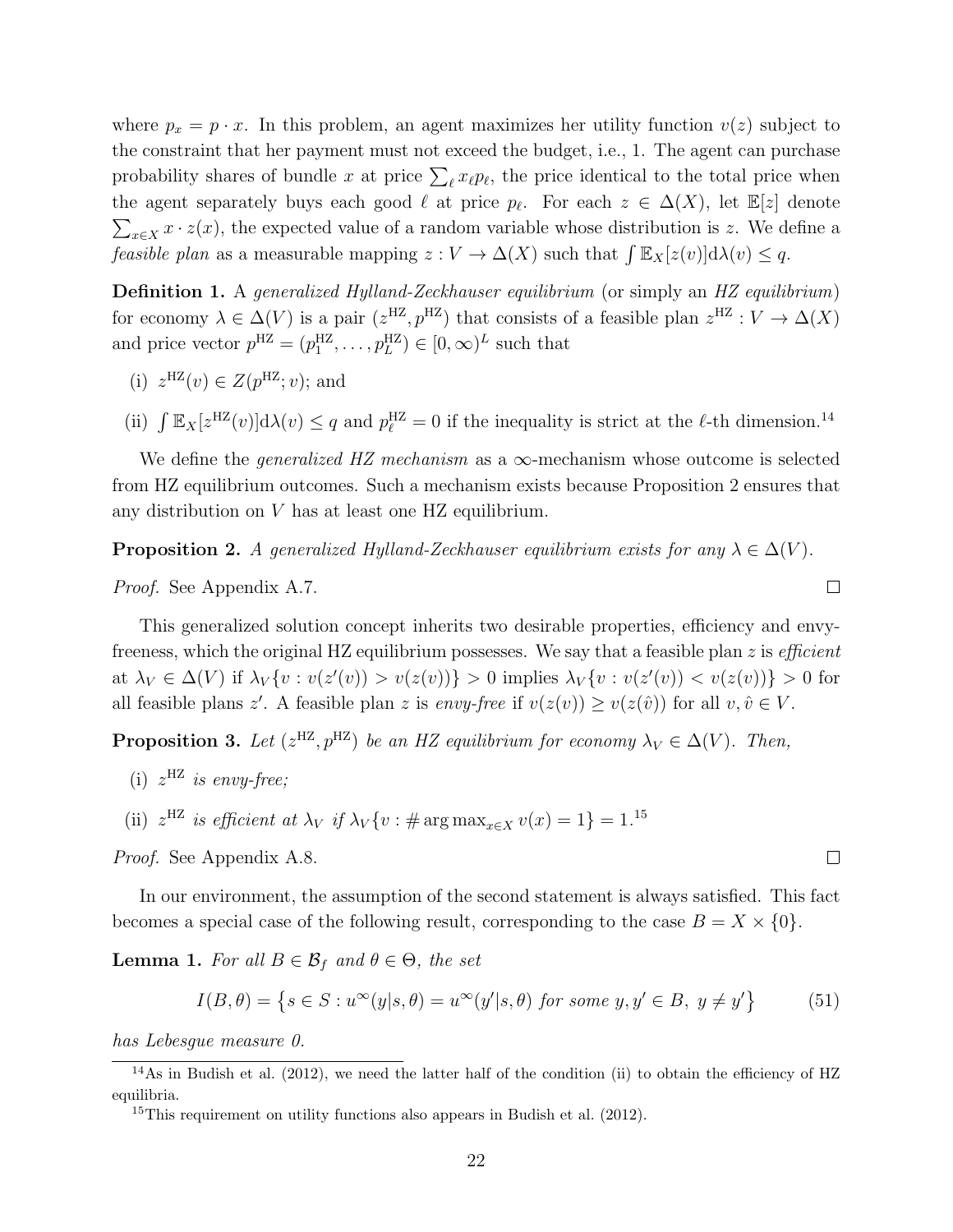$\Box$ 

Proof. See Appendix.

The above lemma is also useful to establish the fact that an HZ equilibrium is indeed implementable by a finite budget set. Recall that in Theorem 3 the budget rule  $B^{\infty}$  was assumed to be finite. Even though a budget set in the HZ market consists of a continuum of choices, it possesses only finitely many extreme points as a compact set represented by a linear inequality system:

$$
\sum_{x \in X} z(x) = 1 \tag{52}
$$

$$
\sum_{x \in X} p_x z(x) \le 1 \quad (p_x = p \cdot x) \tag{53}
$$

$$
0 \le z(x) \le 1 \text{ for all } x \in X. \tag{54}
$$

Therefore, by Lemma 1, all the agents except for those in a measure-0 set have no indifference between extreme points and thus never choose a non-extreme point.

From these observations, we can apply Theorem 3 to the infinite-economy version of the HZ mechanism.

Theorem 5. There exists a money-free mechanism that is feasible, ex post incentive compatible, asymptotically efficient, and asymptotically envy-free.

Proof. See Appendix A.5.

# 7 Discussion

In the present paper, we developed a technique for approximating continuous-market mechanisms by finite-market mechanisms. We generalized the random priority mechanism for our approximation method, showing that the generalization, which we called the generalized random priority mechanism with budgets (GRP), is always feasible and ex post incentive compatible. Further, we have established that a broad class of continuous-market mechanisms can be approximated by GRP with appropriately designed budget sets whenever they satisfy the requirements for feasibility and incentive compatibility in addition to a mild finiteness condition. We also applied our approximation technique to multi-unit auctions and allocation problems without money.

Our approximation results confirm a direct connection between continuous- and finitemarket phenomena in the context of mechanism design. Continuous-market results are often considered to be "benchmarks" that may or may not be approximately applicable to finite markets. Such continuous-market results are indeed more than benchmarks according to our findings: Something achievable in continuous markets is also approximately achievable in large finite markets.

 $\Box$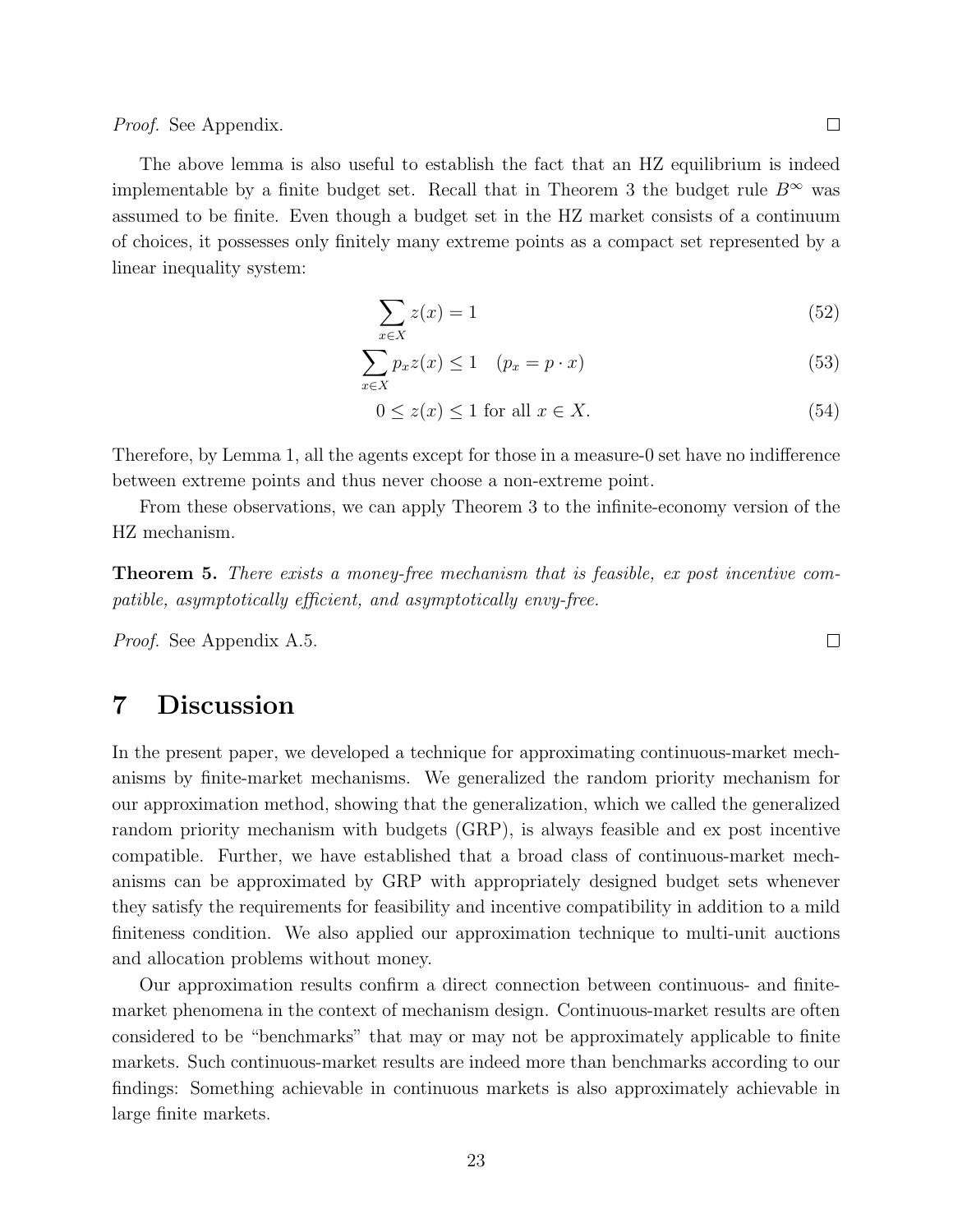# A Proofs

This appendix provides proofs not presented in the main body of the paper. Before the proofs, we introduce several notations for convenience. When a measure  $\lambda$  depends on some variable  $\alpha$ , we write  $\lambda(A|\alpha)$  to denote  $\lambda(\alpha)(A)$ . Define

$$
\mu(T|\theta) = \int_{T} f(s|\theta) \, \text{d}s \quad \text{for measurable } T \subseteq S. \tag{55}
$$

Let  $\mu_V(\theta)$  be the image measure of  $\mu(\theta)$  with respect to the mapping  $s_i \mapsto v^{\infty}(\cdot | s_i, \theta)$ :

$$
\mu_V(W|\theta) = \mu({s \in S : v^\infty(\cdot|s,\theta) \in W}|\theta)
$$
\n(56)

for measurable  $W \subseteq V$ . Let  $\mu_V^n(\theta)$  be the corresponding product measure:

$$
\mu_V^n(W_1 \times \cdots \times W_n | \theta) = \mu_V(W_1) \cdots \mu_V(W_n).
$$

# A.1 Proof of Lemma 1

It suffices to show that  $J = \{s \in S : u^{\infty}(z|s, \theta) = u^{\infty}(z'|s, \theta)\}\$  has measure 0 in  $\mu(\theta)$ , for all  $z, z' \in B$  such that  $z \neq z'$ . Define  $g(s) = u^{\infty}(z|s, \theta) - u^{\infty}(z'|s, \theta)$ . Thanks to Assumption 1,  $g^{-1}(0)$  is either the empty set or a  $(d(S)-1)$ -dimensional manifold; in either case its Lebesgue measure in the  $d(S)$ -dimensional space S is 0. Therefore,  $\mu(J|\theta) = \mu(g^{-1}(0)|\theta) = 0$ .

# A.2 Utility Convergence Lemma

We prove a lemma that will be used in subsequent proofs. The lemma asserts a statistical fact that finite-economy utility functions converge to the corresponding infinite economy ones as n goes to infinity, even if one single signal can be erroneous but believed to be correct.

**Definition 2.**  $\omega^R \in \Omega$  is  $\varepsilon$ -regular (in preferences) at n if

$$
\left|v_i^n(x|s'_j, s_{-j}^{R,n}) - v^\infty(x|s_i^R, \theta^R)\right| < \varepsilon
$$

for all  $x \in X$ ,  $i, j \in N_n$ , and  $s'_j \in S$ , where  $\theta^R = \tilde{\theta}(\omega^R)$  and  $s_k^R = \tilde{s}_k(\omega^R)$ .

**Lemma 2.** For all  $\varepsilon > 0$ , the inner probability measure of the set  $\{\omega^R \in \Omega : \omega^R$  is  $\varepsilon$ -regular at n} converges to 1 as  $n \to \infty$ .

*Proof of Lemma 2.* We define  $\varepsilon$ -regularity in beliefs and establish that the following statement is sufficient to prove this lemma:

The inner probability of 
$$
\{\omega^R \in \Omega : \omega^R \text{ is } \varepsilon\text{-regular in beliefs at } n\}
$$
  
converges to 1 as  $n \to \infty$ . (57)

Let  $P^{\varepsilon}(\theta, s^n) = \mathbb{P}\{\|\tilde{\theta} - \theta\| < \varepsilon | \tilde{s}^n = s^n\}$  be the conditional probability that the true state is  $\varepsilon$  close to  $\theta$  given the observed signal profile is (believed to be)  $s^n$ .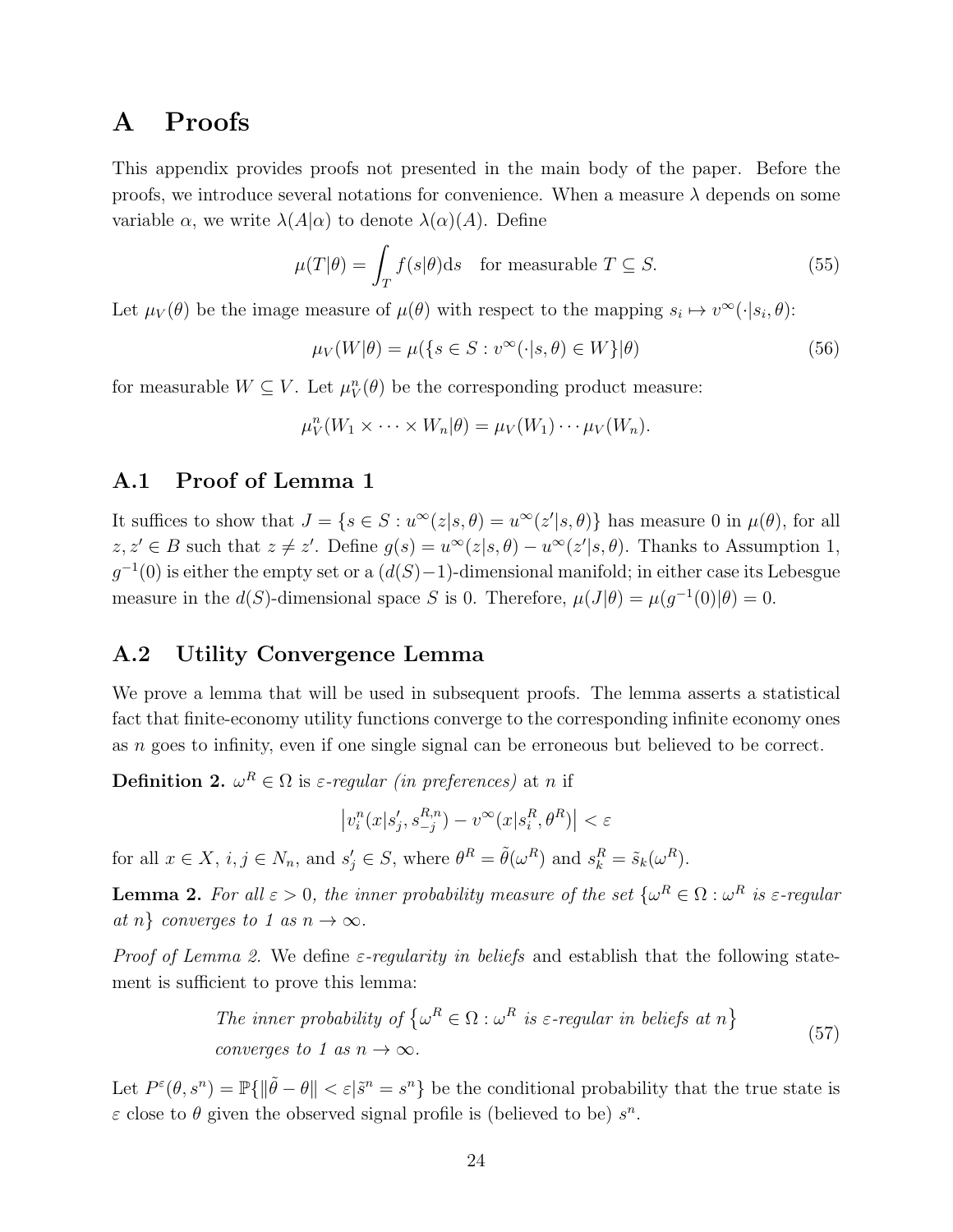**Definition 3.**  $\omega^R \in \Omega$  is a  $\varepsilon$ -regular in beliefs at n if

$$
P^{\varepsilon}(\theta^R, (\hat{s}_j, s_{-j}^{R,n})) > 1 - \varepsilon
$$

with  $\theta^R = \tilde{\theta}(\omega^R)$  and  $s_{-j}^{R,n} = \tilde{s}_{-j}^n(\omega^R)$ , for all  $j \in \{1, \ldots, n\}$  and  $\hat{s}_j \in S$ .

That is, agent i assigns a probability more than  $1 - \varepsilon$  to the  $\varepsilon$ -neighborhood of the true state  $\theta^R$  even when some agent j's report, which agent i believes is correct, is erroneous.<sup>16</sup>

Lemma 3 establish the link between the two regularity concepts.

**Lemma 3.** For all  $\varepsilon_p > 0$ , there exists  $\varepsilon_b > 0$  such that  $\omega^R \in \Omega$  is  $\varepsilon_b$ -regular in beliefs only if it is  $\varepsilon_p$ -regular in preferences.

*Proof.* Since  $v^{\infty}$  is uniformly continuous, for any  $\varepsilon_p > 0$ , there exists  $\varepsilon_b \in (0, \varepsilon_p/3)$  such that  $\|\theta - \theta'\| < \varepsilon_b$  implies  $\|v^\infty(x|s_i, \theta) - v^\infty(x|s_i, \theta')\| < \varepsilon_p$  for all  $x \in X$  and  $s_i \in S$ . Suppose that  $\omega^R$  is  $\varepsilon_b$ -regular in beliefs. Then, for all  $x \in X$  and  $\hat{s}_j \in S$ ,

$$
\begin{split}\n\left|v_i^n(x|\hat{s}_j, s_{-j}^{R,n}) - v^\infty(x|s_i^R, \theta^R)\right| \\
&= \left| \int \left[v^\infty(x|s_i^R, \theta) - v^\infty(x|s_i^R, \theta^R)\right] f(\theta|\hat{s}_j, s_{-j}^{R,n}) d\theta \right| \\
&\leq \int \left|v^\infty(x|s_i^R, \theta) - v^\infty(x|s_i^R, \theta^R)\right| f(\theta|\hat{s}_j, s_{-j}^{R,n}) d\theta \\
&\leq \int_{|\theta - \theta^R| < \varepsilon_b} \varepsilon_p f(\theta|\hat{s}_j, s_{-j}^{R,n}) d\theta + \int_{|\theta - \theta^R| \geq \varepsilon_b} 2 f(\theta|\hat{s}_j, s_{-j}^{R,n}) d\theta \\
&\leq \varepsilon_p + 2\varepsilon_b < \varepsilon_p.\n\end{split}
$$

That is,  $\omega^R$  is  $\varepsilon_p$ -regular in preferences.

Thus it suffices to show condition (57). Its proof consists of five steps: Steps 1 and 2 are used in Step 3, and Steps 3 and 4 are used in Step 5.

 $\Box$ 

Step 1: The inverse of  $\mu^n(\theta)$  is uniformly continuous. Since  $\mu^n$  is a continuous injection from the compact space  $\Theta$  to the Polish space  $\Delta(S)$ , its inverse  $(\mu^n)^{-1}$  is a continuous mapping from  $\mu^{n}(\Theta)$  to  $\Theta$  (see, e.g., Munkres, 2000, Theorem 26.6). Furthermore,  $(\mu^{n})^{-1}$  is uniformly continuous because its domain  $\mu(\Theta)$  is compact.

<sup>&</sup>lt;sup>16</sup>Readers should carefully distinguish  $\tilde{\theta}$ , the true state for the *agents*, from  $\theta^R$ , the state that we, as modelers, know is the true state. The agents never know that  $\theta^R$  is the true state, but they indeed assign a high probability on the neighborhood of  $\theta^R$  without knowing what is  $\theta^R$ .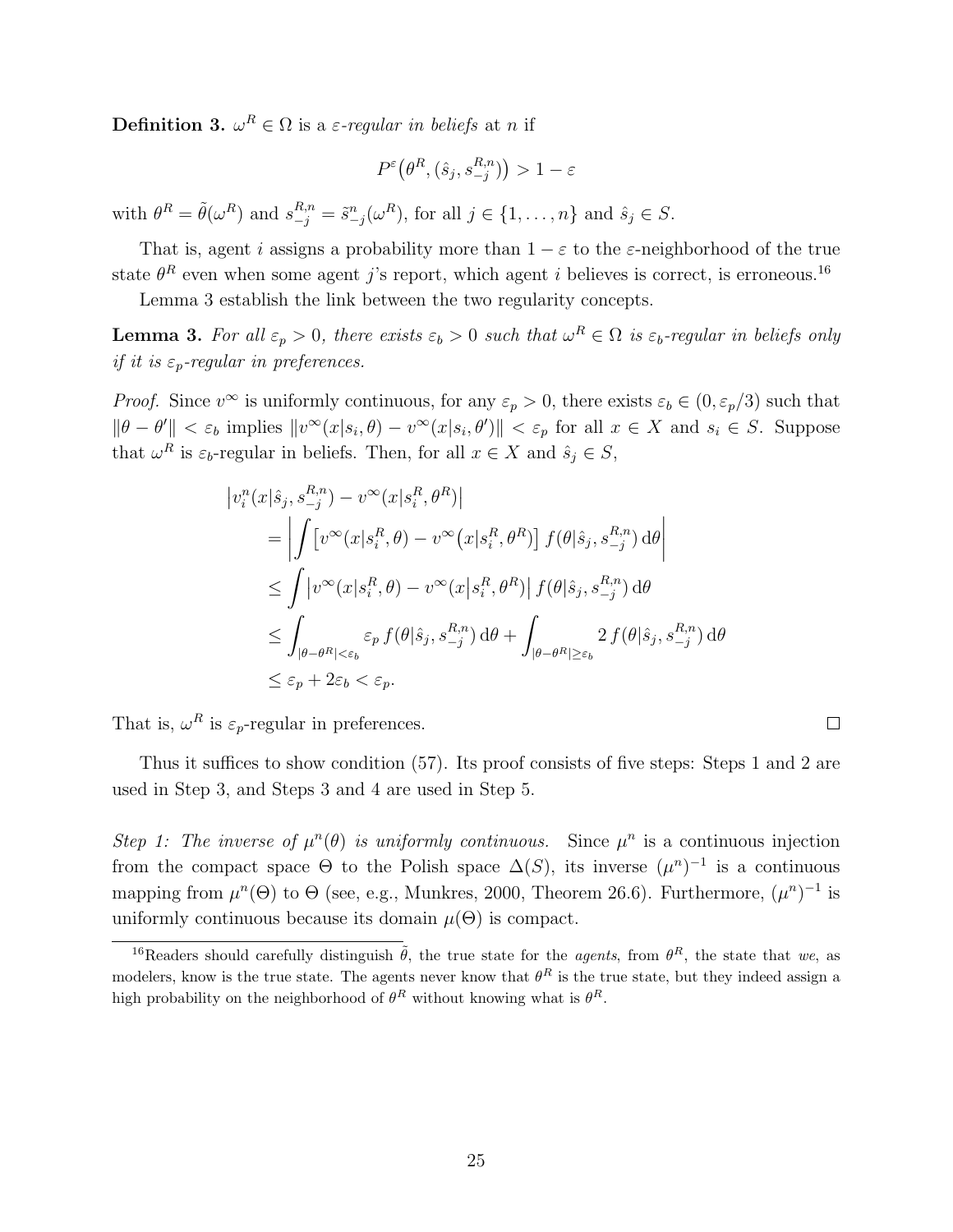Step 2: For all  $\alpha, \beta > 0$ ,  $\mathbb{P}\{Q^{\alpha}(\tilde{s}^n) \geq 1-\beta\}$  converges to 1 as n goes to  $\infty$ . Here,  $Q_{\alpha}(s^{n})$  is the conditional probability that the true signal distribution  $\mu(\theta)$  and the empirical distribution  $\mu^{\text{emp}}(s^n) = \sum_{i=1}^n \delta_{s_i}/n$  ( $\delta_{s_i}$  is the Dirac measure) are  $\varepsilon$ -close, given that the realized signal profile is  $s^{n}$ .<sup>17</sup> The distance is measured by the Lévy–Prokhorov metric  $d_{\text{LP}}$ , which is consistent with the weak convergence of measures. Formally,  $Q^{\alpha}(s^n)$  is defined by

$$
Q^{\alpha}(s^n) = \mathbb{P}(d_{\text{LP}}(\mu(\tilde{\theta}), \mu^{\text{emp}}(s^n)) < \alpha \big| \tilde{s}^n = s^n \big).
$$

This step is shown by the following calculations:

$$
1 - \mathbb{P}\{Q^{\alpha}(\tilde{s}^{n}) \ge 1 - \beta\} = \beta^{-1} \cdot \beta \cdot \mathbb{P}\{1 - Q^{\alpha}(\tilde{s}^{n}) > \beta\}
$$
  

$$
\le \beta^{-1} \cdot \mathbb{E}[1 - Q^{\alpha}(\tilde{s}^{n})]
$$
  

$$
= \beta^{-1} \cdot \mathbb{P}\{d_{\text{LP}}(\mu(\tilde{\theta}), \mu^{\text{emp}}(\tilde{s}^{n})) \ge \alpha\}.
$$

The last term converges to 0 as  $n \to \infty$  because empirical distributions weakly converge to the true distribution by the Glivenko–Cantelli theorem.

Step 3: For all  $\alpha, \beta > 0$ ,  $\mathbb{P}\{P^{\alpha}(\tilde{\theta}, \tilde{s}^n) \geq 1-\beta\}$  converges to 1 as n goes to  $\infty$ . Fix  $\varepsilon^* > 0$ . By Step 1, there exists  $\delta > 0$  such that  $d_{LP}(\mu(\theta), \mu(\theta')) \leq 2\delta$  implies  $\|\theta - \theta'\| \leq \alpha$  for all  $\theta, \theta' \in \Theta$ . By Step 2, there exists N such that  $n \geq N$  implies that the event  $E^n = \{Q^{\delta}(\tilde{s}^n) \geq 1 - \beta\}$ and  $d_{\text{LP}}(\mu(\tilde{\theta}), \mu^{\text{emp}}(\tilde{s}^n)) < \delta$  has a probability more than  $1 - \varepsilon^*$ . Let  $\omega^R \in E^n$ ,  $\theta^R = \tilde{\theta}(\omega^R)$ and  $s^{R,n} = \tilde{s}^n(\omega^R)$ . By the above arguments, we obtain

$$
P^{\alpha}(\theta^{R}, s^{R,n}) = \mathbb{P}\left(\left\|\tilde{\theta} - \theta^{R}\right\| \leq \alpha \left|\tilde{s}^{n} = s^{R,n}\right.\right)
$$
  
\n
$$
\geq \mathbb{P}\left(d_{\text{LP}}\left(\mu^{n}(\tilde{\theta}), \mu^{n}(\theta^{R})\right) \leq 2\delta \left|\tilde{s}^{n} = s^{R,n}\right.\right)
$$
  
\n
$$
\geq \mathbb{P}\left(d_{\text{LP}}(\mu(\tilde{\theta}), \mu^{\text{emp}}(s^{R,n})) \leq \delta \left|\tilde{s}^{n} = s^{R,n}\right.\right)
$$
  
\n
$$
= \mathbb{P}\left(d_{\text{LP}}(\mu(\tilde{\theta}), \mu^{\text{emp}}(\tilde{s}^{n})) \leq \delta \left|\tilde{s}^{n} = s^{R,n}\right.\right)
$$
  
\n
$$
\geq Q^{\delta}(s^{R,n}) \geq 1 - \beta.
$$

 $Step \ \n\{A: 1 - P^{\varepsilon}(\theta, (\hat{s}_j, s_{-j}^n)) \leq (1 - P^{\varepsilon}(\theta, \hat{s}^n)) M/m \ \nfor \ all \ n \in \mathbb{N}, \ j \in N_n, \ \theta \in \Theta, \ s^n \in S^n,$ and  $\hat{s}_j \in S$ . Here, M and m are the maximum and minimum of the ratio  $f(s|\theta)/f(s'|\theta')$ over  $s, s' \in S$  and  $\theta, \theta' \in \Theta$ . The probability  $1 - P^{\varepsilon}(\theta, (\hat{s}_j, s_{-j}^n))$  is evaluated from above by Bayes' law:

$$
1 - P^{\varepsilon}(\theta, (\hat{s}_j, s^n_{-j})) \le \frac{AM}{AM + Bm} \le \frac{A}{B} \cdot \frac{M}{m} \le (1 - P^{\varepsilon}(s^n)) \cdot \frac{M}{m},
$$

<sup>17</sup>A Dirac measure  $\delta_x$  is a probability measure such that  $\delta_x({x}) = 1$ .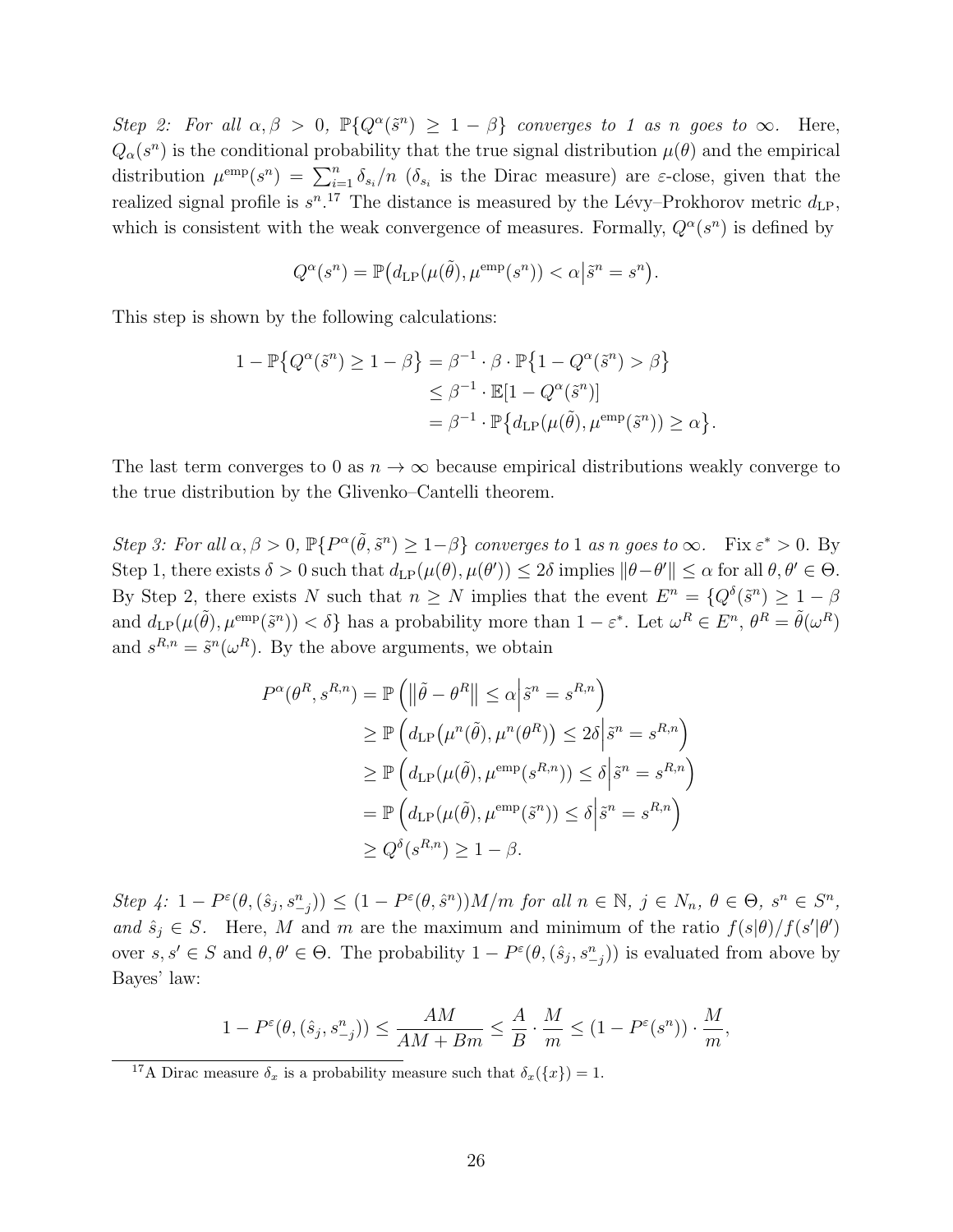where

$$
A = \int_{\|\theta - \theta'\| \geq \varepsilon} f(\theta) f(s_1|\theta) \cdots f(s_n|\theta) d\theta'
$$

$$
B = \int_{\|\theta - \theta'\| < \varepsilon} f(\theta) f(s_1|\theta) \cdots f(s_n|\theta) d\theta'.
$$

Step 5. Let  $\varepsilon > 0$ . By Step 4,  $P^{\varepsilon}(\tilde{\theta}, \tilde{s}^n) \geq 1 - (m/M)\varepsilon$  implies

$$
P^{\varepsilon}(\tilde{\theta},(\hat{s}_j,\tilde{s}^n)) \ge 1 - (1 - P^{\varepsilon}(\tilde{\theta},\tilde{s}^n)) \cdot \frac{M}{m} \ge 1 - \varepsilon.
$$

Hence,  $\mathbb{P}\{P^{\varepsilon}(\tilde{\theta},\tilde{s}^n) \geq 1 - (m/M)\varepsilon\}$  is at most as high as  $\mathbb{P}_*\{P^{\varepsilon}(\tilde{\theta},(\hat{s}_j,\tilde{s}^n)) \geq 1-\varepsilon\}$ , the inner probability of  $\varepsilon$ -regularity in beliefs. From Step 3, we know that  $\mathbb{P}\{P^{\varepsilon}(\tilde{\theta},\tilde{s}^n) \geq 1 - (m/M)\varepsilon\}$ converges to 1 as n goes to  $\infty$  and therefore that the inner probability of  $\varepsilon$ -regularity in beliefs also converges to 1; this is the condition (57).  $\Box$ 

### A.3 Proof of Theorems 2

In this proof, we use Lemma 1 (Sections 6.3 and A.1) and Lemma 2 (Section A.2). Let  $P = \mathbb{P}\{\tilde{\theta} \in \Theta_{\mathcal{C}}\}$ . Take arbitrary  $\varepsilon > 0$  and let

$$
\varepsilon' = \frac{P \min\{1, q_*\}}{2\bar{x}(|X| + 10)} \cdot \varepsilon \tag{58}
$$

where  $q_* = \min\{q_1, \ldots, q_L\}.$ 

### Step 1: Application of Lemma 2.

By Lemma 2, there exists  $N_1$  such that  $n \ge N_1$  implies that  $\mathbb{P}_*(E_1^n) > 1 - \varepsilon'$ , where

$$
E_1^n = \left\{ \left| u_i^n(x|\tilde{s}^n) - u^\infty(x|\tilde{s}_i, \tilde{\theta}) \right| < \varepsilon' \text{ for all } i \in N_n \text{ and } x \in X \right\}. \tag{59}
$$

#### Step 2: Optimal choices and their robustness.

We first introduce the *demand correspondences* for finite and infinite economies:

$$
Y_i^n(B|s^n) = \underset{(z,t)\in B}{\text{arg}\max} u_i^n(z,t|s^n)
$$
\n
$$
(60)
$$

$$
Y^{\infty}(B|s,\theta) = \underset{(z,t)\in B}{\arg\max} u^{\infty}(z,t|s,\theta)
$$
\n(61)

for each  $B \in \mathcal{B}_f$ ,  $s^n \in S^n$ ,  $s \in S$ , and  $\theta \in \Theta$ . In addition, define the following "buffered" demand correspondence:

$$
Y_i^n(\varepsilon_B, B|s^n) = \bigcup_{d_H(B, B') \le \varepsilon_B, i \ne j, \ s_j \in S} Y_i^n(B'|s_j, s^n_{-j}),\tag{62}
$$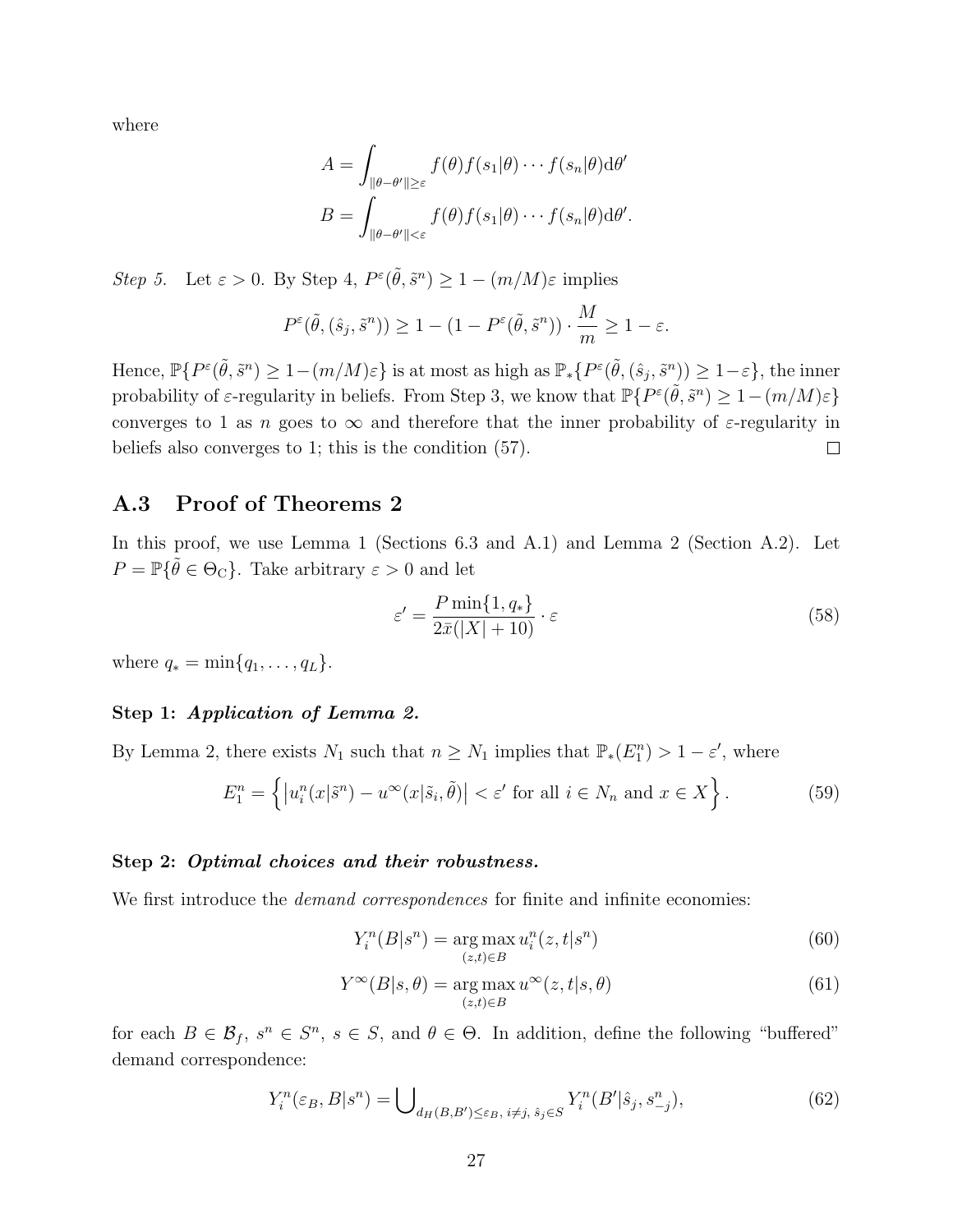where  $d_H$  is the Hausdorff metric, which metricize the continuity of correspondences; in particular,  $B : \Theta \to \mathcal{B}_f$  is both upper- and lower-hemicontinuous at  $\theta$  if and only if  $\lim_{\theta' \to \theta} d_H(B(\theta), B(\theta')) = 0$  (see, e.g., Ok, 2007).

The next lemma claims that the fraction  $M<sup>n</sup>$  of the agents whose finite-economy and infinite-economy choices are  $\delta$ -close is more than  $1 - \varepsilon$  with probability 1, as  $n \to \infty$ . Its proof is shown later (Section A.3.1). For its formal statement, we endow  $\Delta(X) \times \mathbb{R}$  with the following  $L^{\infty}$ -norm:

$$
||(z,t) - (z',t')||_{\infty} = \max(\{|z(x) - z'(x)| : x \in X\} \cup \{|t - t'|\}).
$$
\n(63)

**Lemma 4.** Suppose that  $(\varphi^{\infty}, B^{\infty})$  is an incentive compatible  $\infty$ -mechanism. For all  $\varepsilon > 0$ , there exists  $\delta \in (0, \varepsilon)$  such that

$$
\lim_{n \to \infty} \mathbb{P}_* \left\{ M^n(\delta; \tilde{s}^n, \tilde{\theta}) \ge 1 - \varepsilon \right\} = 1,\tag{64}
$$

where

$$
M^{n}(\delta; \tilde{s}^{n}, \tilde{\theta}) = \frac{1}{n} \cdot \# \left\{ i \in N_{n} : Y^{\infty}(B^{\infty}(\tilde{\theta}) | \tilde{s}_{i}, \tilde{\theta}) = \{ y_{i}^{(\infty)} \} \text{ and }
$$

$$
\left\| y_{i}^{(\infty)} - y_{i}^{(n)} \right\|_{\infty} < \delta \text{ for all } y_{i}^{(n)} \in Y_{i}^{n}(\delta, B^{\infty}(\tilde{\theta}) | \tilde{s}^{n}) \right\}.
$$
 (65)

By Lemma 4, there exist  $\varepsilon_B \in (0, \varepsilon')$  and  $N_2 > N_1$  such that  $n \ge N_2$  implies that

$$
E_2^n = \left\{ M^n(\varepsilon_B; \tilde{s}^n, \tilde{\theta}) \ge 1 - \varepsilon' \right\} \tag{66}
$$

has a inner probability more than  $1 - \varepsilon'$ . Notice that in the definition of  $M^n$ , the buffered version of  $Y<sup>n</sup>$  is used. That is, in the definition, each agent i in finite economies may face a budget set that is slightly different from the infinite-economy budget set  $B^{\infty}(\tilde{\theta})$  and another agent j's signal  $s_i$  can be inaccurate.

#### Step 3: Maximum liklihood estimation of the infinite-economy budget rule.

Let  $\theta^{\text{MLE}}(s^n)$  be the maximum likelihood estimator (MLE) and define

$$
B_i^n(s_{-i}^n) = B^\infty(\theta^{\text{MLE}}(s_{-i}^n)).
$$
\n(67)

Note that the following regularity conditions are satisfied:

- (i) The state space  $\Theta$  is compact.
- (ii) The conditional density  $f(s_i|\theta)$  is continuous as a function of  $(s_i, \theta)$ .
- (iii)  $\max_{s_i, \theta} |\log f(s_i|\theta)|$  is finite.
- (iv) For all  $\theta \neq \theta'$ , there exists  $s_i \in S$  such that  $f(s_i|\theta) \neq f(s_i|\theta')$ .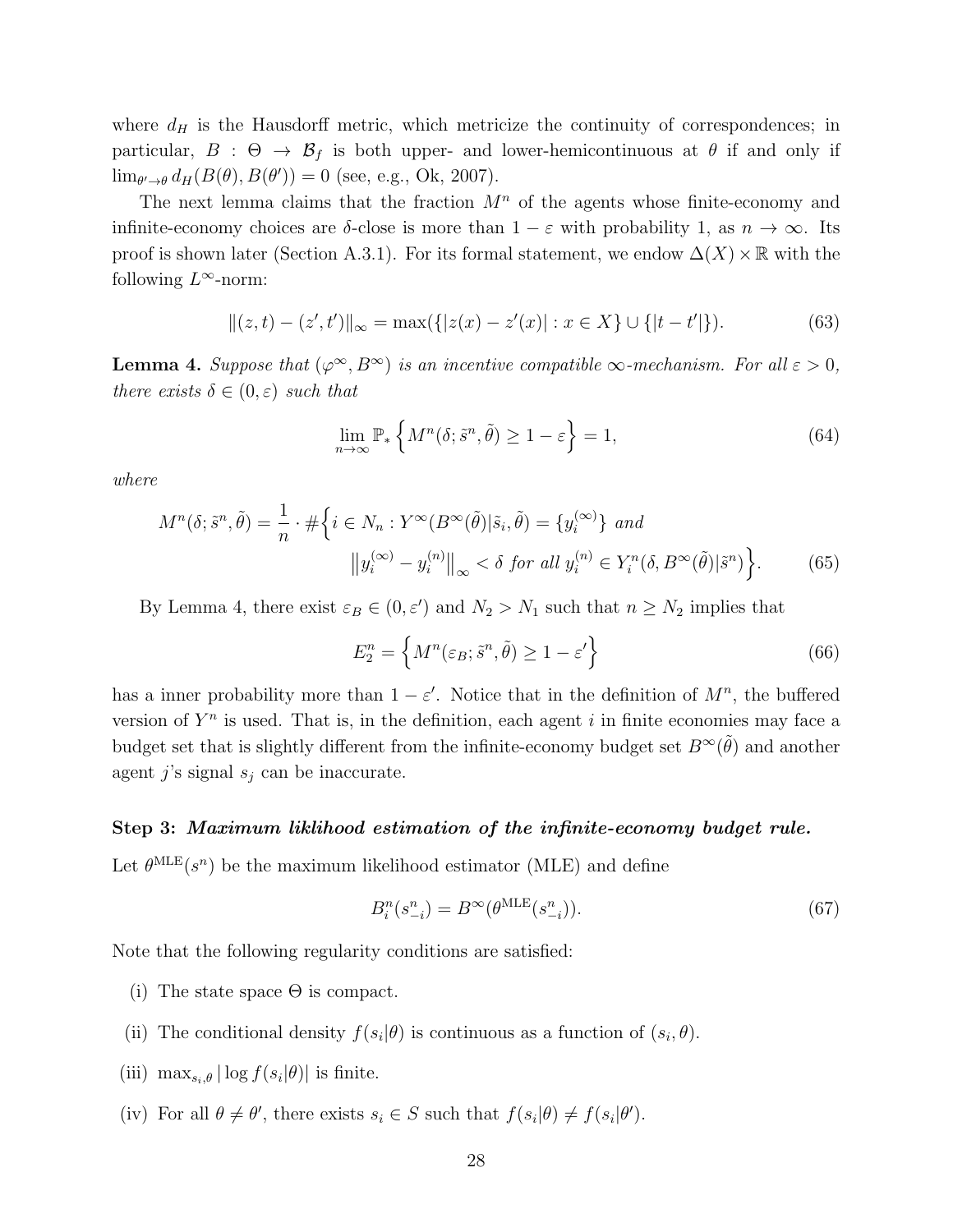We thus can apply the techniques of Amemiya (1985, Theorem 4.1.1 and Section 4.2) and obtain the following:

- (i)  $\mathcal{L}(\hat{\theta}|\theta) = \int_S \log f(s_i|\hat{\theta}) f(s_i|\theta) ds_i$  is a continuous function of  $\hat{\theta}$  with a unique maximizer.
- (ii)  $\theta^{\text{MLE}}(\tilde{s}^n)$  converges in probability to  $\tilde{\theta}$  as n goes to  $\infty$ .

Since the contribution of each  $\log f(s_i|\hat{\theta})$  to the mean  $n^{-1}\sum_i \log f(s_i|\hat{\theta})$  is bounded by  $\max_{s_i, \theta} |f(s_i|\theta)|/n$ , which disappears in the limit, we have

$$
\plim_{n \to \infty} \max_{i} \left\| \theta^{\text{MLE}}(\tilde{s}^n_{-i}) - \tilde{\theta} \right\| = 0.
$$

By Lemma 5 below, this implies that there exists  $N_3 > N_2$  such that for all  $n \ge N_3$ , the inner probability  $\mathbb{P}_*(E_3^n)$  is greater than  $P - \varepsilon'$ , where

$$
E_3^n = \left\{ \max_{i \in N_n} d_H(B^{\infty}(\tilde{\theta}), B_i^n(\tilde{s}_{-i}^n)) < \varepsilon_B \right\} \cap \left\{ \tilde{\theta} \in \Theta_{\mathcal{C}} \right\}.
$$

**Lemma 5.** Let X be a compact subset of  $\mathbb{R}^d$  and  $(Y,d)$  a compact metric space. Consider a mapping  $g: X \to Y$  such that g is continuous at every  $x \in X'$ , where  $X' \subseteq X$  is a Lebesgue measurable set with a positive Lebesgue measure. For all  $\varepsilon > 0$ , there exists  $\delta > 0$  and a compact set  $X^* \subseteq X$  such that

(i) 
$$
m(X^*) \ge (1 - \varepsilon)m(X')
$$
 and

(ii)  $d(g(x^*), g(x)) < \varepsilon$  whenever  $||x^* - x|| < \delta$  for all  $x^* \in X^*$  and  $x \in X$ .

*Proof.* Since the Lebesgue measure is regular, there exists a compact set  $X^* \subseteq X'$  such that  $m(X^*) > (1 - \varepsilon) m(X')$ . For each  $x \in X^*$ , let

$$
\delta_x = \frac{1}{2} \inf \{ \|x_k - x'\| : d(g(x_k), g(x')) \ge \varepsilon/2 \},\tag{68}
$$

which must be positive by the definition of continuity. Let  $U(\delta, x) = \{x' \in X : ||x - x'|| < \delta\}$ be the δ-open neighborhood of x. Since  $X^*$  is compact, an open covering  $\{U(\delta_x, x)\}_{x \in X^*}$  of  $X^*$  has a finite sub-covering  $\{U(\delta_{x_k}, x_k)\}_{k=1}^K$ .

Let  $\delta = \min_k \delta_{x_k}$ , and suppose that  $x^* \in X^*$ ,  $x \in X$ , and  $||x^* - x|| < \delta$ . Since  $\{U(\delta_{x_k}, x_k)\}_{k=1}^K$  covers  $X^*$ , there exists k such that  $||x^* - x_k|| < \delta_{x_k}$ . This implies  $||x - x_k|| \le$  $||x - x^*|| + ||x^* - x_k|| < 2\delta_{x_k}$ , and thus

$$
d(g(x^*), g(x)) \leq d(g(x^*), g(x_k)) + d(g(x_k), g(x)) < \varepsilon
$$

by (68).

 $\Box$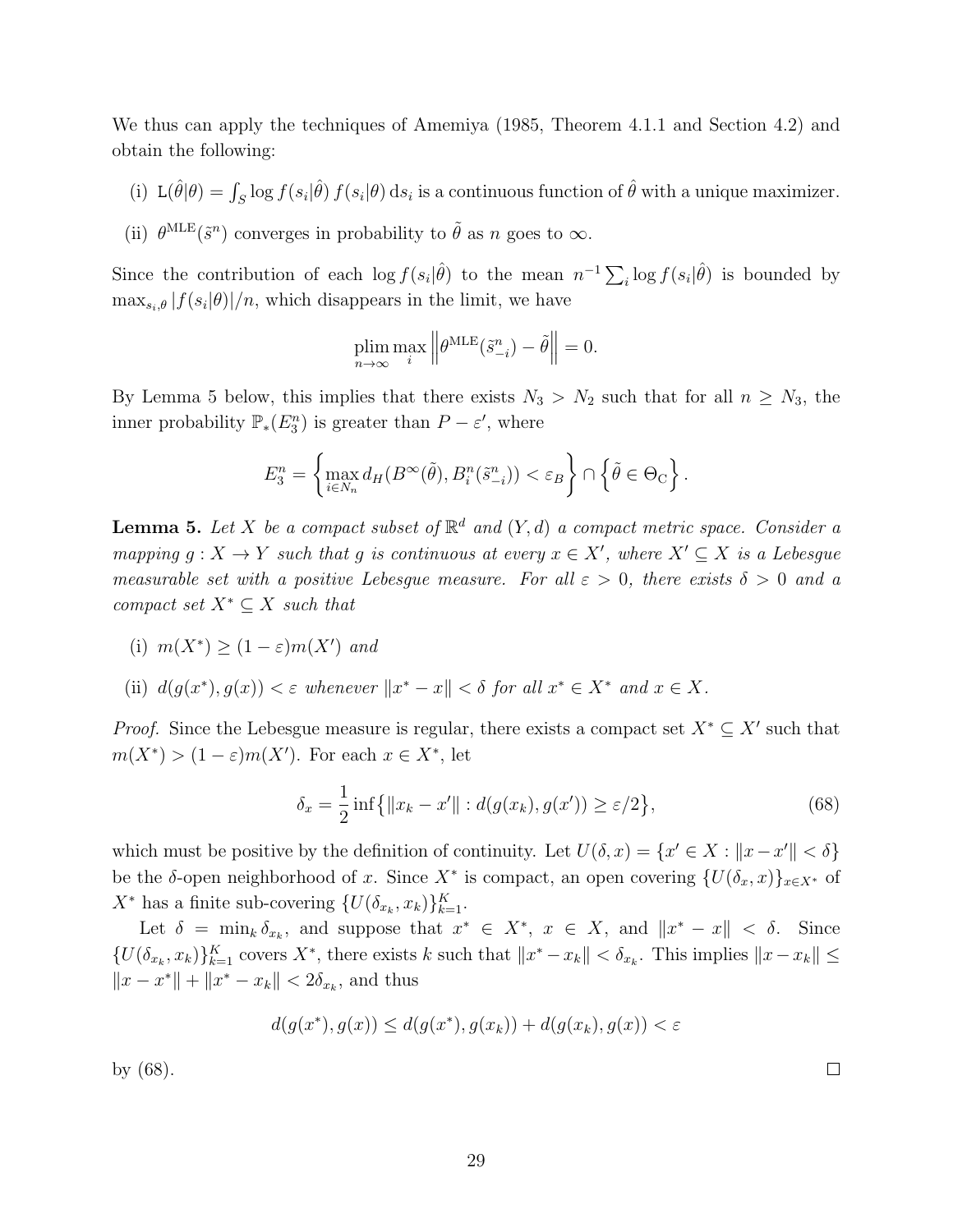#### Step 4: Approximate feasibility.

We now concretely implement lotteries by the following method that is consistent with the last step of GRP (Step (iii)(b)): For each  $z_i \in \Delta(X)$ , define  $Lz_i(\cdot)$  as a function from  $(0, 1]$ to  $X$  such that

$$
Lz_i(r_i) = x^{(K)} \quad \text{if } \sum_{k < K} z_i(x^{(k)}) < r_i \le \sum_{k \le K} z_i(x^{(k)}), \tag{69}
$$

where  $x^{(1)}, \ldots, x^{(|X|)}$  are the elements of X sorted in the lexicographic order. Using the operator L, we define  $W_i^n$  and  $e_i^n$ :  $W_i^n$  is a function of randomization device  $r_i$  that serves as an upperbound of agent *i*'s consumption and  $e_i^n$  is the expected value of  $W_i^n$ . Formally,

$$
W_i^n(r_i; \varepsilon_B, B|s^n) = \sup \{ Lz_i(r_i) : (z_i, t_i) \in Y_i^n(\varepsilon_B, B|s^n) \}
$$
(70)

$$
e_i^n(\varepsilon_B, B|s^n) = \int_0^1 W_i^n(r_i|\varepsilon_B, B; s^n) \mathrm{d}r_i. \tag{71}
$$

The supremum is taken for each good  $\ell$ . Recall  $Lz_i(r_i) \in \mathbb{R}^L$ .

We then find sufficiently large  $n$  with which allocation is approximately feasible even in the worst case. Recall that  $\varphi^{\infty}$  is  $\alpha$ -feasible. Thus, by the weak law of large numbers, there exists  $N_4 > N_3$  such that  $\mathbb{P}_*(E_4^n) > 1 - \varepsilon'$  for all  $n \ge N_4$ , where

$$
E_4^n = \left\{ \frac{1}{n} \sum_{i=1}^n \mathbb{E}_X \left[ z^{\infty}(\tilde{s}_i | \tilde{\theta}) \right] \le (1 + \alpha + \varepsilon')q \right\}
$$

$$
\cap \left\{ \left| \frac{1}{n} \sum_{i=1}^n t^{\infty}(\tilde{s}_i | \tilde{\theta}) - \int t^{\infty}(s | \tilde{\theta}) f(s | \tilde{\theta}) ds \right| < \varepsilon' \right\}
$$
(72)

and  $(z^{\infty}, t^{\infty}) = \varphi^{\infty}$ . Since  $\varphi^{\infty}(\tilde{s}_i|\tilde{\theta}) = Y^{\infty}(B^{\infty}(\tilde{\theta})|\tilde{s}_i, \tilde{\theta})$  almost surely by Lemma 1, the following holds almost surely as well conditional on  $E^n = E_1^n \cap E_2^n \cap E_3^n \cap E_4^n$ :

$$
\frac{1}{n}\sum_{i=1}^{n}e_{i}^{n}(\varepsilon_{B},B^{\infty}(\tilde{\theta})|\tilde{s}^{n}) \leq \frac{1}{n}\sum_{i=1}^{n}\mathbb{E}_{X}\left[z^{\infty}(\tilde{s}_{i}|\tilde{\theta})\right] + 2\varepsilon_{B}|X|^{2}\bar{\mathbf{x}}\tag{73}
$$

$$
\leq (1 + \alpha + 3\varepsilon')q,\tag{74}
$$

where  $\bar{\mathbf{x}}$  is a L-dimensional vector whose elements are all  $\bar{x}$ . In the first inequality, we used the fact that

$$
e_i^n - \mathbb{E}_X \big[ z^{\infty}(\tilde{s}_i | \tilde{\theta}) \big] \leq \mathfrak{m} \left\{ r_i : W_i^n(r_i) \neq L[z^{\infty}(\tilde{s}_i | \tilde{\theta})](r_i) \right\} \bar{\mathbf{x}} \leq \sum_{x \in X} 2\varepsilon_B |X| \bar{\mathbf{x}} \leq 2\varepsilon_B |X|^2 \bar{\mathbf{x}}.
$$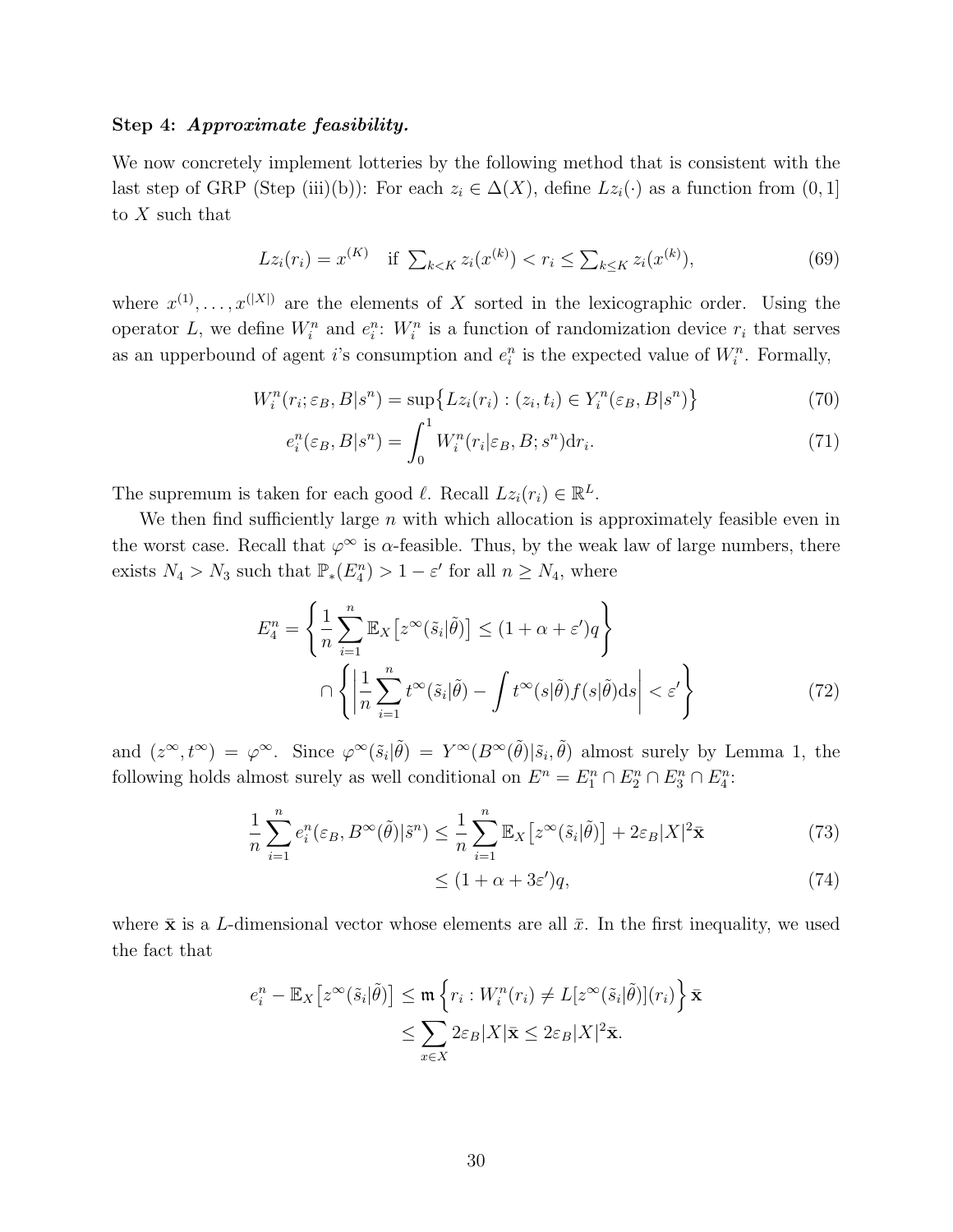#### Step 5: Availability of optimal choices.

In this step, we show that agents do not suffer from the feasibility constraint with probability approximately equal to 1 for sufficiently large  $n$ .

Let  $\mathcal{P}^n$  be the set of priorities (strict total orders) on  $N_n$ , and let  $\mathcal{P}(i,m)$  be the set of the priorities in which agent i has the m-th priority. We consider the case of  $m \leq M_n \equiv$  $n/(1+\alpha+4\varepsilon')$ . Let  $\mathbb{Q}^n$  be the probability measure that represents the probabilistic structure on  $(\succ, r_1, \ldots, r_n)$ ; i.e.,  $\mathbb{Q}^n$  is the probability measure on  $\mathcal{P} \times [0, 1]^n$  uniquely determined by the following independence condition:

$$
\mathbb{Q}^n(P \times T_1 \times \dots \times T_n) = \frac{\#P}{n!} \cdot \mathfrak{m}(T_1) \cdots \mathfrak{m}(T_n)
$$
\n(75)

for all  $P \subseteq \mathcal{P}$  and Lebesgue measurable subsets  $T_1, \ldots, T_n \subseteq [0,1]$ . Let  $A_{i,m}$  denote the event  $\{ \succ \in \mathcal{P}(i,m) \}.$ 

In this step, we consider the probability space induced by  $\mathbb{Q}^n$  in order to prove the following statement with fixed  $\omega \in E_1^n \cap E_3^n$ : There exists  $N_4 > N_{3,2}$  such that for all i and  $n \geq N_4$ , the inner probability of

$$
\bar{\mathbf{x}} + \sum_{j>i} \max_{s'_i \in S} x_j(\succ, r^n; s'_i, \tilde{s}_{-i}^n) \ge nq
$$
\n
$$
(76)
$$

conditional on  $(\bigcup_{m \leq M_n} A_{i,m})$  is more than  $1 - \varepsilon$ . Recall that the measure is  $\mathbb{Q}^n$  and  $\omega$  is fixed so that  $\succ$  and  $r_i$  are random variables while  $\tilde{s}_i$  and  $\tilde{\theta}$  are deterministic. To show (76), we instead consider the following condition:

$$
\bar{\mathbf{x}} + \sum_{j \succ i} W_j^n(r_j; \varepsilon_B, B^\infty(\tilde{\theta}) | \tilde{s}^n) \ge nq. \tag{77}
$$

This condition implies (76) because

$$
\max_{s'_i \in S} x_j(\succ, r^n; s'_i, \tilde{s}^n_{-i}) \le W_j^n(r_j; \varepsilon_B, B^\infty(\tilde{\theta}) | \tilde{s}^n)
$$

as long as the condition (76) is satisfied for all  $i \succ j$ . We simply write  $W_j^n(r_j)$  to denote  $W_j^n(r_j; \varepsilon_B, B^{\infty}(\tilde{\theta}) | \tilde{s}^n)$ .

To show (77), we apply Chebyshev's inequality to the summation  $\sum_{j\geq i}W_j^n(r_j)=\sum_{j\neq i}h_jW_j^n(r_j)$ , where  $h_j = 1\{j \succ i\}$ . To this end, we evaluate the conditional mean and variance of  $W_j^n(r_j)$ as below. First, we evaluate an upper bound of the conditional mean from above:

$$
\mathbb{E}^{\mathbb{Q}^n} \left[ \sum_{j \succ i} W_j^n(r_j) \middle| A_{i,m} \right] = \sum_{j \neq i} \mathbb{E}^{\mathbb{Q}^n} \left[ h_j \middle| A_{i,m} \right] \cdot e_j^n \tag{78}
$$

$$
=\frac{m-1}{n-1}\sum_{j\neq i}e_j^n\tag{79}
$$

$$
\leq \frac{m}{n}(1+\alpha+3\varepsilon')nq\tag{80}
$$

$$
\leq \frac{1+\alpha+3\varepsilon'}{1+\alpha+4\varepsilon'} nq \tag{81}
$$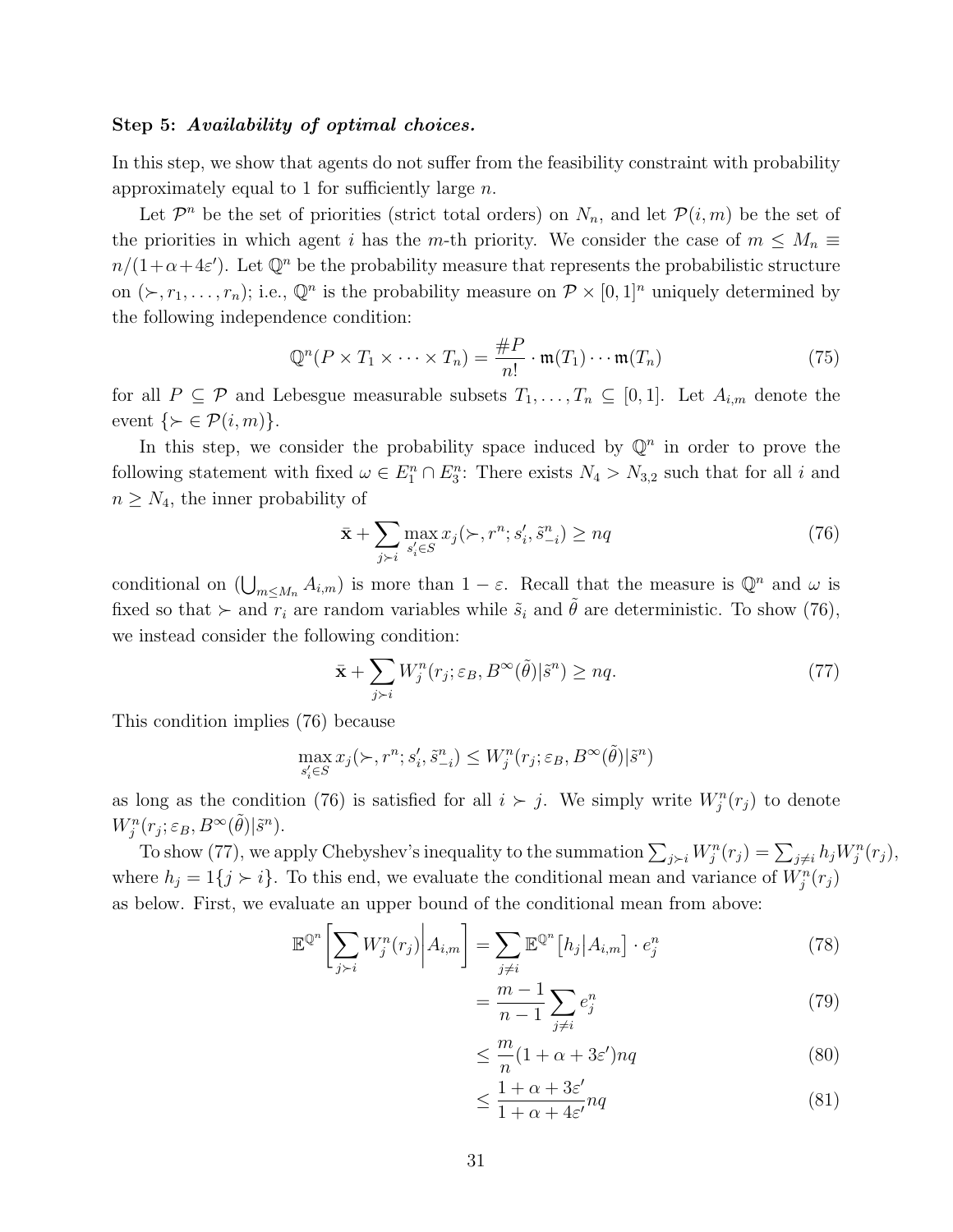by the independence of  $(\succ, r_1, \ldots, r_n)$  and then (74). Second, the conditional variance in each dimension  $\ell$  is bounded above by  $n\bar{x}^2$ :

$$
\text{Var}^{\mathbb{Q}^n} \left[ \sum_{j \succ i} W_{j,\ell}^n(r_j) \middle| A_{i,m} \right] = \sum_{j,k \in N_n \setminus \{i\}} \text{Cov}^{\mathbb{Q}^n} \left( h_j e_{j,\ell}^n, h_k e_{k,\ell}^n \middle| A_{i,m} \right) \tag{82}
$$

$$
\leq n\bar{x}^2 + \sum_{j,k \in N_n \setminus \{i\}, j \neq k} \text{Cov}^{\mathbb{Q}^n}(h_j e_{j,\ell}^n, h_k e_{k,\ell}^n | A_{i,m}) \tag{83}
$$

$$
\leq n\bar{x}^2. \tag{84}
$$

To derive the last inequality, we use the fact  $Cov^{\mathbb{Q}^n}(h_j e_{j,\ell}^n, h_k e_{k,\ell}^n | A_{i,m}) \leq 0$ .

The covariance is calculated as follows. (To make notations simple, we omit the symbols  $\mathbb{Q}^n$  and  $A_{i,m}$  from the expectation and covariance operators, but in this paragraph we keep considering the probability space  $\mathbb{Q}^n$  conditional on  $A_{i,m}$ .)

$$
Cov(h_j e_{j,\ell}^n, h_k e_{k,\ell}^n) = \mathbb{E}\left[\left(\Delta h_j e_{j,\ell}^n + \Delta e_{j,\ell}^n \mathbb{E}[h_j]\right)\left(\Delta h_k e_{k,\ell}^n + \Delta e_{k,\ell}^n \mathbb{E}[h_k]\right)\right]
$$
(85)

$$
= \text{Cov}(h_j, h_k) \mathbb{E}[e_{j,\ell}^n] \mathbb{E}[e_{j,\ell}^n],\tag{86}
$$

where  $\Delta h_j = h_j - \mathbb{E}[h_j]$  and  $\Delta e_{j,\ell}^n = e_{j,\ell}^n - \mathbb{E}[e_{j,\ell}^n]$ . Further,  $Cov(h_j, h_k)$  is negative because

$$
Cov(h_j, h_k) = \frac{(m-1)(m-2)}{(n-1)(n-2)} \cdot \left(1 - \frac{m-1}{n-1}\right)^2
$$
  
+ 
$$
\frac{(n-m)(n-m-1)}{(n-1)(n-2)} \cdot \left(\frac{m-1}{n-1}\right)^2
$$
  
- 
$$
\frac{2(m-1)(n-m)}{(n-1)(n-2)} \cdot \left(\frac{m-1}{n-1}\right) \left(1 - \frac{m-1}{n-1}\right)
$$
  
= 
$$
\frac{1}{(n-1)^3(n-2)} \cdot \left[(m-1)(m-2) \cdot (n-m)^2 + (n-m)(n-m-1) \cdot (m-1)^2 - 2(m-1)(n-m) \cdot (m-1)(n-m)\right]
$$
(88)

$$
=-\frac{(m-1)(n-m)}{(n-1)^2(n-2)} \le 0,
$$
\n(89)

From the above facts, there exists  $N_4 > \max\{N_{3,2}, 1/\varepsilon'\}$  such that for all  $n \ge N_4$ ,  $\omega \in E_1^n \cap E_3^n$ ,  $i \in N_n$ , and  $m \leq M_n$ , there exists a measurable set  $C_{i,m}^n(\omega) \subseteq \mathcal{P}(i,m) \times [0,1]^n$ such that

$$
\mathbb{Q}^n(C^n_{i,m}(\omega)|A_{i,m}) > 1 - \varepsilon'
$$
\n(90)

and (77) holds whenever  $(\succ, r^n) \in C^n_{i,m}(\omega)$ . Let

$$
C_i^n(\omega) = \bigcup_{m \le M_n} C_{i,m}^n(\omega). \tag{91}
$$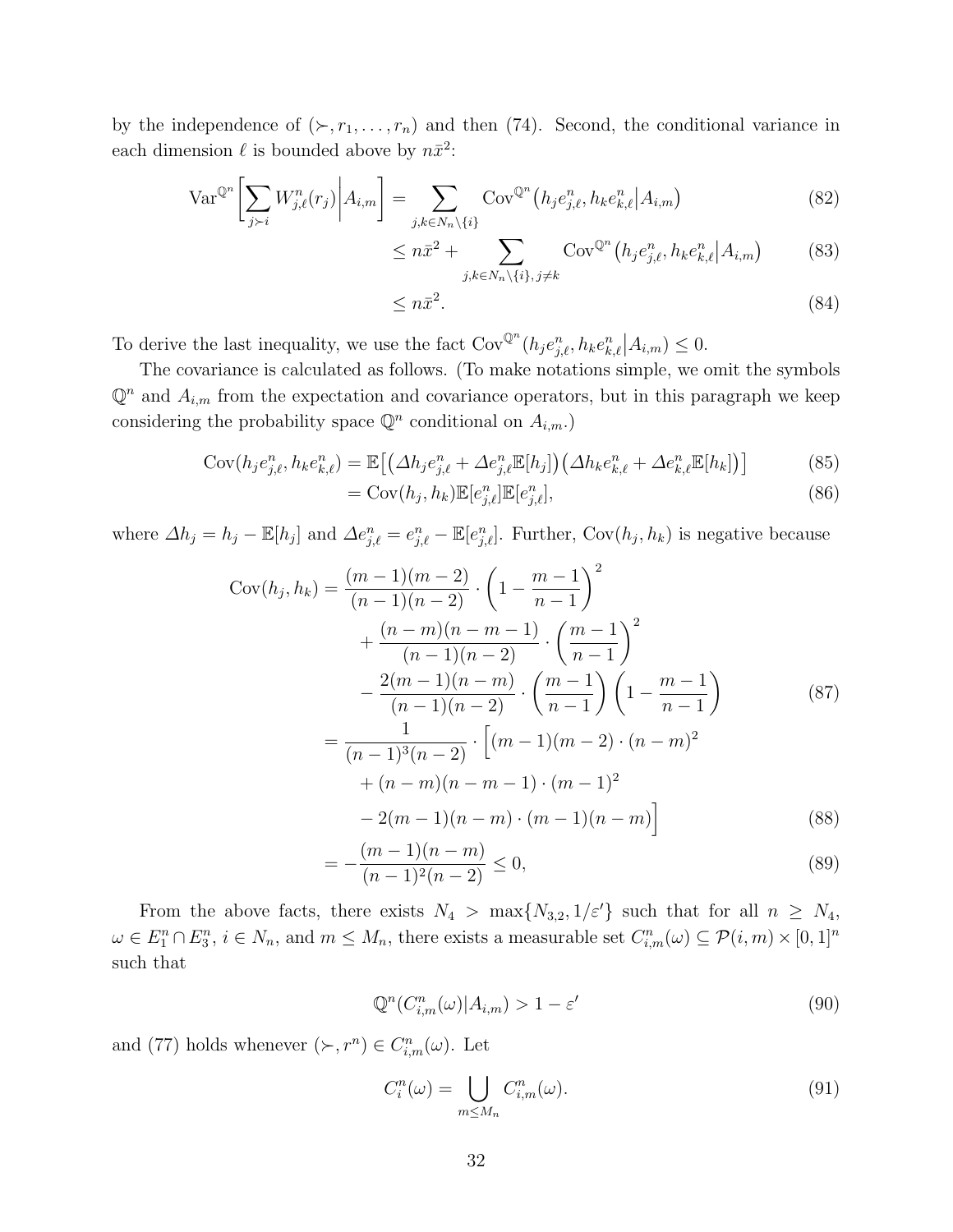Since  $\mathbb{Q}^n(A_{i,m}) = 1/n$  for each m,

$$
\mathbb{Q}^n(C_i^n(\omega)) > (1 - \varepsilon') \cdot \frac{1 - 1/n}{1 + \alpha + 4\varepsilon'} > 1 - (\alpha + 6\varepsilon'). \tag{92}
$$

# Step 6: Approximation inequalities.

We consider  $E^n = E_1^n \cap \cdots \cap E_4^n$ , whose conditional inner probability  $\mathbb{P}_*(E^n | \tilde{\theta} \in \Theta_{\mathbb{C}})$  is more than  $1 - \varepsilon$ . Fix  $\omega \in E^n$ . We first evaluate agent *i*'s utility level from below:

$$
u_i^n(\text{GRP}_i(\tilde{s}^n)|\tilde{s}^n) \ge u_i^n(Y_i^n(B_i^n(\tilde{s}_{-i}^n)|\tilde{s}^n)|\tilde{s}^n) - (\alpha + 6\varepsilon') \tag{by Step 5}
$$

$$
\geq u_i^n(\varphi^\infty(\tilde{s}_i|\tilde{\theta})|\tilde{s}^n) - [\alpha + (7+|X|)\varepsilon'] \qquad \text{(by Step 3)}
$$

$$
\geq u^{\infty}(\varphi^{\infty}(\tilde{s}_i|\tilde{\theta})|\tilde{s}_i,\tilde{\theta}) - [\alpha + (8+|X|)\varepsilon'] \qquad \text{(by Step 1)}.
$$

In the opposite direction, we have

$$
u^{\infty}(\varphi^{\infty}(\tilde{s}_i|\tilde{\theta})|\tilde{s}_i,\tilde{\theta}) \ge u^{\infty}(\text{GRP}_i(\tilde{s}^n)|\tilde{s}_i,\tilde{\theta}) - (1+|X|)\varepsilon' \qquad \text{(by Steps 3)}
$$
  

$$
\ge u_i^n(\text{GRP}_i(\tilde{s}^n)|\tilde{s}^n) - (2+|X|)\varepsilon' \qquad \text{(by Steps 1)}.
$$

These two inequalities provides the following expression:

$$
\max_{i}|u_i^n(\text{GRP}_i(\tilde{s}^n)|\tilde{s}^n) - u^\infty(\varphi^\infty(\tilde{s}_i|\tilde{\theta})|\tilde{s}_i, \tilde{\theta})| < \alpha + \varepsilon.
$$

In terms of revenues, we have

$$
\operatorname{Rev}^{\operatorname{GRP}}(\tilde{s}^n) \ge \frac{1}{n} \sum_{i} \left[ (1 - \alpha - 6\varepsilon') \varphi^{\infty}(\tilde{s}_i | \tilde{\theta}) - \varepsilon_B - t_*(\alpha + 6\varepsilon') \right] \quad \text{(by Steps 3 and 5)}
$$
  
\n
$$
\ge (1 - \alpha - 6\varepsilon') \left( \operatorname{Rev}^{\infty}(\tilde{\theta}) - \varepsilon' \right) - \varepsilon_B - t_*(\alpha + 6\varepsilon') \quad \text{(by Step 4)}
$$
  
\n
$$
\ge \operatorname{Rev}^{\infty}(\tilde{\theta}) - t_*(\alpha + 6\varepsilon') - \varepsilon_B - t_*(\alpha + \varepsilon)
$$
  
\n
$$
> \operatorname{Rev}^{\infty}(\tilde{\theta}) - 2t_*(\alpha + \varepsilon) - \varepsilon.
$$

Similarly,

$$
\text{Rev}^{\text{GRP}}(\tilde{s}^n) \leq \frac{1}{n} \sum_{i} \left[ (1 - \alpha - 6\varepsilon')\varphi^\infty(\tilde{s}_i | \tilde{\theta}) + \varepsilon_B + (\alpha + 6\varepsilon') \right]
$$
  

$$
\leq \left( \text{Rev}^\infty(\tilde{\theta}) + \varepsilon' \right) + \varepsilon_B + (\alpha + 6\varepsilon')
$$
  

$$
> \text{Rev}^\infty(\tilde{\theta}) + \alpha + \varepsilon.
$$

Therefore,

$$
|\text{Rev}^{\infty}(\tilde{\theta}) - \text{Rev}^{\text{GRP}}(\tilde{s}^n)| < \max\{2t_*, 1\}(\alpha + \varepsilon) - \varepsilon.
$$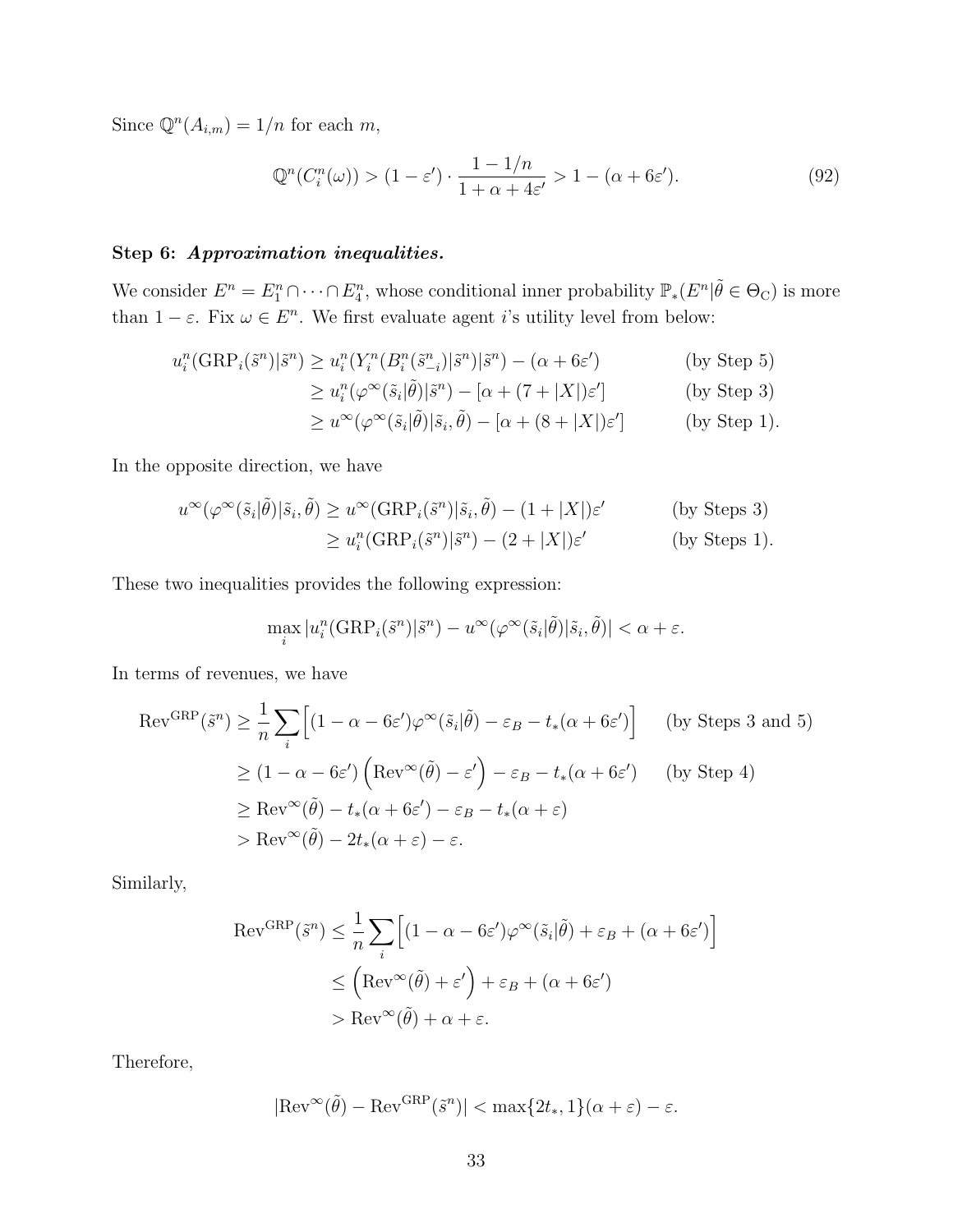### A.3.1 Proof of Lemma 4

Take arbitrarily small  $\varepsilon > 0$ . We first introduce notations. Let  $A = 6 + 2|X|$ . Define an upper semi-continuous mapping  $g : \mathcal{B} \to (0, 1]$  by

$$
g(B) = \begin{cases} 2 & \text{if } |B| = 1\\ \min_{z, z' \in B, z \neq z'} d(z, z') & \text{otherwise} \end{cases}
$$
(93)

This mapping  $q(B)$  represents the minimum distance between two different elements in B. Let  $V = \mathbb{R}^X$  as in Section 6.2. For each  $\varepsilon' \geq 0$ ,  $B \in \mathcal{B}_f$ , and  $z \in B$ , let

$$
V_z(\varepsilon', B) = \left\{ v \in V : u_v(z) > u_v(z') + \varepsilon' \text{ for all } z' \in B \setminus \{z\} \right\},\tag{94}
$$

$$
V(\varepsilon', B) = \bigcup_{z \in B} V_z(\varepsilon', B),\tag{95}
$$

where  $u_v(x, t) = v(x) - t$ . By Lemma 1 and the Lebesgue dominated convergence theorem,

$$
\lim_{\varepsilon' \searrow 0} \mu_V(V(\varepsilon', B)|\theta) = 1
$$
\n(96)

for all  $\theta \in \Theta$  and  $B \in \mathcal{B}_f$ .

Note that the (inner) probability of the following converges to 1 as  $\delta \to 0$ :

(i)  $\mu_V(V(2A\delta, B^{\infty})|\tilde{\theta}) > 1 - \varepsilon/2$  (by (96)).

(ii) 
$$
g(B^{\infty}(\tilde{\theta})) \ge 2\delta
$$
 (by  $g > 0$ ).

Therefore, there exist  $\delta^* \in (0, \varepsilon)$  such that the inner probability of  $A_1 = \{(\text{i}) \text{ and } (\text{ii}) \text{ hold}\}$ with  $\delta = \delta^*$  is more than  $1 - \varepsilon/3$ . With this  $\delta^*$ , by Lemma 2, there exists  $N_1$  such that  $n \geq N_1$  implies that the inner probability of  $A_2^n = {\omega$  is  $\delta$ -regular} is more than  $1 - \varepsilon/3$ . Further, by the weak law of large numbers, we can find sufficiently large  $N_2 > N_1$  such that  $n \geq N_2$  implies the inner probability of

$$
A_3^n = \left\{ \frac{1}{n} \sum_{i=1}^n 1 \left\{ v^\infty(\cdot | \tilde{s}_i, \tilde{\theta}) \in V\left(A\delta^*, B^\infty(\tilde{\theta})\right) \right\} \ge \mu_V\left(V(A\delta^*, B^\infty)|\tilde{\theta}\right) - \frac{\varepsilon}{2} \right\}.
$$
 (97)

is more than  $1 - \varepsilon/3$ .

At last, we show that for all  $n \geq N$  the following holds in the event  $A^n = A_1 \cap A_2^n \cap A_3^n$ :

If 
$$
i \in N_n
$$
 is such that  $v^{\infty}(\cdot|\tilde{s}_i, \tilde{\theta}) \in V_z(A\delta^*, B^{\infty})$ , then  $Y^{\infty}(B^{\infty}(\tilde{\theta})|\tilde{s}_i, \tilde{\theta})$  is a  
singleton  $\{y_i^{(\infty)}\}$  and all  $y_i^{(n)} \in Y_i^n(\delta^*, B^{\infty}(\tilde{\theta})|\tilde{s}^n)$  are such that  $||y_i^{(\infty)} - y_i^{(n)}||_{\infty} < \delta$ .

Assume  $\omega \in A^n$  and consider  $i \in N_n$  such that  $v^{\infty}(\cdot | \tilde{s}_i, \tilde{\theta}) \in V_z(A\delta, B^{\infty})$ . On one hand, it is clear from the choice of i that  $u^{\infty}(\cdot|\tilde{s}_i, \tilde{\theta})$  has a unique maximizer  $y_i^{(\infty)}$  $i^{(\infty)}$  in  $B^{\infty}(\tilde{\theta})$ ; hence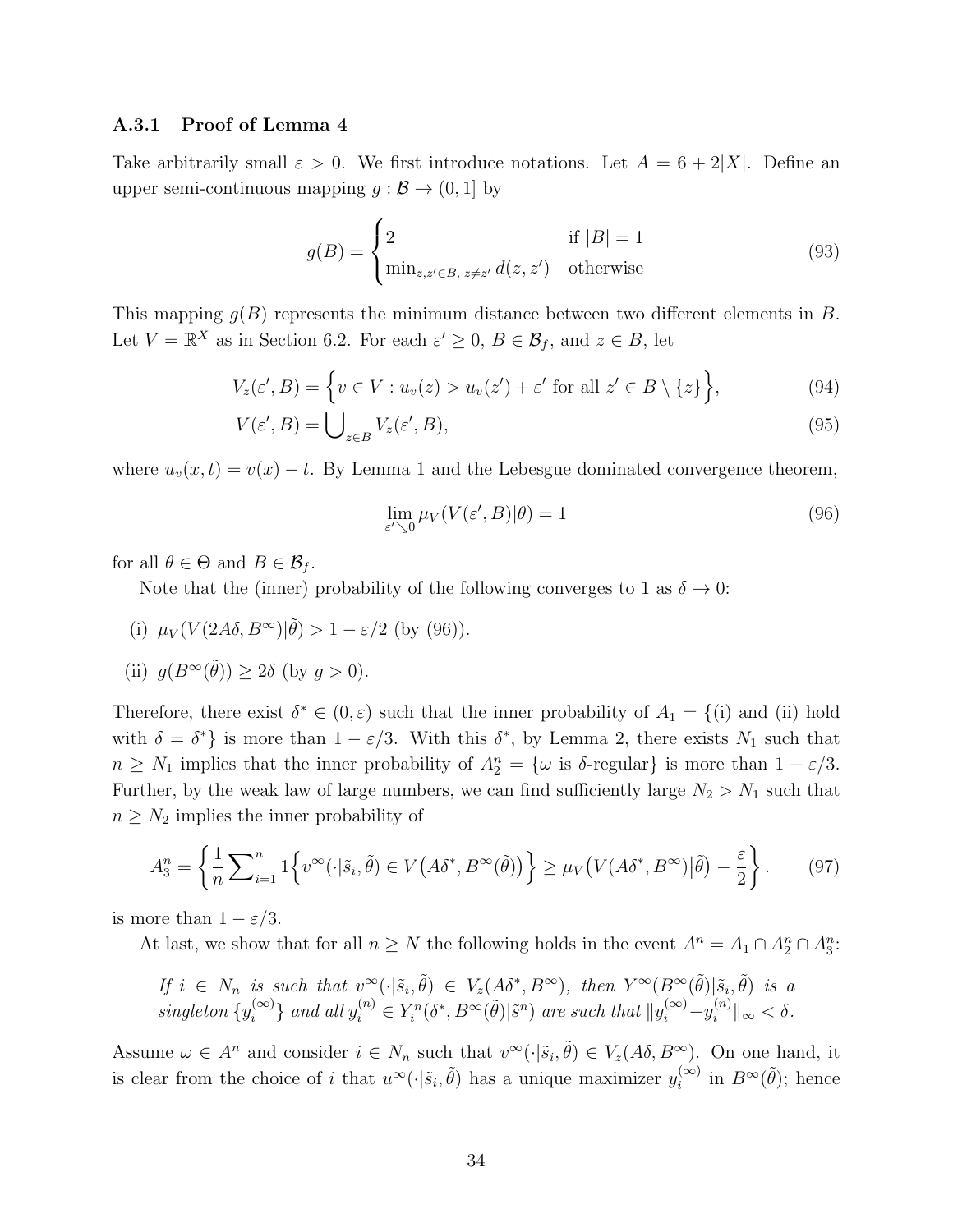$Z^{\infty}(B^{\infty}(\tilde{\theta})|\tilde{s}_i,\tilde{\theta}) = \{y_i^{(\infty)}\}$  $\{a^{(\infty)}\}$ . On the other hand, for all  $z' \in B^{\infty}(\tilde{\theta})$ ,  $z_{\delta}, z'_{\delta} \in \Delta(X) \times \mathbb{R}$  such that  $d(z, z_{\delta}) \leq \delta$  and  $d(z', z'_{\delta}) \leq \delta$ ,

$$
u_i^n(z_\delta|\tilde{s}^n) \ge u^\infty(z_\delta|\tilde{s}_i, \tilde{\theta}) - \delta \tag{98}
$$

$$
\geq u^{\infty}(z|\tilde{s}_i, \tilde{\theta}) - (1+|X|)\delta \tag{99}
$$

$$
> u^{\infty}(z'|\tilde{s}_i, \tilde{\theta}) + (1 + |X|)\delta \tag{100}
$$

$$
\geq u^{\infty}(z_{\delta}'|\tilde{s}_i, \tilde{\theta}) + \delta \tag{101}
$$

$$
\geq u_i^n(z_\delta'|\tilde{s}^n). \tag{102}
$$

Therefore, if  $z^* \in Z_i^n(\delta, B^{\infty} | \tilde{s}^n)$  then  $d(z^*, z) \leq \delta$ .

# A.4 Proof of Theorem 3

For each  $\bar{\theta} \in \Theta$ , define  $g(\cdot | \bar{\theta}) : \Theta \to \mathbb{R}^L$  by

$$
\Psi_{\bar{\theta}}(\theta) = \sum_{z \in B^{\infty}(\theta)} h(z) \psi_{\bar{\theta},z}(\theta), \qquad (103)
$$

where  $h(\lambda, t) = \sum_{x \in X} x\lambda(x)$  and

$$
\psi_{\bar{\theta},z}(\theta) = \mu \left( \bigcap_{z \neq z' \in B^{\infty}(\bar{\theta})} \left\{ s : u^{\infty}(z|s,\theta) > u^{\infty}(z'|s,\theta) \right\} \middle| \theta \right). \tag{104}
$$

Note that  $\psi$  is continuous in  $\theta$  because

$$
\lim_{\theta \to \theta^*} \psi_{\bar{\theta},z}(\theta) = \lim_{\theta \to \theta^*} \int \prod_{z \neq z' \in B^{\infty}(\bar{\theta})} 1\{u^{\infty}(z|s,\theta) > u^{\infty}(z'|s,\theta)\} f(s|\theta) ds \tag{105}
$$

$$
= \int \prod_{z \neq z' \in B^{\infty}(\bar{\theta})} \lim_{\theta \to \theta^*} 1\{u^{\infty}(z|s,\theta) > u^{\infty}(z'|s,\theta)\} \cdot \lim_{\theta \to \theta^*} f(s|\theta) \cdot ds \tag{106}
$$

$$
= \int \prod_{z \neq z' \in B^{\infty}(\bar{\theta})} 1\{u^{\infty}(z|s,\theta^*) > u^{\infty}(z'|s,\theta^*)\} f(s|\theta^*) ds \tag{107}
$$

$$
=\psi_{\bar{\theta},z}(\theta^*).
$$
\n(108)

Hence,  $\Psi_{\bar{\theta}}(\theta)$  is continuous in  $\theta$ .

Let

$$
U(\alpha, \bar{\theta}) = \Psi_{\bar{\theta}}^{-1}(\{y \in \mathbb{R}^L : y \le (1 + \alpha)q\}) \cap B_{\alpha}(\bar{\theta}), \tag{109}
$$

which is an open set containing  $\bar{\theta}$ . For each  $m = 1, 2, \ldots$ , there exists a finite set  $\{\bar{\theta}_1^m, \ldots, \}$  $\bar{\theta}_{K(m)}^m$ }  $\subseteq \Theta$  such that  $\Theta = \bigcup_{k=1}^{K(m)} U(1/m, \bar{\theta}_k^m)$ , because  $\{U(1/m, \theta)\}_{\theta \in \Theta}$  is an open covering of the compact set  $\Theta$ . For each m, define  $\bar{\theta}^m$ :  $\Theta \to \Theta$  by  $\bar{\theta}^m(\theta) = \bar{\theta}^m_{k(\theta)}$ , where  $k(\theta)$  is the smallest k such that  $\theta \in U(1/m, \bar{\theta}_k^m)$ .

 $\Box$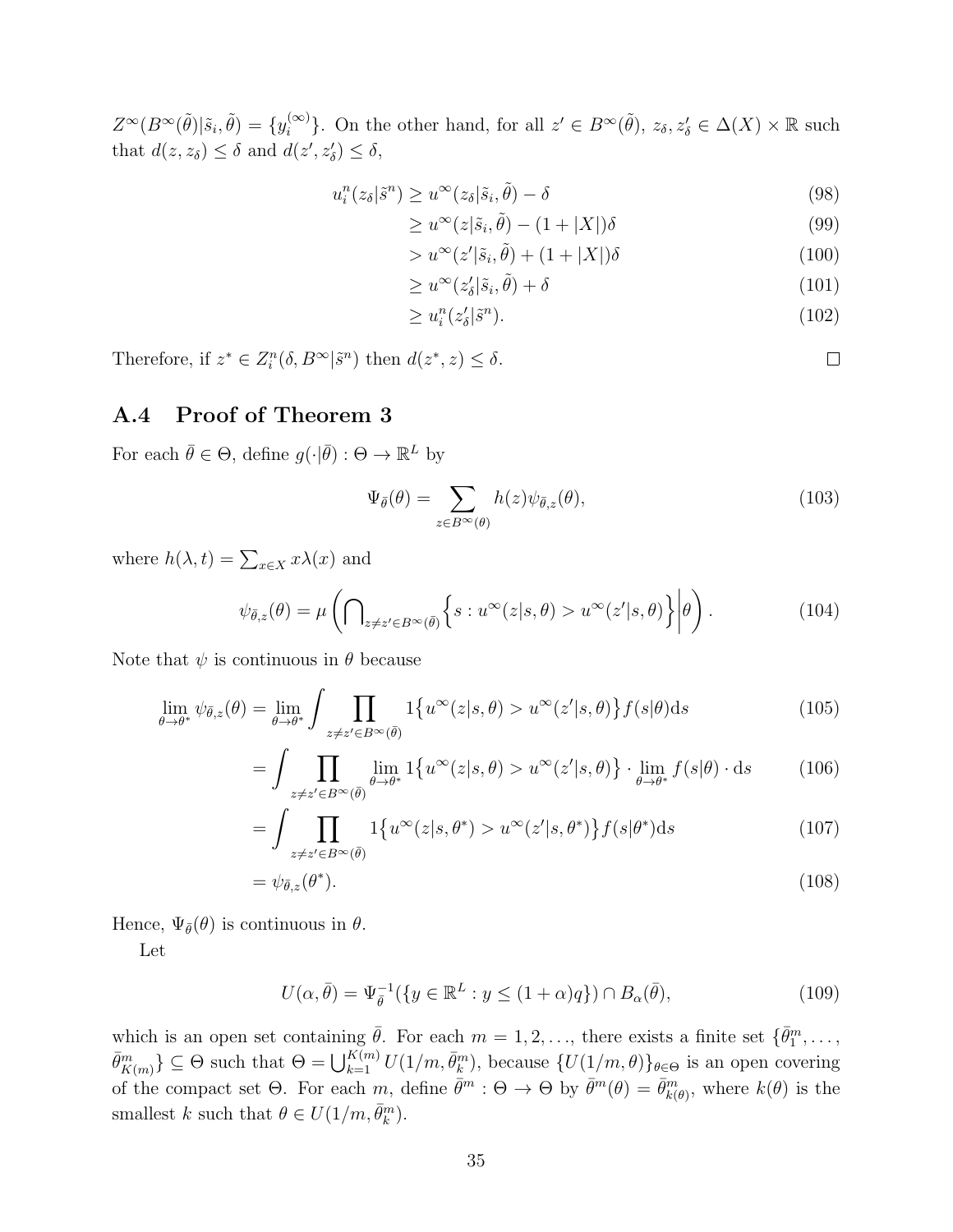For each m, construct an incentive compatible  $\infty$ -mechanism  $(\varphi_m^{\infty}, B_m^{\infty})$  as follows:  $B_m^{\infty}(\theta) =$  $B^{\infty}(\theta^m(\theta))$  and  $\varphi(s|\theta) \in Z(B_m^{\infty}|s,\theta)$ . By construction,  $\Psi_{\bar{\theta}^m(\theta)}(\theta) \leq (1+\alpha)q$ , which means  $(\varphi_m^\infty, B_m^\infty)$  is  $(1/m)\mbox{-\sf feasible}.$ 

For each m, let  $\{\varphi_m^n\}$  be the mechanism approximating  $(\varphi_m^\infty, B_m^\infty)$  as constructed in Theorem 2. Starting from  $(m_1, N_1) = (1, 1)$ , we recursively construct  $m_k > m_{k-1}$  and  $N_k > N_{k-1}$  so that for all  $n > N_k$ ,  $\varphi^{n,m_k}$  satisfies all four conditions (i)-(iv) with  $\varepsilon = 1/k$ . Finally define  $\{\varphi^n\}$  by  $\varphi^n = \varphi^{n,m_{k(n)}}$  where  $k(n)$  is the smallest k such that  $n > N_k$ .

# A.5 Proof of Theorems 4 and 5

The proofs for Theorems 4 and 5 are almost identical. We first present the proof of Theorem 5, and then we discuss how to modify the proof to show Theorem 4.

#### A.5.1 Proof of Theorem 5

Let  $\{\varphi^n\}$  be the GRP used in the proof of Theorem 3, which clearly is asymptotically envyfree by construction. We establish its asymptotic efficiency. Let  $\varepsilon' = \min\{\varepsilon/2, \varepsilon \cdot q_*/(10\bar{x}), 1\},\$ where  $q_* = \min_{\ell} q_{\ell}$ .

Step 1: Approximation of distribution. Recall  $\sup_{\theta} ||P^n(\theta) - \theta|| \to 0$  as  $n \to \infty$ . Also note that  $f$  is uniformly continuous because it is continuous on a compact domain. From these facts, we can find sufficiently large  $N_1$  such that for all  $n \geq N_1$ ,

$$
|f(s|\theta) - f(s|\theta^P)| < \frac{\varepsilon'}{\bar{x}(1 + \mathfrak{m}(S))} \tag{110}
$$

for all  $s \in S$ ,  $\theta^P \in P^n(\Theta)$ , and  $\theta \in P^{n,-1}(\theta^P)$ .

Step 2: "Irregular" signals are unlikely. Find sufficiently small  $\varepsilon_v \in (0,1)$  such that  $\mu(T^3(\theta^P)|\theta^P)$  $\varepsilon'$  for all  $\theta^P \in P^n(\Theta)$ , where

$$
T^{1}(\theta^{P}) = \{ s \in S : \max_{x} v^{\infty}(x|s, \theta^{P}) > v^{\infty}(\varphi^{\infty}(s|\theta^{P})|s, \theta^{P}) + \varepsilon_{v} \},
$$
\n(111)

$$
T^{2}(\theta^{P}) = \{ s \in S : \max_{x} v^{\infty}(x|s,\theta^{P}) = v^{\infty}(\varphi^{\infty}(s|\theta^{P})|s,\theta^{P}) > \max_{x \neq x^{*}(s)} v^{\infty}(x|s,\theta^{P}) + \varepsilon_{v} \},
$$
\n(112)

and  $T^3(\theta^P) = S \setminus (T^1(\theta^P) \cup T^2(\theta^P))$ . This implies

$$
\mu(T^3(\theta^P)|\theta) \le \mu(T^3(\theta^P)|\theta^P) + \int |f(s|\theta) - f(s|\theta^P)|ds < 2\varepsilon' \tag{113}
$$

for all  $\theta \in \Theta$  such that  $\theta^P = P^n(\theta)$ . Let  $\Theta^P_+ = {\theta^P \in P^n(\Theta) : \mu(T^1(\theta^P)|\theta^P) > 0}$  and  $\Theta_0^P = \{\theta^P \in P^n(\Theta) : \mu(T^1(\theta^P)|\theta^P) = 0\}.$  Note that  $\mu(T^1(\theta^P)|\theta) = 0$  is equivalent to  $\mu(T^1(\theta^P)|\theta) = 0$  so long as  $P^n(\theta) = \theta^P$ , because  $\mu(\theta)$  and  $\mu(\theta^P)$  are mutually absolutely continuous.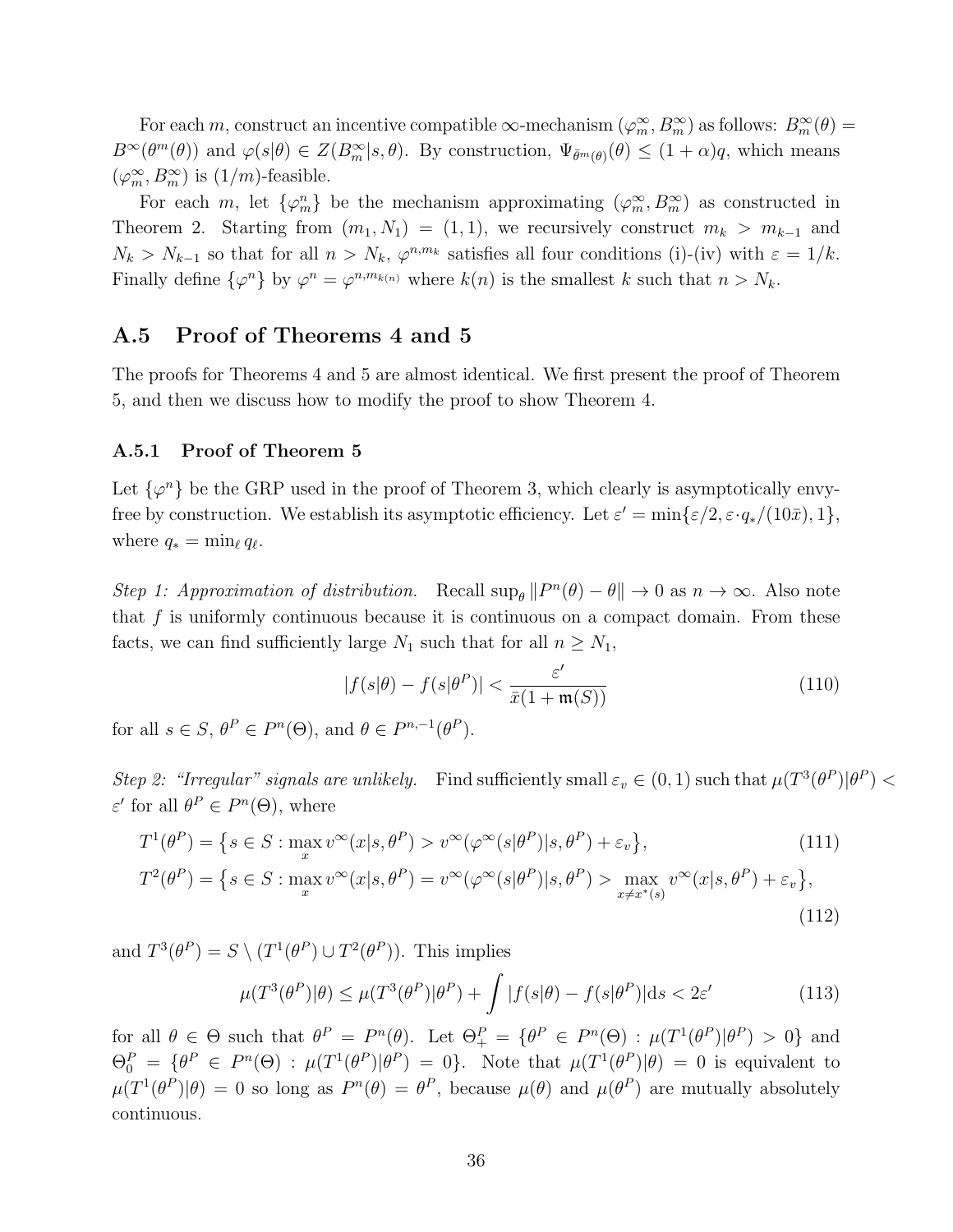Step 3: Weak law of large numbers. Take sufficiently large  $N_3 > N_1$  such that for all integer  $n \geq N_3$ , the following event  $A_{3,1}^n$  occurs with a probability more than  $1 - \varepsilon'$ :

$$
\sum_{i=1}^{n} 1_{T^{1}(\theta^{P})}(\tilde{s}_{i}) > 0 \qquad \text{if } \theta^{P} \in \Theta_{+}^{P} \qquad (114)
$$

$$
\sum_{i=1}^{n} 1_{T^{1}(\theta^{P})}(\tilde{s}_{i}) = 0 \qquad \text{if } \theta^{P} \in \Theta_{0}^{P} \qquad (115)
$$

$$
\sum_{i=1}^{n} 1_{T^{3}(\theta^{P})^{i}}(\tilde{s}_{i}) < 3\varepsilon' n \tag{116}
$$

$$
\sum_{i=1}^{n} \mathbb{E} \left[ \varphi_{\ell}^{\infty} \left( s | \theta^{P} \right) \right] > n(1 - 2\varepsilon') q_{\ell} \quad \text{for all } \ell \in \mathcal{L}(\theta^{P})
$$
 (117)

where  $\theta^P = P^n(\tilde{\theta})$  and  $\mathcal{L}(\theta^P)$  is the set of  $\ell$  such that

$$
\int \mathbb{E}\left[\varphi_{\ell}^{\infty}\left(s|\theta^{P}\right)\right]f(s|\theta^{P})\mathrm{d}s = q_{\ell} \tag{118}
$$

The existence of  $N_3$  follows from Chebyshev's inequality conditional on  $\tilde{\theta}$ . Note that the following properties hold almost surely  $((120)$  is due to Lemma 1):

$$
\tilde{s}_i \neq \tilde{s}_j \quad \text{for all } i, j \in N_n \text{ s.t. } i \neq j \tag{119}
$$

$$
\underset{z \in B^{\infty}(\theta^P)}{\arg \max} \, v^{\infty}(z|\tilde{s}_i, \theta^P) \text{ is a singleton.}
$$
 (120)

Therefore, the event  $A_{3,2}^n$  that (114)–(117) and (120)–(119) hold has the probability  $\mathbb{E}(A_{3,2}^n)$  =  $\mathbb{E}(A_{3,1}^n) > 1 - \varepsilon'.$ 

Step 4: Application of Theorem 3 and Lemma 2. Let  $\varepsilon_a = \min\{\varepsilon' \varepsilon_v/2, \varepsilon_v\}$ . Take sufficiently large  $N_4 > N_3$  such that the conditions of Theorem 3 and Lemma 2 are satisfied with  $\varepsilon_a$  in a measurable set  $E_4^n$ .

From now on, we fix  $n \geq N_4$  and  $\omega \in A_{3,2}^n \cap A_4^n$ . Let  $s_i = \tilde{s}_i(\omega)$ ,  $\theta^P = P^n(\tilde{\theta}(\omega))$ , and  $N^k = \{i \in N_n : s_i \in T^k(\theta^P)\}\$ for each  $k = 1, 2, 3$ . Since  $\mathbb{P}(A_{3,2}^n \cap A_4^n) > 1 - 2\varepsilon' > 1 - \varepsilon$ , to complete the proof, it suffices to show the  $\varepsilon$ -efficiency of  $\varphi^n(s^n)$ .

Step 5: Case with  $\theta^P \in \Theta_0^P$ . Let  $x_i^* = \arg \max_{x \in X} v_i^n(x|s^n)$ . Since  $N^1$  is empty,

$$
v_i^n(\varphi_i^n(s^n)|s^n) > v^\infty(\varphi^\infty(s_i|\theta^P)|s_i, \theta^P) - \varepsilon_a \tag{121}
$$

$$
\geq v^{\infty}(x_i^* | s_i, \theta^P) - \varepsilon_v - \varepsilon_a \qquad \qquad (\text{by } i \notin N^1) \tag{122}
$$

$$
> v_i^n(x_i^*|s^n) - \varepsilon_v - 2\varepsilon_a \tag{123}
$$

$$
\geq v_i^n(z_i|s^n) - \varepsilon \tag{124}
$$

for all  $z_i \in \Delta(X)$ . Therefore,  $\varphi^n(s^n)$  is  $\varepsilon$ -efficient at  $s^n$ .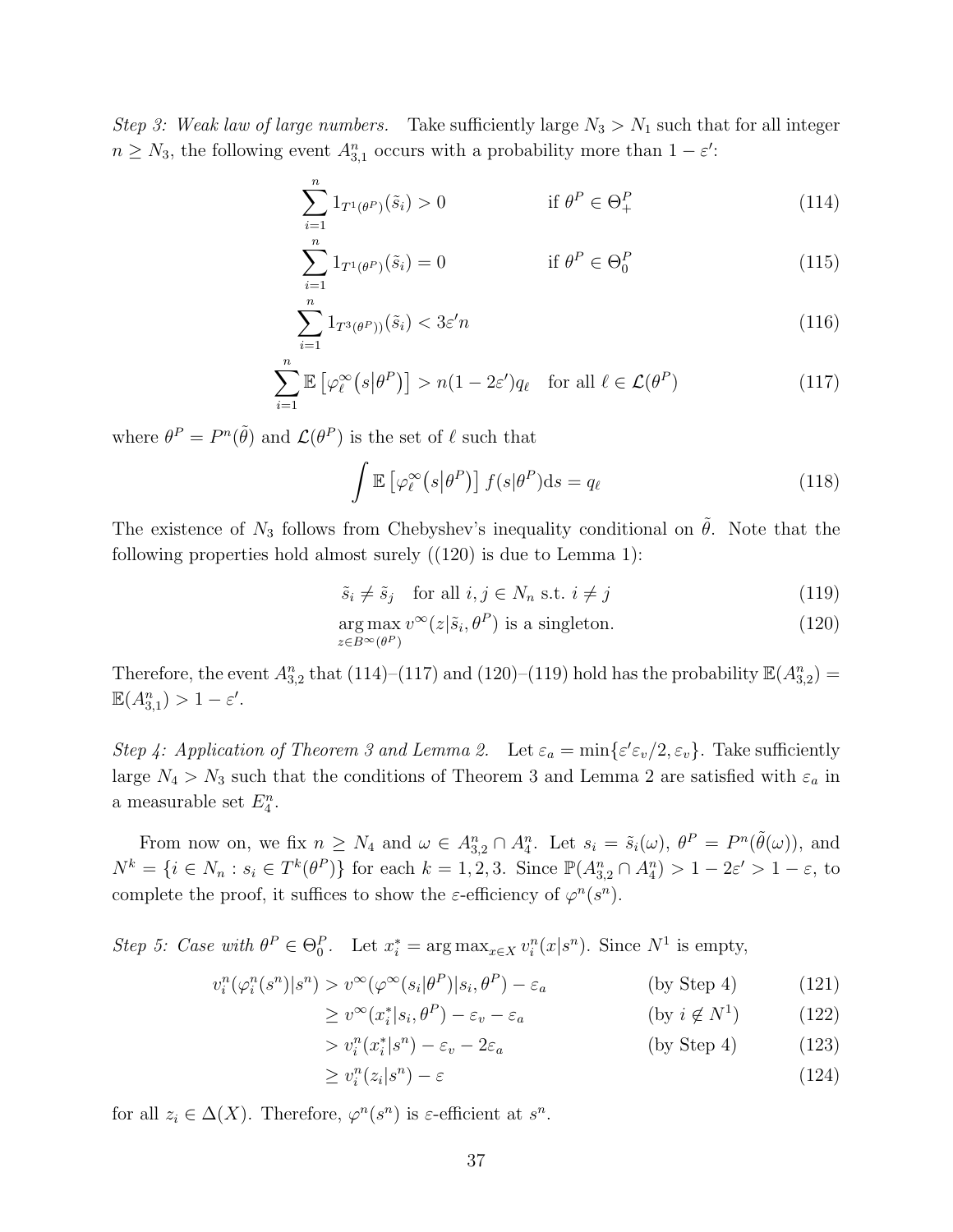Step 6: Case with  $\theta^P \in \Theta^P_+$ . We then assume  $\theta^P \in \Theta^P_+$ . Let  $\hat{\lambda} \in \Delta(X^n)$  be such that

- (i)  $\lambda$  is  $\varepsilon$ -feasible, and
- (ii)  $v_i(\hat{z}_i|\tilde{s}^n) \ge v_i(\varphi_i^n(\tilde{s}^n)|\tilde{s}^n)$  for all  $i \in N_n$ ,

where  $\hat{z}_i$  is the *i*-th marginal distribution of  $\hat{\lambda}$ . Let  $(z_1^*, \ldots, z_n^*)$  be such that

$$
z_i^* = \begin{cases} (1 - \varepsilon')\hat{z}_i + \varepsilon' x^*(s_i) & \text{if } i \in N_1 \\ x^*(s_i) & \text{if } i \in N_2 \cup N_3, \end{cases}
$$
(125)

where  $x^*(s_i) = \arg \max_{x \in X} v^\infty(x|s_i, \theta^P)$ .

First note that the sum of the expected values of  $(z_1^*, \ldots, z_n^*)$  is less than that of  $(\varphi^{\infty}(s_1 | \theta^P),$  $\ldots, \varphi^{\infty}(s_n|\theta^P)$  in dimensions  $\ell \in \mathcal{L}(\theta^P)$ : Since  $|N^3| < 3\varepsilon'n$ , we have

$$
\sum_{i=1}^{n} \mathbb{E}[z_{i,\ell}^*] \le \sum_{i \in N^1} (\mathbb{E}[\hat{z}_{i,\ell}] + \varepsilon' \cdot \bar{x}) + \sum_{i \in N^2} \mathbb{E}[\hat{z}_{i,\ell}] + \sum_{i \in N^3} (\mathbb{E}[\hat{z}_{i,\ell}] + \bar{x})
$$
(126)

$$
\leq (1 - \varepsilon) n q_{\ell} + 4\varepsilon' n \cdot \bar{x} \tag{127}
$$

$$
\langle (1 - \varepsilon/2)nq \tag{128}
$$

$$
\leq \sum_{i=1}^{n} \mathbb{E}\big[\varphi_{\ell}^{\infty}(s_i|\theta^P)\big].\tag{129}
$$

Second note that agents i in  $N_1$  prefer  $z_i^*$  to  $\varphi^{\infty}(s_i|\theta^P)$  at  $\theta^P$ . To show it, let  $\bar{v}^{\infty}(s_i)$  =  $\max v^{\infty}(x|s_i, \theta)$ . Then

$$
v^{\infty}(z_i^*|s_i, \theta^P) > v_i^n(z_i^*|s^n) - \varepsilon_a \tag{130}
$$

$$
\geq (1 - \varepsilon')v_i^n(z_i|s^n) + \varepsilon'\bar{v}^\infty(s_i) - \varepsilon_a \qquad \qquad \text{(by (125))} \tag{131}
$$

$$
\geq (1 - \varepsilon')v_i^n(\varphi^\infty(s_i|\theta^P)|s^n) + \varepsilon'\bar{v}^\infty(s_i) - \varepsilon_a \qquad \text{(by (ii))} \tag{132}
$$

$$
> (1 - \varepsilon')v^{\infty}(\varphi^{\infty}(s_i|\theta^P)|s_i, \theta^P) + \varepsilon'\bar{v}^{\infty}(s_i) - 2\varepsilon_a \quad \text{(by Step 4)}\tag{133}
$$

$$
> v^{\infty}(\varphi^{\infty}(s_i|\theta^P)|s_i, \theta^P) + \varepsilon' \varepsilon_v - 2\varepsilon_a \qquad \qquad (\text{by } i \in N_1)
$$
 (134)

$$
\geq v^{\infty}(\varphi^{\infty}(s_i|\theta^P)|s_i, \theta^P) \tag{135}
$$

Finally, agents  $i \in N_2 \cup N_3$  at least weakly prefer  $z_i^*$  to  $\varphi^{\infty}(s_i|\theta^P)$  simply because  $z_i^*$  $x^*(s_i, \theta^P)$  is optimal for them. That is,

$$
v^{\infty}(z_i^*|s_i, \theta^P) \ge v^{\infty}(\varphi^{\infty}(s_i|\theta^P)|s_i, \theta^P). \tag{136}
$$

To complete the proof, we derive a contradiction by "embedding"  $z^*$  to the continuous economy with  $\theta^P$ . Let  $U(r,s) = \{s' \in S : ||s - s'|| < r\}$  be the r-open ball of s. Take sufficiently small  $r^* > 0$  such that  $\{U(r^*, s_i)\}_{i=1}^n$  are disjoint and

$$
\varphi^{\infty}(s_i|\theta^P) = \underset{z \in B^{\infty}(\theta^P)}{\arg \max} v^{\infty}(z|s'_i, \theta^P)
$$
\n(137)

$$
v^{\infty}(z_i^* | s_i', \theta^P) > \max_{z \in B^{\infty}(\theta^P)} v^{\infty}(z | s_i', \theta^P) \quad \text{if } i \in N_1
$$
 (138)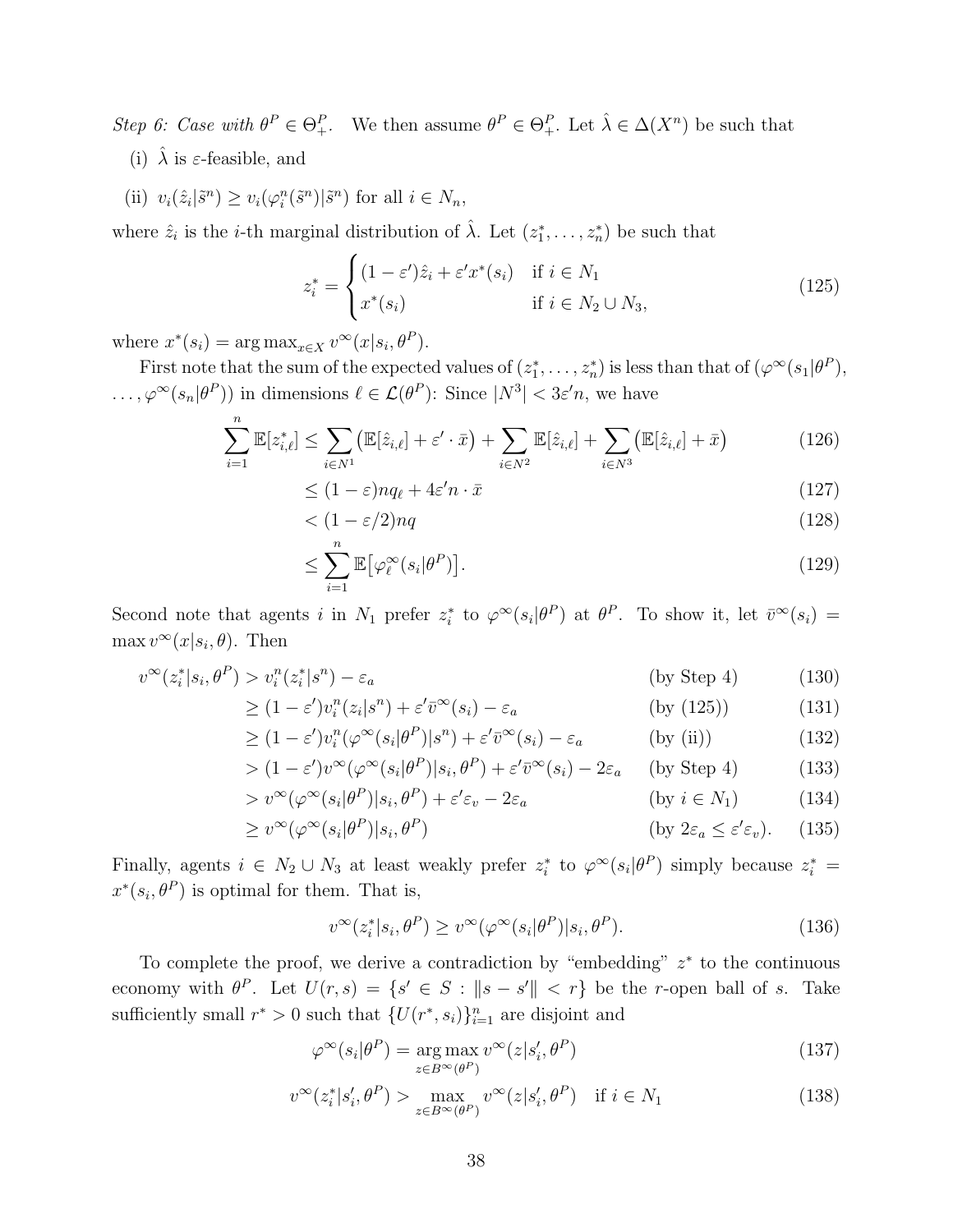for all  $i \in N_n$  and  $s'_i \in U_i \equiv U(r^*, s_i)$ . Such  $r^*$  exists by (119), (120), (135), and the continuity of  $v^{\infty}$ . Let  $\bar{a} = \min_i \mathfrak{m}(U_i)$ . For each  $a \in (0, \bar{a})$ , define a measurable mapping  $z^a: S \to \Delta(X)$  by

$$
z^{a}(s) = \begin{cases} \frac{a}{\mathfrak{m}(U_{i})} \cdot z_{i}^{*} + \left(1 - \frac{a}{\mathfrak{m}(U_{i})}\right) \cdot \varphi^{\infty}(s|\theta^{P}) & \text{if } s \in B_{i} \text{ with some } i \in N_{n} \\ \varphi^{\infty}(s|\theta^{P}) & \text{otherwise.} \end{cases}
$$
(139)

By (129),  $z^{**} = z^a$  is a feasible plan for some sufficiently small  $a \in (0, \bar{a})$ . Also, by (137) and (138),

$$
v^{\infty}(z^{**}(s)|s,\theta) \ge v^{\infty}(\varphi^{\infty}(s|\theta)|s,\theta)
$$
\n(140)

for all  $s \in S$  and the inequality is strict for all  $s \in B_i$  such that  $i \in N^1$ . However, this contradicts the efficiency of  $\varphi^{\infty}$ .  $\Box$ 

### A.5.2 Proof of Theorem 4

In the proof of Theorem 4, using Steps 1–5 of the above proof, we can can simplify the argument in Step 6. Let  $\lambda' \in \Delta(X^n)$  be a lottery on  $X^n$  such that

$$
\frac{1}{n}\sum_{i=1}^{n}v_i^n(z_i'|s^n) > \frac{1}{n}\sum_{i=1}^{n}v_i^n(\varphi_i^n(s^n)|s^n) + \varepsilon,\tag{141}
$$

where  $(z'_1, \ldots, z'_n)$  be its marginal distributions. Let  $z_i^* = (1 - \varepsilon')z'_i + \varepsilon'0$  for each i. Then, the condition for the feasibility holds:

$$
\sum_{i=1}^{n} \mathbb{E}[z_i^*] \le (1 - \varepsilon) nq < \sum_{i=1}^{n} \mathbb{E}[\varphi^\infty(s_i | \theta^P)] \tag{142}
$$

Also,

$$
\frac{1}{n}\sum_{i=1}^{n}v_i^n(z_i^*|s^n) \ge \frac{1}{n}\sum_{i=1}^{n}v_i^n(z_i'|s^n) - \varepsilon'
$$
\n(143)

$$
> \frac{1}{n} \sum_{i=1}^{n} v_i^n (\varphi_i^n(s^n) | s^n) + \varepsilon - \varepsilon' \tag{144}
$$

$$
> \frac{1}{n} \sum_{i=1}^{n} v^{\infty} (\varphi_i^{\infty}(s_i | \theta^P) | s_i, \theta^P) + \varepsilon - \varepsilon' - \varepsilon_a \tag{145}
$$

$$
> \frac{1}{n} \sum_{i=1}^{n} v^{\infty} (\varphi_i^{\infty}(s_i | \theta^P) | s_i, \theta^P).
$$
\n(146)

Finally, we use the argument of the last paragraph of Step 6.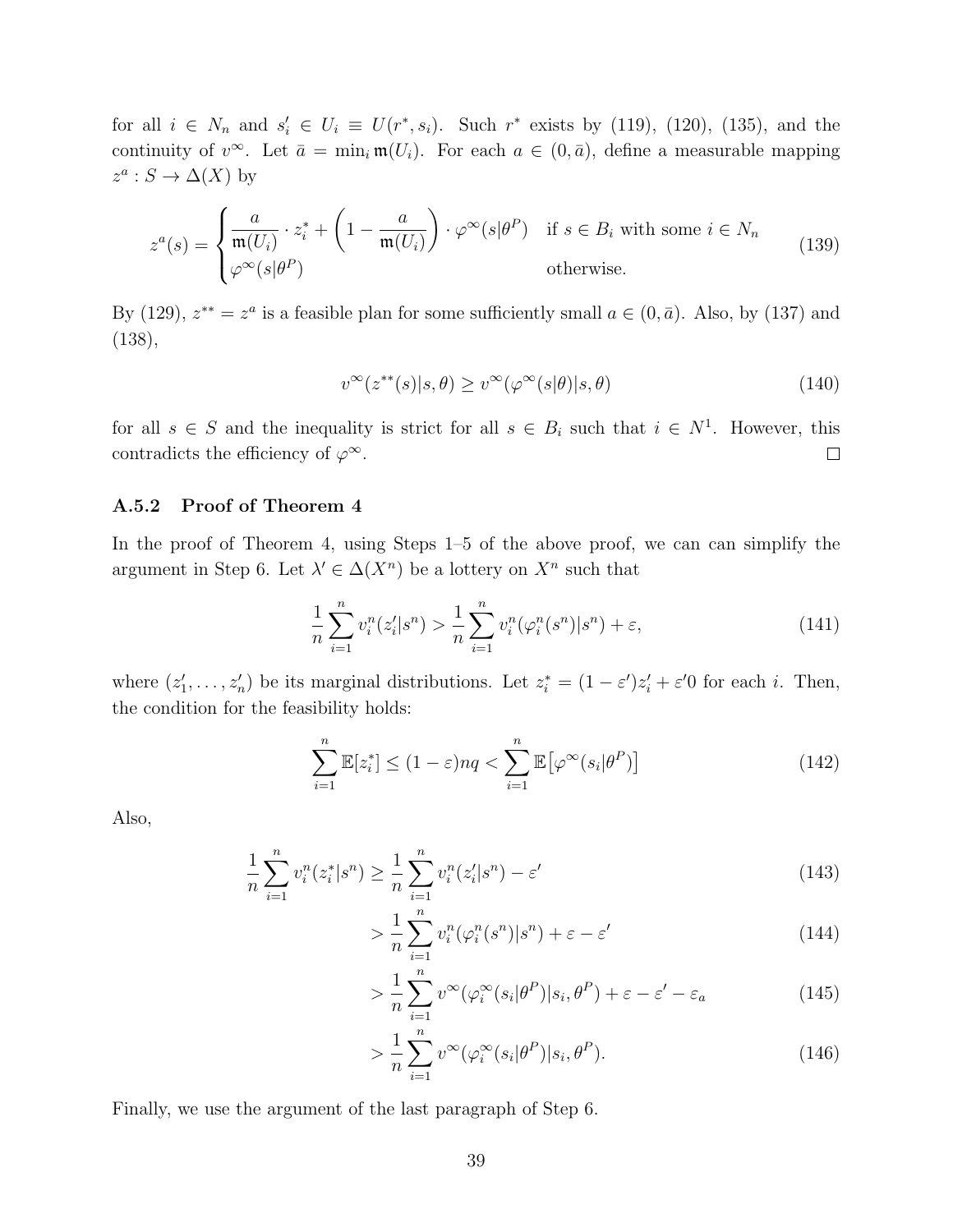### A.6 Proof of Proposition 1

Fix  $\lambda_V \in \Delta^{\text{NI}}(V)$ . By the definition of  $\Delta^{\text{NI}}(V)$ , the demand correspondence  $D(p; v)$  is a singleton almost everywhere in  $\lambda_V$  for all  $p \in [0,\infty)^L$ . Thus the aggregate demand correspondence

$$
A(p) = \int D(p; v) \mathrm{d}\lambda_V(v) \tag{147}
$$

is indeed a function of  $p \in [0,\infty)^L$ . Furthermore,  $A(p)$  is continuous because

$$
\lim_{p \to p'} A(p) = \int \lim_{p \to p'} D(p; v) d\lambda(v) = \int D(p'; v) d\lambda(v) = A(p')
$$
\n(148)

by Lebesgue's dominated convergence theorem.

Find  $\bar{p} > 0$  such that  $A_{\ell}(p) < q_{\ell}$  whenever  $p_{\ell} > \bar{p}$ . Such  $\bar{p}$  exists because  $\lambda_V \{v \in V :$  $||v||_{\infty} \ge a$ } converges to 0 as  $a \to \infty$ .<sup>18</sup> For each  $p \in [0, \bar{p} + \bar{x}]^L$ , define

$$
\phi(p) = p + A(p) - q.\tag{149}
$$

The image of  $\phi$  is a subset of  $D = [-\bar{q}, \bar{p} + \bar{x}]^L$ : If  $p_{\ell} \leq \bar{p}$  then  $\phi_{\ell}(p) \leq p_{\ell} + A_{\ell}(p) \leq \bar{p} + \bar{x}$ , and  $p_\ell > \bar{p}$  implies  $\phi_\ell(p) \leq p_\ell \leq \bar{p} + \bar{x}$  since  $A_\ell(p) < q_\ell$ . From the function  $\phi$ , we define a mapping  $\psi : D \to D$  by

$$
\psi(p) = \phi(p \lor 0).^{19} \tag{150}
$$

This mapping is continuous because so is  $A(p)$ . Therefore, the mapping  $\psi$  has a fixed point  $p<sup>F</sup>$  by Brouwer's fixed point theorem.<sup>20</sup>

We prove that  $p^W = p^F \vee 0$  constitutes a Walrasian equilibrium together with a consumption function  $x^W(v)$  such that  $x^W(v) \in D(p^W; v)$ . Since  $p^W \geq p^F$ , the market clearing condition is satisfied:

$$
\int x^{W} d\lambda = A(p^{W}) = q - p^{W} + \phi(p^{W}) = q - (p^{W} - p^{F}) \leq q.
$$
 (151)

The inequality is strict in the  $\ell$ -th dimension only when  $p_{\ell}^{W} > p_{\ell}^{F}$ , which occurs only when  $p_{\ell}^{W} = 0$ . Therefore, the pair  $(x^{W}, p^{W})$  comprises a Walrasian equilibrium for economy  $\lambda_{V}$ .

<sup>&</sup>lt;sup>18</sup>This is shown, for example, by Lebesgue's dominated convergence theorem:  $\lambda_V \{v \in V : ||v||_{\infty} \ge a\} =$  $\int 1{\{\Vert v\Vert_{\infty} \ge a\}} \to \int \lim_{a\to\infty} 1{\{\Vert v\Vert_{\infty} \ge a\}} = \int 0 = 0$  as  $a \to \infty$ .

<sup>&</sup>lt;sup>19</sup>Here  $p' = p \vee 0$  is the dimension-wise maximum of p and the L-dimensional zero vector; that is,  $p'_{\ell} = \max\{p_{\ell}, 0\}.$ 

<sup>&</sup>lt;sup>20</sup>This fixed point method also appears in Azevedo et al.  $(2012,$  Theorem 1) and Budish et al.  $(2012,$ Theorem 6).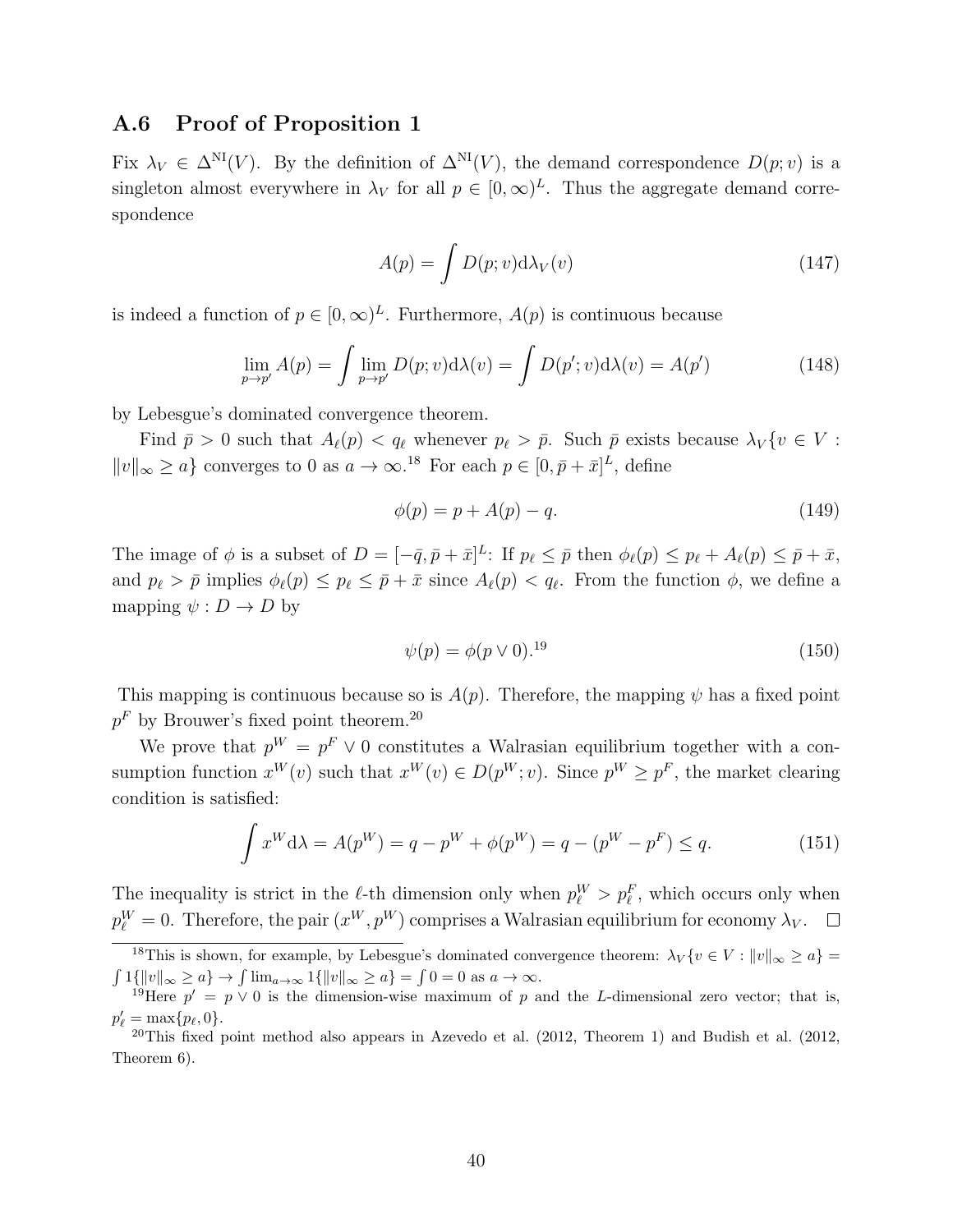# A.7 Proof of Proposition 2

Define the excess demand correspondence

$$
Z(p) = \int \mathbb{E}[Z(p; v)] d\lambda(v) - q,
$$
\n(152)

where the integral is the Aumann integral and  $\mathbb{E}[Z(p; v)] = \{\mathbb{E}[z] : z \in Z(p; v)\}\$ . Then,  $Z(p)$ is a non-empty, compact, and convex-valued upper hemicontinuous correspondence (Debreu, 1967, Section 6), The rest of the proof is identical to the proof of Theorem 6 in Budish et al. (2012).  $\Box$ 

# A.8 Proof of Proposition 3

The no-envy property is a direct consequence of utility maximization. To prove efficiency, assume that z' is a feasible plan such that  $\lambda(V_+) = 1$  and  $\lambda(V_{++}) > 0$ , where  $V_+ = \{v :$  $v(z'(v)) \geq v(z^{HZ}(v))\}$  and  $V_{++} = \{v : v(z'(v)) > v(z^{HZ}(v))\}$ . As a consequence of utility maximization,  $p^{HZ} \cdot \mathbb{E}[z'(v)] \geq p^{HZ} \cdot \mathbb{E}[z^{HZ}(v)]$  for all  $v_+ \in V_+$ , and when  $v \in V_{++}$ , this inequality is strict. By integrate the above inequality with respect to  $v$ ,

$$
p^{\mathrm{HZ}} \cdot q \ge p^{\mathrm{HZ}} \cdot \int \mathbb{E}[z'(v)] \mathrm{d}\lambda(v) > p^{\mathrm{HZ}} \cdot \int \mathbb{E}[z^{\mathrm{HZ}}(v)] \mathrm{d}\lambda(v) = p^{\mathrm{HZ}} \cdot q. \tag{153}
$$

 $\Box$ 

This is a contradiction.

# References

- ABDULKADIROGLU, A. AND T. SÖNMEZ  $(1998)$ : "Random serial dictatorship and the core from random endowments in house allocation problems," Econometrica, 66, 689–701.
- AMEMIYA, T. (1985): *Advanced econometrics*, Harvard university press.
- Ausubel, L. (2006): "An efficient dynamic auction for heterogeneous commodities," The American Economic Review, 96, 602–629.
- AUSUBEL, L. AND P. MILGROM (2002): "Ascending auctions with package bidding," Frontiers of theoretical economics, 1, 1–42.
- Azevedo, E. AND E. BUDISH (2012): "Strategyproofness in the Large," Mimeo.
- Azevedo, E. M., E. G. WEYL, AND A. WHITE (2012): "Walrasian equilibrium in large, quasi-linear markets," forthcoming in Theoretical Economics.
- BIKHCHANDANI, S. (2006): "Ex Post Implementation in Environments with Private Goods," Theoretical Economics, 1, 369–393.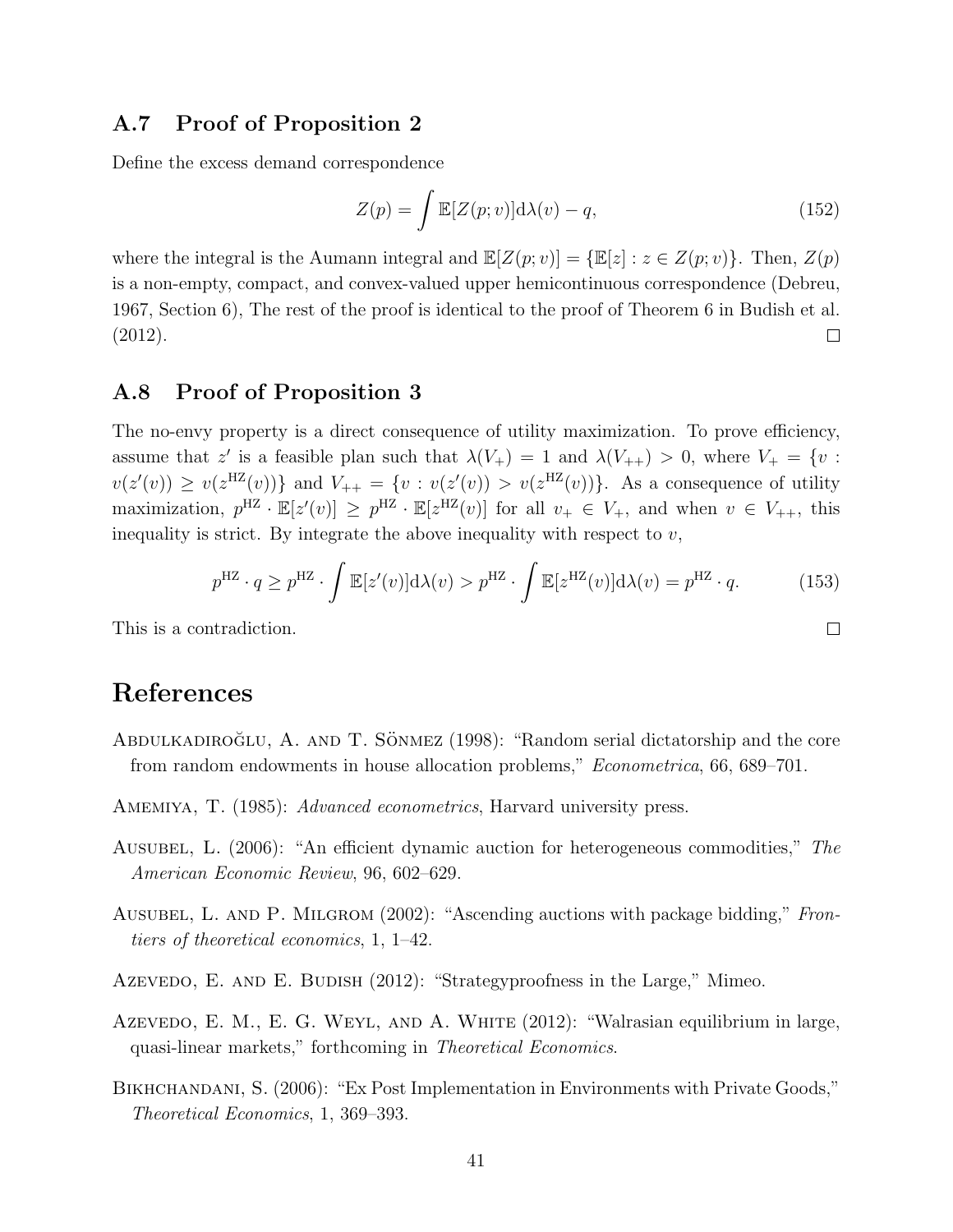- Bogomolnaia, A. and H. Moulin (2001): "A new solution to the random assignment problem," Journal of Economic Theory, 100, 295–328.
- Budish, E. (2011): "The Combinatorial Assignment Problem: Approximate Competitive Equilibrium from Equal Incomes," Journal of Political Economy, 119, 1061–1103.
- Budish, E., Y. Che, F. Kojima, and P. Milgrom (2012): "Designing Random Allocation Mechanisms: Theory and Applications," Forthcoming in American Economic Review.
- Che, Y., J. Kim, and F. Kojima (2012): "Efficient Assignment with Interdependent Values," Mimeo.
- CHE, Y. AND F. KOJIMA (2010): "Asymptotic equivalence of probabilistic serial and random priority mechanisms," Econometrica, 78, 1625–1672.
- CÓRDOBA, J. AND P. HAMMOND (1998): "Asymptotically strategy-proof Walrasian exchange," Mathematical social sciences, 36, 185–212.
- DAY, R. AND P. MILGROM (2008): "Core-selecting package auctions," *international Jour*nal of game Theory, 36, 393–407.
- DEBREU, G. (1967): "Integration of correspondences," in Proc. Fifth Berkeley Sympos. Math. Statist. and Probability (Berkeley, Calif., 1965/66), vol. 2, 351–372.
- Ehlers, L. and B. Klaus (2003): "Coalitional strategy-proof and resource-monotonic solutions for multiple assignment problems," Social Choice and Welfare, 21, 265–280.
- FELDMAN, M. AND C. GILLES (1985): "An expository note on individual risk without aggregate uncertainty," Journal of Economic Theory, 35, 26–32.
- GUL, F. AND A. POSTLEWAITE (1992): "Asymptotic efficiency in large exchange economies with asymmetric information," *Econometrica*, 60, 1273–1292.
- GUL, F. AND E. STACCHETTI (1999): "Walrasian Equilibrium with Gross Substitutes," Journal of Economic Theory, 87, 95–124.
- Hashimoto, T. (2008): "Generic Impossibility of Partial Ex Post Implementation with General Utility Functions," Mimeo.
- HYLLAND, A. AND R. ZECKHAUSER (1979): "The efficient allocation of individuals to positions," The Journal of Political Economy, 87, 293–314.
- ˙Inal, H. (2011): "An Extension of Ausubel's Auction for Heterogeneous Discrete Goods," Mimeo.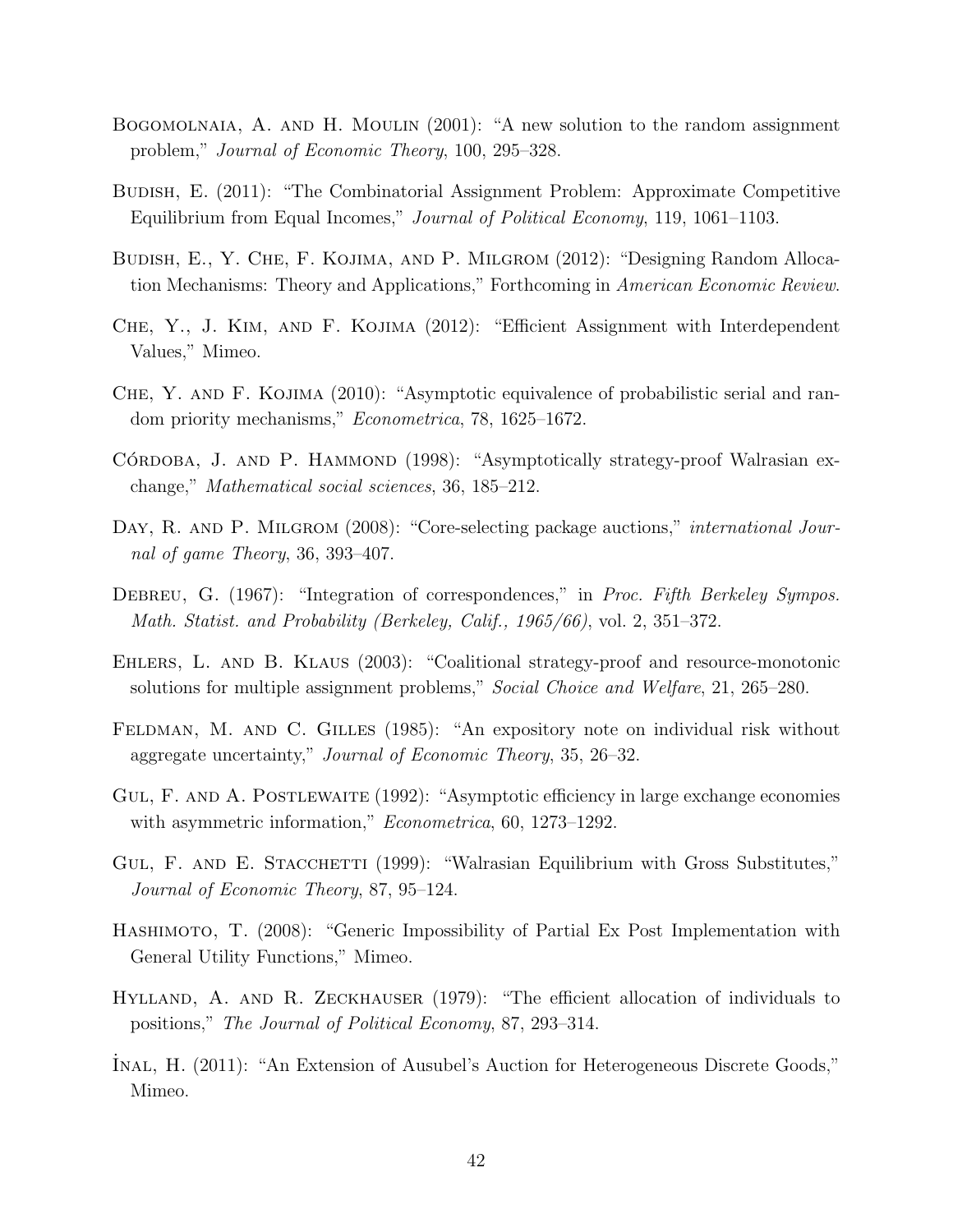- Jehiel, P., M. Meyer-ter Vehn, B. Moldovanu, and W. Zame (2006): "The limits of ex post implementation," Econometrica, 74, 585–610.
- JEHIEL, P. AND B. MOLDOVANU (2001): "Efficient design with interdependent valuations," Econometrica, 69, 1237–1259.
- JUDD, K. (1985): "The law of large numbers with a continuum of iid random variables," Journal of Economic theory, 35, 19–25.
- Kojima, F. (2009): "Random assignment of multiple indivisible objects," Mathematical Social Sciences, 57, 134–142.
- Kovalenkov, A. (2002): "Simple Strategy-Proof Approximately Walrasian Mechanisms," Journal of Economic Theory, 103, 475–487.
- Liu, Q. and M. Pycia (2012): "Ordinal Efficiency, Fairness, and Incentives in Large Markets," Mimeo.
- Mas-Colell, A. (1990): The theory of general economic equilibrium: A differentiable approach, vol. 9, Cambridge University Press.
- Maskin, E. (1992): Auctions and Privatization, J.C.B. Mohr Publisher, 115–136.
- McLean, R. and A. Postlewaite (2002): "Informational size and incentive compatibility," Econometrica, 70, 2421–2453.
- $-(2003a)$ : "Informational size and incentive compatibility with aggregate uncertainty," Games and Economic Behavior, 45, 410–433.
- $-$  (2003b): "Informational size, incentive compatibility, and the core of a game with incomplete information," Games and Economic Behavior, 45, 222–241.
- $-$  (2004): "Informational size and efficient auctions," Review of Economic Studies, 71, 809–827.
- $-$  (2005): "Core convergence with asymmetric information," Games and Economic Behavior, 50, 58–78.
- Munkres, J. (2000): Topology, Prentice Hall, Incorporated.

Ok, E. (2007): Real analysis with economic applications, Princeton University Press.

PÁPAI, S. (2001): "Strategyproof and nonbossy multiple assignments," Journal of Public Economic Theory, 3, 257–271.